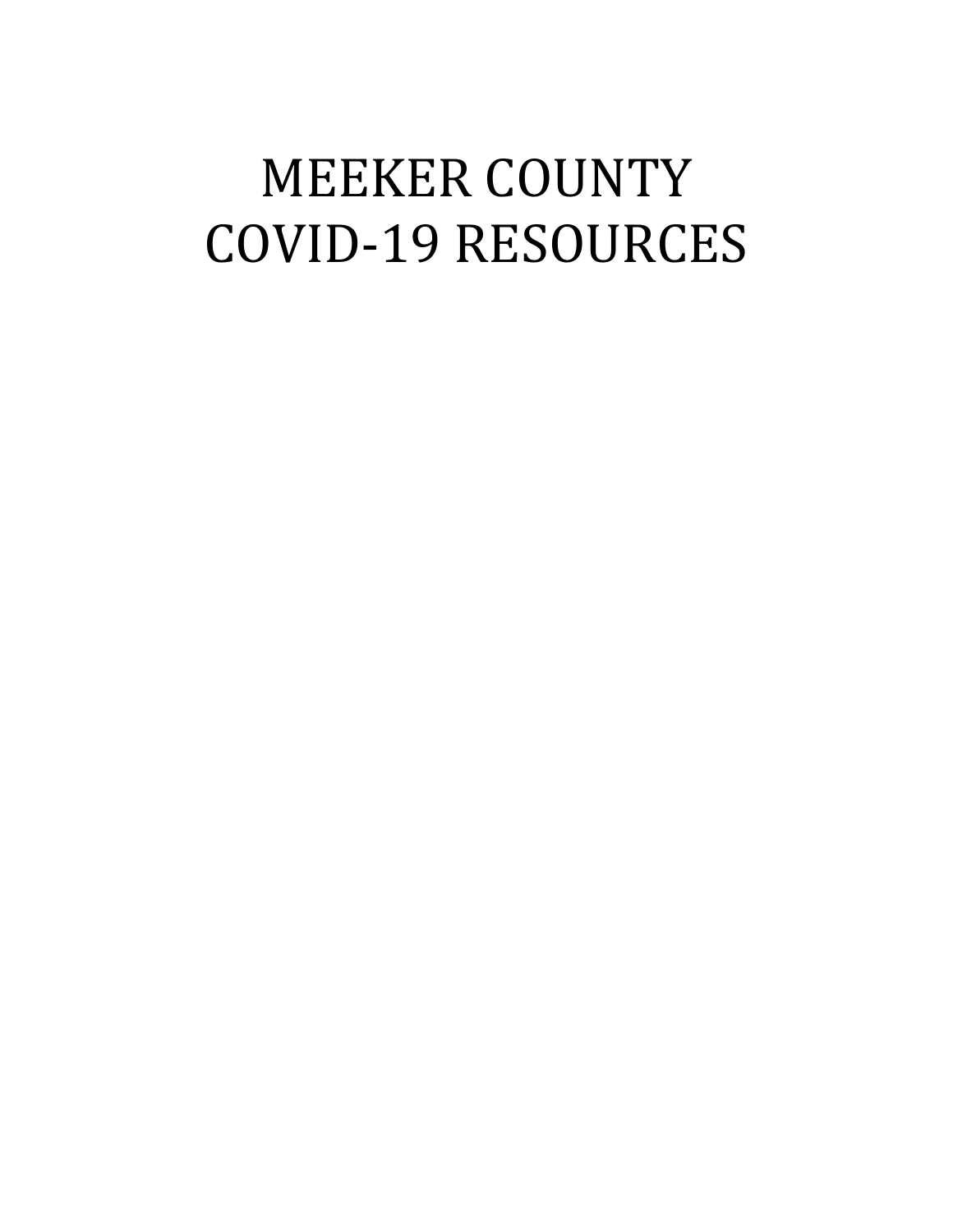# **Table of Contents**

*In alphabetical order by topic or source*

- **New and Updated Resources**
- **Agri-business & Farm Resources**
- **Business and Employer Support** *(See also MN Unemployment)*
- **CDC Resources** *(See also MDH Resources)*
- **Cash and Economic Assistance**
- **Chemical Dependency Resources & Recovery Support**
- **Childcare** *(See Schools)*
- **Community**
- **Congregate Care**
- **Crisis Resources** *(See also Chemical Dependency and Mental Health)*
- **Faith Organizations & Ministerial Support**
- **Family Resources**
- **Food/Nutrition/Dining Services**
- **Grocery & Pharmacy Services/Household Essentials**
- **Healthcare**
- **Healthcare Coverage**
- **Healthcare Directives**
- **Housing, Evictions, Utilities, Energy Assistance and Shelter Resources**
- **Household Fix-it**
- **Internet**
- **Long Term Care**
- **Masks**
- **Mental Health and Well Being -Children's**
- **Mental Health and Well Being– General and Adult**
- **Mental Health - Local Resources** *(See also Chemical Dependency and Crisis Resources)*
- **Minnesota Department of Health (MDH)**
- **(Office of) Minnesota Governor Tim Walz**
- **Minnesota Unemployment**
- **News/Media: Alerts, Events, Cancellations, and Postponements**
- **Parks and Recreation**
- **Schools and Childcare**
- **Schools, Higher Education**
- **Senior Care and Services**
- **Social Services**
- **Special Health Needs including Deaf and Hard of Hearing**
- **Taxes**
- **Testing, Tracing, Quarantine & Isolation**
- **Transportation and Travel**
- **Vaccine**
- **Veterans Support**
- **Volunteer Support**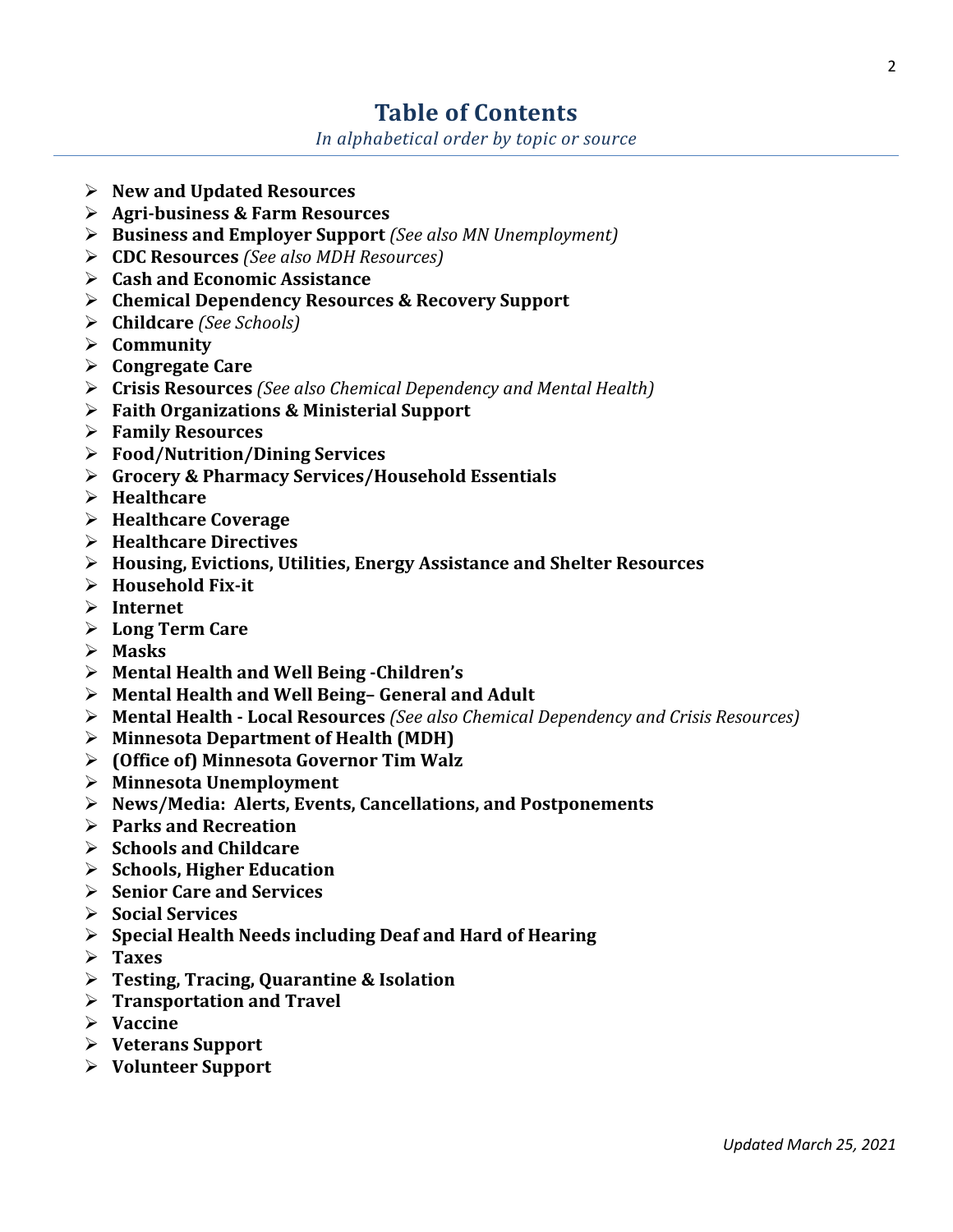## **New and Updated Resources**

The resources and links in italics in the section immediately below have been released or updated since the last edition of the Meeker County COVID-19 Comprehensive Resource List.

#### *Business*

- *[COVID-19 Guidance for Hotel Managers and Owners \(PDF\)](https://lnks.gd/l/eyJhbGciOiJIUzI1NiJ9.eyJidWxsZXRpbl9saW5rX2lkIjoxNTAsInVyaSI6ImJwMjpjbGljayIsImJ1bGxldGluX2lkIjoiMjAyMTAzMTcuMzcyMTI5MzEiLCJ1cmwiOiJodHRwczovL3d3dy5oZWFsdGguc3RhdGUubW4udXMvZGlzZWFzZXMvY29yb25hdmlydXMvbG9kZ2luZ2NsZWFuaW5nLnBkZiJ9.MWKOyBgahJPD7-kVLvrLE8wKUVotqmK6KIO6vmSNFZc/s/862318511/br/100276481084-l)*
- *[COVID-19 Preparedness Plan Guidance: Requirements for Public Pools \(](https://www.health.state.mn.us/diseases/coronavirus/poolreopen.pdf)MDH)*
- *[COVID-19 Preparedness Plan Requirements for Restaurants and Bars](https://www.health.state.mn.us/diseases/coronavirus/safedining.pdf) (MDH)*
- *[Employer Toolkit](https://mn.gov/covid19/vaccine/employer-toolkit/index.jsp)*
- *[Frequently Asked Questions: Bars, Restaurants, and Other Places of Public Accommodation \(](https://www.health.state.mn.us/diseases/coronavirus/hospitalityfaq.pdf)MDH)*
- *[Guidance for Facilities Providing Transportation Services during COVID-19 \(PDF\)](https://lnks.gd/l/eyJhbGciOiJIUzI1NiJ9.eyJidWxsZXRpbl9saW5rX2lkIjoxNDgsInVyaSI6ImJwMjpjbGljayIsImJ1bGxldGluX2lkIjoiMjAyMTAzMDMuMzYzMDE1NDEiLCJ1cmwiOiJodHRwczovL3d3dy5oZWFsdGguc3RhdGUubW4udXMvZGlzZWFzZXMvY29yb25hdmlydXMvZ3VpZGV0cmFuc3BvcnQucGRmIn0.r63yQhsYTMsmj_yWMsPy6-DqObjco3AH5DVRvNk9KAI/s/862318511/br/99384025154-l)*
- *[Safety tips for essential workers](https://lnks.gd/l/eyJhbGciOiJIUzI1NiJ9.eyJidWxsZXRpbl9saW5rX2lkIjoxMTcsInVyaSI6ImJwMjpjbGljayIsImJ1bGxldGluX2lkIjoiMjAyMTAzMjUuMzc3MTIwNDEiLCJ1cmwiOiJodHRwczovL3d3dy5oZWFsdGguc3RhdGUubW4udXMvZGlzZWFzZXMvY29yb25hdmlydXMvbWF0ZXJpYWxzL2luZGV4Lmh0bWwjdGlwcyJ9.7xUo5mqQdohPp_DNgkYmoUW6WPOSLqNT0r0aL9zxsJc/s/862318511/br/100675009280-l)*

#### *Community*

- *[COVID-19 Community Engagement Webinars](https://www.health.state.mn.us/diseases/coronavirus/materials/webinars.html) (MDH) Includes upcoming COVID-19 webinars for cultural, faith, and disability communities*
- *[COVID-19 Organized Sports Practice and Games Guidance for Youth and Adults \(PDF\)](https://lnks.gd/l/eyJhbGciOiJIUzI1NiJ9.eyJidWxsZXRpbl9saW5rX2lkIjoxNDIsInVyaSI6ImJwMjpjbGljayIsImJ1bGxldGluX2lkIjoiMjAyMTAzMTcuMzcyMTI5MzEiLCJ1cmwiOiJodHRwczovL3d3dy5oZWFsdGguc3RhdGUubW4udXMvZGlzZWFzZXMvY29yb25hdmlydXMvc3BvcnRzZ3VpZGUucGRmIn0.xo7PqV06YOuKEfAmrmnj5oNfjUL2Z3Bj2fzvY3C3Kxg/s/862318511/br/100276481084-l)*
- *[COVID-19 Preparedness Plan Guidance: Requirements for Public Pools \(PDF\)](https://lnks.gd/l/eyJhbGciOiJIUzI1NiJ9.eyJidWxsZXRpbl9saW5rX2lkIjoxNDMsInVyaSI6ImJwMjpjbGljayIsImJ1bGxldGluX2lkIjoiMjAyMTAzMTcuMzcyMTI5MzEiLCJ1cmwiOiJodHRwczovL3d3dy5oZWFsdGguc3RhdGUubW4udXMvZGlzZWFzZXMvY29yb25hdmlydXMvcG9vbHJlb3Blbi5wZGYifQ.RL_OpKup2Ekk6gROuAN3WRPp-ojGViuRaxsYD5DczRc/s/862318511/br/100276481084-l)*
- *[COVID-19 Preparedness Plan Requirements for Faith-Based Communities, Places of Worship,](https://lnks.gd/l/eyJhbGciOiJIUzI1NiJ9.eyJidWxsZXRpbl9saW5rX2lkIjoxNDcsInVyaSI6ImJwMjpjbGljayIsImJ1bGxldGluX2lkIjoiMjAyMTAzMTcuMzcyMTI5MzEiLCJ1cmwiOiJodHRwczovL3d3dy5oZWFsdGguc3RhdGUubW4udXMvZGlzZWFzZXMvY29yb25hdmlydXMvc2FmZWZhaXRoLnBkZiJ9.qJlvLkAADgL3901-e8XR-FafQvR2OGm42m8g92u52sk/s/862318511/br/100276481084-l)  [Weddings, and Funerals \(PDF\)](https://lnks.gd/l/eyJhbGciOiJIUzI1NiJ9.eyJidWxsZXRpbl9saW5rX2lkIjoxNDcsInVyaSI6ImJwMjpjbGljayIsImJ1bGxldGluX2lkIjoiMjAyMTAzMTcuMzcyMTI5MzEiLCJ1cmwiOiJodHRwczovL3d3dy5oZWFsdGguc3RhdGUubW4udXMvZGlzZWFzZXMvY29yb25hdmlydXMvc2FmZWZhaXRoLnBkZiJ9.qJlvLkAADgL3901-e8XR-FafQvR2OGm42m8g92u52sk/s/862318511/br/100276481084-l)*
- *[COVID-19 Stories of Community Outreach and Partnership](https://lnks.gd/l/eyJhbGciOiJIUzI1NiJ9.eyJidWxsZXRpbl9saW5rX2lkIjoxMjksInVyaSI6ImJwMjpjbGljayIsImJ1bGxldGluX2lkIjoiMjAyMTAzMTcuMzcyMTI5MzEiLCJ1cmwiOiJodHRwczovL3d3dy5oZWFsdGguc3RhdGUubW4udXMvZGlzZWFzZXMvY29yb25hdmlydXMvc3Rvcmllcy9pbmRleC5odG1sIn0.7B9Z2_KEscPRGb3Jh5FNb1z9_IJ_GZeFcmamXMEe9Dg/s/862318511/br/100276481084-l)*
- *FEMA funding for COVID-related funeral expenses incurred after Jan. 20, 2020*
- *[Guidance for Vehicle Gatherings, Parades, and Drive-ins \(PDF\)](https://lnks.gd/l/eyJhbGciOiJIUzI1NiJ9.eyJidWxsZXRpbl9saW5rX2lkIjoxNDUsInVyaSI6ImJwMjpjbGljayIsImJ1bGxldGluX2lkIjoiMjAyMTAzMTcuMzcyMTI5MzEiLCJ1cmwiOiJodHRwczovL3d3dy5oZWFsdGguc3RhdGUubW4udXMvZGlzZWFzZXMvY29yb25hdmlydXMvdmVoaWNsZWdhdGhlci5wZGYifQ.DyraRvwgRTajxACLapK_J6sjTxawQ8n9H5m9qYPia2I/s/862318511/br/100276481084-l)*
- *[Music Activities and Performances During](https://lnks.gd/l/eyJhbGciOiJIUzI1NiJ9.eyJidWxsZXRpbl9saW5rX2lkIjoxNDQsInVyaSI6ImJwMjpjbGljayIsImJ1bGxldGluX2lkIjoiMjAyMTAzMTcuMzcyMTI5MzEiLCJ1cmwiOiJodHRwczovL3d3dy5oZWFsdGguc3RhdGUubW4udXMvZGlzZWFzZXMvY29yb25hdmlydXMvbXVzaWNndWlkZS5wZGYifQ.t34vinkofaW0VBK8GeoKu1b48dKY90zzLCl8me5Vt1I/s/862318511/br/100276481084-l) COVID-19 (PDF)*
- *[Protect Yourself & Others](https://lnks.gd/l/eyJhbGciOiJIUzI1NiJ9.eyJidWxsZXRpbl9saW5rX2lkIjoxMjcsInVyaSI6ImJwMjpjbGljayIsImJ1bGxldGluX2lkIjoiMjAyMTAzMTcuMzcyMTI5MzEiLCJ1cmwiOiJodHRwczovL3d3dy5oZWFsdGguc3RhdGUubW4udXMvZGlzZWFzZXMvY29yb25hdmlydXMvcHJldmVudGlvbi5odG1sIn0.n4gZ9W4R5GzVHahbOvomrlmx5uitskjBlLHVFjjnXgg/s/862318511/br/100276481084-l)*
- *[Requirements for Celebrations and Significant Life Events \(PDF\)](https://lnks.gd/l/eyJhbGciOiJIUzI1NiJ9.eyJidWxsZXRpbl9saW5rX2lkIjoxNDYsInVyaSI6ImJwMjpjbGljayIsImJ1bGxldGluX2lkIjoiMjAyMTAzMTcuMzcyMTI5MzEiLCJ1cmwiOiJodHRwczovL3d3dy5oZWFsdGguc3RhdGUubW4udXMvZGlzZWFzZXMvY29yb25hdmlydXMvc2FmZWV2ZW50cy5wZGYifQ.xOpR12WetwWkjTx4zG3ZdxsyEMKdeW0z959R6syN7bw/s/862318511/br/100276481084-l)*
- *[Safer Celebrations during COVID-19: Holidays and Other Gatherings](https://lnks.gd/l/eyJhbGciOiJIUzI1NiJ9.eyJidWxsZXRpbl9saW5rX2lkIjoxNDAsInVyaSI6ImJwMjpjbGljayIsImJ1bGxldGluX2lkIjoiMjAyMTAzMTcuMzcyMTI5MzEiLCJ1cmwiOiJodHRwczovL3d3dy5oZWFsdGguc3RhdGUubW4udXMvZGlzZWFzZXMvY29yb25hdmlydXMvaG9saWRheXMuaHRtbCJ9.WGs3hlnMiEPTytCZuen8U86qGVY3DxuEOArmeqA1lnk/s/862318511/br/100276481084-l)*

#### *Congregate Care*

- *[Corrections Staff COVID-19 Notification Toolkit \(PDF\)](https://lnks.gd/l/eyJhbGciOiJIUzI1NiJ9.eyJidWxsZXRpbl9saW5rX2lkIjoxMjYsInVyaSI6ImJwMjpjbGljayIsImJ1bGxldGluX2lkIjoiMjAyMTAzMTcuMzcyMTI5MzEiLCJ1cmwiOiJodHRwczovL3d3dy5oZWFsdGguc3RhdGUubW4udXMvZGlzZWFzZXMvY29yb25hdmlydXMvamFpbHRvb2xraXQucGRmIn0.1_NDSuZIM5o213yR0IpHB829indrpwVV2czeyZXwOsI/s/862318511/br/100276481084-l)*
- *[COVID-19 Prevention and Management in Licensed Group Homes \(PDF\)](https://lnks.gd/l/eyJhbGciOiJIUzI1NiJ9.eyJidWxsZXRpbl9saW5rX2lkIjoxMjUsInVyaSI6ImJwMjpjbGljayIsImJ1bGxldGluX2lkIjoiMjAyMTAzMTAuMzY3NDkyMTEiLCJ1cmwiOiJodHRwczovL3d3dy5oZWFsdGguc3RhdGUubW4udXMvZGlzZWFzZXMvY29yb25hdmlydXMvZ3VpZGVnaC5wZGYifQ.f6NpfKwQraRz6JmWXORCAill56ghvdzpirU2s7Td780/s/862318511/br/99734707175-l)*
- *[Integrating COVID-19 Vaccination with Tuberculosis Testing in Correctional Facilities \(PDF\)](https://lnks.gd/l/eyJhbGciOiJIUzI1NiJ9.eyJidWxsZXRpbl9saW5rX2lkIjoxMjEsInVyaSI6ImJwMjpjbGljayIsImJ1bGxldGluX2lkIjoiMjAyMTAzMjUuMzc3MTIwNDEiLCJ1cmwiOiJodHRwczovL3d3dy5oZWFsdGguc3RhdGUubW4udXMvZGlzZWFzZXMvdGIvcnVsZXMvY3YxOXZheHRiY29yLnBkZiJ9._-eYH0nkA_YRyvbZnMe5P_8E--5BaK9-IlA-n2be5QI/s/862318511/br/100675009280-l)*

#### *Health Care*

- *[COVID-19 Medication Options](https://lnks.gd/l/eyJhbGciOiJIUzI1NiJ9.eyJidWxsZXRpbl9saW5rX2lkIjoxMjIsInVyaSI6ImJwMjpjbGljayIsImJ1bGxldGluX2lkIjoiMjAyMTAzMTAuMzY3NDkyMTEiLCJ1cmwiOiJodHRwczovL3d3dy5oZWFsdGguc3RhdGUubW4udXMvZGlzZWFzZXMvY29yb25hdmlydXMvbWVkcy5odG1sIn0.6gFeeo5xkadqVcAEKB9NhRwwAerqquFILJYTHpZ6FD4/s/862318511/br/99734707175-l)*
- *[COVID-19 Recommendations for Health Care Workers \(PDF\)](https://lnks.gd/l/eyJhbGciOiJIUzI1NiJ9.eyJidWxsZXRpbl9saW5rX2lkIjoxMzYsInVyaSI6ImJwMjpjbGljayIsImJ1bGxldGluX2lkIjoiMjAyMTAzMTcuMzcyMTI5MzEiLCJ1cmwiOiJodHRwczovL3d3dy5oZWFsdGguc3RhdGUubW4udXMvZGlzZWFzZXMvY29yb25hdmlydXMvaGNwL2hjd3JlY3MucGRmIn0.P4GORR3dvsZ0wTHzClimnOycKiWQwRYK6YJKT-jtiLM/s/862318511/br/100276481084-l)*
- *[COVID-19 Vaccine Trainings for Health Professionals](https://lnks.gd/l/eyJhbGciOiJIUzI1NiJ9.eyJidWxsZXRpbl9saW5rX2lkIjoxMjksInVyaSI6ImJwMjpjbGljayIsImJ1bGxldGluX2lkIjoiMjAyMTAzMjUuMzc3MTIwNDEiLCJ1cmwiOiJodHRwczovL3d3dy5oZWFsdGguc3RhdGUubW4udXMvZGlzZWFzZXMvY29yb25hdmlydXMvdmFjY2luZS90cmFpbmluZy5odG1sIn0.soZYRApjeh4Yl-EK1BpIBIfBQWiTfluDMprIBtbefpA/s/862318511/br/100675009280-l)*
- *[If You Are Sick: COVID-19](https://lnks.gd/l/eyJhbGciOiJIUzI1NiJ9.eyJidWxsZXRpbl9saW5rX2lkIjoxMjYsInVyaSI6ImJwMjpjbGljayIsImJ1bGxldGluX2lkIjoiMjAyMTAzMTAuMzY3NDkyMTEiLCJ1cmwiOiJodHRwczovL3d3dy5oZWFsdGguc3RhdGUubW4udXMvZGlzZWFzZXMvY29yb25hdmlydXMvc2ljay5odG1sIn0.x3JZw9c-gWZYiLi72i6xPuvfDOwVBSRMB10Sz36-zN0/s/862318511/br/99734707175-l)*
- *[Integrating COVID-19 Vaccination with Tuberculosis Testing](https://www.health.state.mn.us/diseases/tb/rules/cv19tb.pdf) (MDH)*
- *[Serial Testing of Nursing Facility Staff for COVID-19: Frequently Asked Questions \(PDF\)](https://lnks.gd/l/eyJhbGciOiJIUzI1NiJ9.eyJidWxsZXRpbl9saW5rX2lkIjoxMzksInVyaSI6ImJwMjpjbGljayIsImJ1bGxldGluX2lkIjoiMjAyMTAzMTcuMzcyMTI5MzEiLCJ1cmwiOiJodHRwczovL3d3dy5oZWFsdGguc3RhdGUubW4udXMvZGlzZWFzZXMvY29yb25hdmlydXMvaGNwL3NlcmlhbHRlc3RmYXEucGRmIn0.PThKbiLrIsSjyKUpta95FvtTsBXAGCuF7QaOQekjg6M/s/862318511/br/100276481084-l)*
- *[Responding to and Monitoring COVID-19 Exposures in Health Care Settings \(PDF\)](https://lnks.gd/l/eyJhbGciOiJIUzI1NiJ9.eyJidWxsZXRpbl9saW5rX2lkIjoxMzcsInVyaSI6ImJwMjpjbGljayIsImJ1bGxldGluX2lkIjoiMjAyMTAzMTcuMzcyMTI5MzEiLCJ1cmwiOiJodHRwczovL3d3dy5oZWFsdGguc3RhdGUubW4udXMvZGlzZWFzZXMvY29yb25hdmlydXMvaGNwL3Jlc3BvbnNlLnBkZiJ9.z-pJgibNXkq7SvM_zSeCr5jMInO98cHJ72dHB6m_o2s/s/862318511/br/100276481084-l)*
- *[Therapeutic Options for COVID-19 Patients](https://lnks.gd/l/eyJhbGciOiJIUzI1NiJ9.eyJidWxsZXRpbl9saW5rX2lkIjoxMzcsInVyaSI6ImJwMjpjbGljayIsImJ1bGxldGluX2lkIjoiMjAyMTAyMjQuMzU4ODQ2ODEiLCJ1cmwiOiJodHRwczovL3d3dy5oZWFsdGguc3RhdGUubW4udXMvZGlzZWFzZXMvY29yb25hdmlydXMvaGNwL3RoZXJhcGV1dGljLmh0bWwifQ.LZ_R9FXlHF_afhQJxBO4LYKvYUW-CAQcP7O1VOFxpuo/s/862318511/br/98303970767-l)*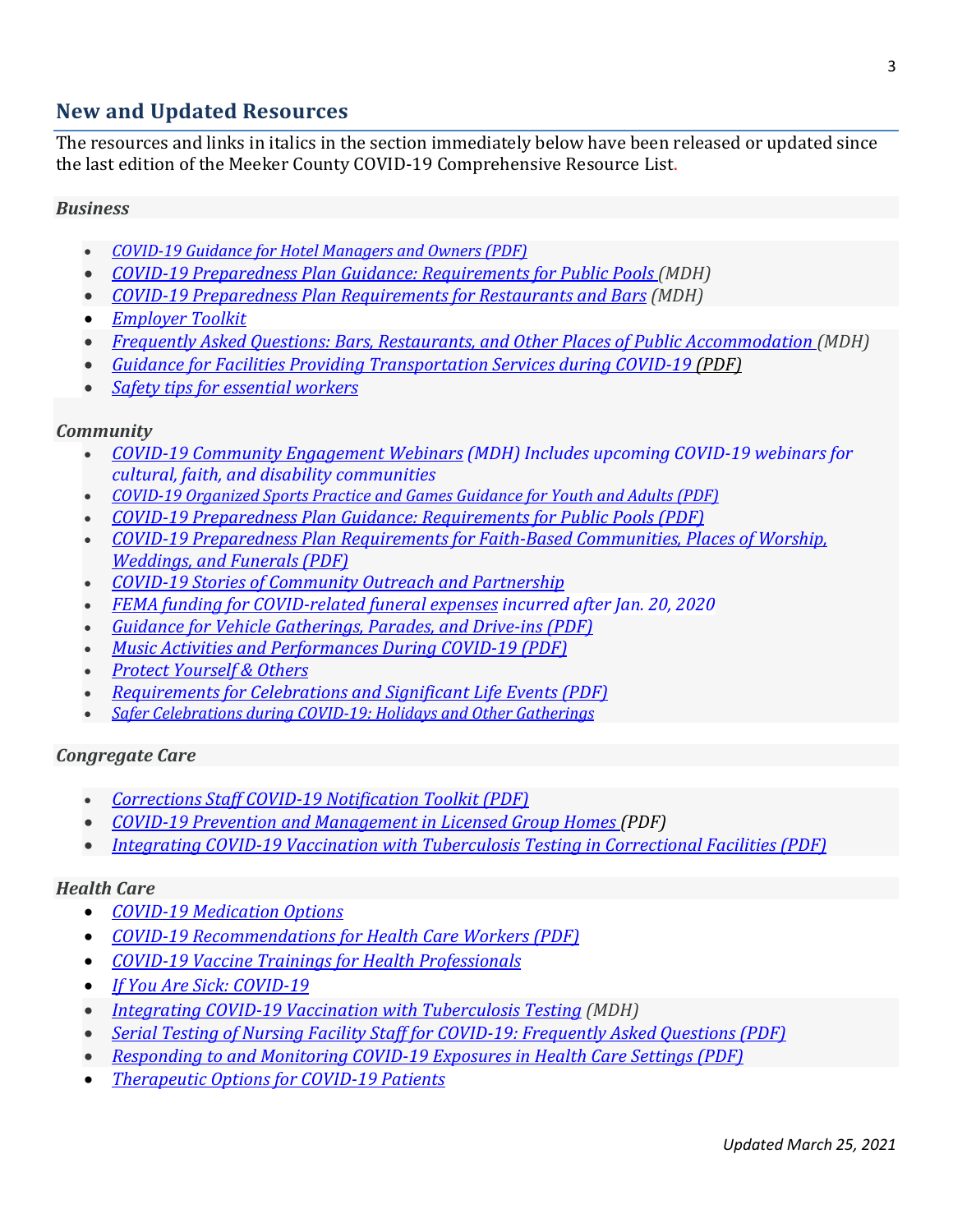#### *Long Term Care*

- *[COVID-19 Guidance: Long-term Care Indoor Visitation for Nursing Facilities and Assisted Living-type](https://lnks.gd/l/eyJhbGciOiJIUzI1NiJ9.eyJidWxsZXRpbl9saW5rX2lkIjoxMjMsInVyaSI6ImJwMjpjbGljayIsImJ1bGxldGluX2lkIjoiMjAyMTAzMTcuMzcyMTI5MzEiLCJ1cmwiOiJodHRwczovL3d3dy5oZWFsdGguc3RhdGUubW4udXMvZGlzZWFzZXMvY29yb25hdmlydXMvaGNwL2x0Y2luZG9vci5wZGYifQ.jA_lCUyJhaE31XqobTjKbopswgeq2wfcDXE-1R88kXc/s/862318511/br/100276481084-l)  [Settings \(PDF\)](https://lnks.gd/l/eyJhbGciOiJIUzI1NiJ9.eyJidWxsZXRpbl9saW5rX2lkIjoxMjMsInVyaSI6ImJwMjpjbGljayIsImJ1bGxldGluX2lkIjoiMjAyMTAzMTcuMzcyMTI5MzEiLCJ1cmwiOiJodHRwczovL3d3dy5oZWFsdGguc3RhdGUubW4udXMvZGlzZWFzZXMvY29yb25hdmlydXMvaGNwL2x0Y2luZG9vci5wZGYifQ.jA_lCUyJhaE31XqobTjKbopswgeq2wfcDXE-1R88kXc/s/862318511/br/100276481084-l)*
- *[COVID-19 Guidance: Nursing Home Visitation and Activity Restriction Modifications](https://www.health.state.mn.us/diseases/coronavirus/hcp/nhvisit.pdf) (MDH)*
- *[COVID-19 Toolkit: Information for Long-term Care Facilities \(PDF\)](https://lnks.gd/l/eyJhbGciOiJIUzI1NiJ9.eyJidWxsZXRpbl9saW5rX2lkIjoxMzksInVyaSI6ImJwMjpjbGljayIsImJ1bGxldGluX2lkIjoiMjAyMTAzMTAuMzY3NDkyMTEiLCJ1cmwiOiJodHRwczovL3d3dy5oZWFsdGguc3RhdGUubW4udXMvZGlzZWFzZXMvY29yb25hdmlydXMvaGNwL2x0Y3Rvb2xraXQucGRmIn0.SgnHWQ00UkJNSXrWwUcCtrdmgaWcX3CGMa4mhRKMvzU/s/862318511/br/99734707175-l)*
- *[Essential Resources and Forms for COVID-19 Testing and Case Management in Long-term Care](https://lnks.gd/l/eyJhbGciOiJIUzI1NiJ9.eyJidWxsZXRpbl9saW5rX2lkIjoxMzIsInVyaSI6ImJwMjpjbGljayIsImJ1bGxldGluX2lkIjoiMjAyMTAzMjUuMzc3MTIwNDEiLCJ1cmwiOiJodHRwczovL3d3dy5oZWFsdGguc3RhdGUubW4udXMvZGlzZWFzZXMvY29yb25hdmlydXMvaGNwL2x0Y2Zvcm1zZ3VpZGUucGRmIn0.91tS5DT1IJhpeo1AmBGL55ud01luqECCtB7ftrMqvBc/s/862318511/br/100675009280-l)  [Facilities \(PDF\)](https://lnks.gd/l/eyJhbGciOiJIUzI1NiJ9.eyJidWxsZXRpbl9saW5rX2lkIjoxMzIsInVyaSI6ImJwMjpjbGljayIsImJ1bGxldGluX2lkIjoiMjAyMTAzMjUuMzc3MTIwNDEiLCJ1cmwiOiJodHRwczovL3d3dy5oZWFsdGguc3RhdGUubW4udXMvZGlzZWFzZXMvY29yb25hdmlydXMvaGNwL2x0Y2Zvcm1zZ3VpZGUucGRmIn0.91tS5DT1IJhpeo1AmBGL55ud01luqECCtB7ftrMqvBc/s/862318511/br/100675009280-l)*
- *[How to Complete the Long-term Care COVID-19 Vaccination Reporting Form \(PDF\)](https://lnks.gd/l/eyJhbGciOiJIUzI1NiJ9.eyJidWxsZXRpbl9saW5rX2lkIjoxMzEsInVyaSI6ImJwMjpjbGljayIsImJ1bGxldGluX2lkIjoiMjAyMTAzMjUuMzc3MTIwNDEiLCJ1cmwiOiJodHRwczovL3d3dy5oZWFsdGguc3RhdGUubW4udXMvZGlzZWFzZXMvY29yb25hdmlydXMvaGNwL2x0Y3ZheHJlcG9ydC5wZGYifQ.d9-pW8x0cPQjLvVXsGQDJ35-X14vBEnfJEclO2bQv_w/s/862318511/br/100675009280-l)*
- *[Long-term Care Testing: Antigen Testing](https://lnks.gd/l/eyJhbGciOiJIUzI1NiJ9.eyJidWxsZXRpbl9saW5rX2lkIjoxMjAsInVyaSI6ImJwMjpjbGljayIsImJ1bGxldGluX2lkIjoiMjAyMTAzMjUuMzc3MTIwNDEiLCJ1cmwiOiJodHRwczovL3d3dy5oZWFsdGguc3RhdGUubW4udXMvZGlzZWFzZXMvY29yb25hdmlydXMvaGNwL2x0Y3Rlc3RpbmcuaHRtbCNhbnRpZ2VuIn0.1g4cqH4TfZsjOpl08B2XrMoQNxspo0u4dn1bnYAAj2k/s/862318511/br/100675009280-l) Video: Reporting of Point-of-Care Antigen Tests by Longterm Care Facilities*
- *[Long-term Care COVID-19 Vaccine Resources \(PDF\)](https://lnks.gd/l/eyJhbGciOiJIUzI1NiJ9.eyJidWxsZXRpbl9saW5rX2lkIjoxMTksInVyaSI6ImJwMjpjbGljayIsImJ1bGxldGluX2lkIjoiMjAyMTAzMjUuMzc3MTIwNDEiLCJ1cmwiOiJodHRwczovL3d3dy5oZWFsdGguc3RhdGUubW4udXMvZGlzZWFzZXMvY29yb25hdmlydXMvaGNwL2x0Y3ZheHJlcy5wZGYifQ.sFsIt279nTjwkr-53vxnE_VdV6LI8LVQC11ULhicVd4/s/862318511/br/100675009280-l)*
- *[Long-term Care Guidance for Non-medically Necessary Outings](https://lnks.gd/l/eyJhbGciOiJIUzI1NiJ9.eyJidWxsZXRpbl9saW5rX2lkIjoxMzgsInVyaSI6ImJwMjpjbGljayIsImJ1bGxldGluX2lkIjoiMjAyMTAzMTcuMzcyMTI5MzEiLCJ1cmwiOiJodHRwczovL3d3dy5oZWFsdGguc3RhdGUubW4udXMvZGlzZWFzZXMvY29yb25hdmlydXMvaGNwL2x0Y2VvZ3VpZGUuaHRtbCJ9.jDciaL7IUlCG3riYtN89l4LdNLIvDd98rJTJZbzV57A/s/862318511/br/100276481084-l)*
- *[Long-term Care Visitation Guidance Flowchart for Exceptions \(PDF\)](https://lnks.gd/l/eyJhbGciOiJIUzI1NiJ9.eyJidWxsZXRpbl9saW5rX2lkIjoxMjUsInVyaSI6ImJwMjpjbGljayIsImJ1bGxldGluX2lkIjoiMjAyMTAzMTcuMzcyMTI5MzEiLCJ1cmwiOiJodHRwczovL3d3dy5oZWFsdGguc3RhdGUubW4udXMvZGlzZWFzZXMvY29yb25hdmlydXMvaGNwL2x0Y2V4Y2VwdC5wZGYifQ.fLt2QLiBce0Pa1WSDoSY9kA8WTt6x4p8Hzqs7pkSSM8/s/862318511/br/100276481084-l)*
- *[Long-term Care Visitation Guidance Flowchart for Outbreak Status \(PDF\)](https://lnks.gd/l/eyJhbGciOiJIUzI1NiJ9.eyJidWxsZXRpbl9saW5rX2lkIjoxMjQsInVyaSI6ImJwMjpjbGljayIsImJ1bGxldGluX2lkIjoiMjAyMTAzMTcuMzcyMTI5MzEiLCJ1cmwiOiJodHRwczovL3d3dy5oZWFsdGguc3RhdGUubW4udXMvZGlzZWFzZXMvY29yb25hdmlydXMvaGNwL2x0Y291dGJyZWFrLnBkZiJ9.qjrnZn5CNDHy0o-7hQk2fMeMreUlIRNyIH5hff_jHXw/s/862318511/br/100276481084-l)*
- *[Minnesota Home Care Provider/Assisted Living Visitation and Activities Guidance Throughout the](https://www.health.state.mn.us/diseases/coronavirus/hcp/ltcvisit.pdf)  [COVID-19 Pandemic \(](https://www.health.state.mn.us/diseases/coronavirus/hcp/ltcvisit.pdf)MDH)*
- *[Vaccine Provider Models for Continuing COVID-19 Vaccination Efforts in Minnesota Long-term Care](https://lnks.gd/l/eyJhbGciOiJIUzI1NiJ9.eyJidWxsZXRpbl9saW5rX2lkIjoxMTgsInVyaSI6ImJwMjpjbGljayIsImJ1bGxldGluX2lkIjoiMjAyMTAzMjUuMzc3MTIwNDEiLCJ1cmwiOiJodHRwczovL3d3dy5oZWFsdGguc3RhdGUubW4udXMvZGlzZWFzZXMvY29yb25hdmlydXMvaGNwL2x0Y3ZheG1vZGVsLnBkZiJ9.wA_Xv1ufc6fZ--ljWpPhBoE3kIFyS9804N2IIFQzJpg/s/862318511/br/100675009280-l)  [Facilities \(PDF\)](https://lnks.gd/l/eyJhbGciOiJIUzI1NiJ9.eyJidWxsZXRpbl9saW5rX2lkIjoxMTgsInVyaSI6ImJwMjpjbGljayIsImJ1bGxldGluX2lkIjoiMjAyMTAzMjUuMzc3MTIwNDEiLCJ1cmwiOiJodHRwczovL3d3dy5oZWFsdGguc3RhdGUubW4udXMvZGlzZWFzZXMvY29yb25hdmlydXMvaGNwL2x0Y3ZheG1vZGVsLnBkZiJ9.wA_Xv1ufc6fZ--ljWpPhBoE3kIFyS9804N2IIFQzJpg/s/862318511/br/100675009280-l)*

#### *Masks*

- *[Association of State-Issued Mask Mandates and Allowing On-Premises Restaurant Dining with](https://www.cdc.gov/mmwr/volumes/70/wr/mm7010e3.htm?s_cid=mm7010e3_w)  [County-Level COVID-19 Case and Death Grown Rates](https://www.cdc.gov/mmwr/volumes/70/wr/mm7010e3.htm?s_cid=mm7010e3_w) (CDC MMWR)*
- *[Face Coverings in Organized Sports During COVID-19 \(PDF\)](https://lnks.gd/l/eyJhbGciOiJIUzI1NiJ9.eyJidWxsZXRpbl9saW5rX2lkIjoxMjAsInVyaSI6ImJwMjpjbGljayIsImJ1bGxldGluX2lkIjoiMjAyMTAzMDMuMzYzMDE1NDEiLCJ1cmwiOiJodHRwczovL3d3dy5oZWFsdGguc3RhdGUubW4udXMvZGlzZWFzZXMvY29yb25hdmlydXMvc3BvcnRzbWFzay5wZGYifQ.tmQMx-TIPp7xoHm_lVu6epr6C_7-n_OadCgsy4iRMSo/s/862318511/br/99384025154-l)*

#### *Mental Well-being*

- *[Mental Health and Resiliency Tools for Health Care Workers: COVID-19](https://lnks.gd/l/eyJhbGciOiJIUzI1NiJ9.eyJidWxsZXRpbl9saW5rX2lkIjoxNDAsInVyaSI6ImJwMjpjbGljayIsImJ1bGxldGluX2lkIjoiMjAyMTAzMTAuMzY3NDkyMTEiLCJ1cmwiOiJodHRwczovL3d3dy5oZWFsdGguc3RhdGUubW4udXMvZGlzZWFzZXMvY29yb25hdmlydXMvaGNwL21oLmh0bWwifQ.nOj6HZoVGRmFdZXN4kf6cd8Wv3ZAU4QbS4wCA163obg/s/862318511/br/99734707175-l)*
- *[Psychological First Aid: A Minnesota Community Supported Model MDH-U of MN School of Public](https://lnks.gd/l/eyJhbGciOiJIUzI1NiJ9.eyJidWxsZXRpbl9saW5rX2lkIjoxNDAsInVyaSI6ImJwMjpjbGljayIsImJ1bGxldGluX2lkIjoiMjAyMTAzMTAuMzY3NDkyMTEiLCJ1cmwiOiJodHRwczovL3d3dy5oZWFsdGguc3RhdGUubW4udXMvZGlzZWFzZXMvY29yb25hdmlydXMvaGNwL21oLmh0bWwifQ.nOj6HZoVGRmFdZXN4kf6cd8Wv3ZAU4QbS4wCA163obg/s/862318511/br/99734707175-l)  [Health collaboration. Five video series, with available CEUs.](https://lnks.gd/l/eyJhbGciOiJIUzI1NiJ9.eyJidWxsZXRpbl9saW5rX2lkIjoxNDAsInVyaSI6ImJwMjpjbGljayIsImJ1bGxldGluX2lkIjoiMjAyMTAzMTAuMzY3NDkyMTEiLCJ1cmwiOiJodHRwczovL3d3dy5oZWFsdGguc3RhdGUubW4udXMvZGlzZWFzZXMvY29yb25hdmlydXMvaGNwL21oLmh0bWwifQ.nOj6HZoVGRmFdZXN4kf6cd8Wv3ZAU4QbS4wCA163obg/s/862318511/br/99734707175-l)* 
	- o *[Psychological First Aid Part 1: Introduction to Psychological First Aid \(YouTube: 6 min\)](https://www.youtube.com/watch?v=uS_SvkbqxMo)*
	- o *[Psychological First Aid Part 2: The Impact of Trauma \(YouTube: 6 min\)](https://www.youtube.com/watch?v=16wuLVWd54Y)*
	- o *[Psychological First Aid Part 3: Principles of Psychological First Aid \(YouTube: 4 min\)](https://www.youtube.com/watch?v=4p9zBC6eChw)*
	- o *[Psychological First Aid Parts 4 & 5: Techniques and the "Dos" and "Dont's" of PFA \(YouTube:](https://www.youtube.com/watch?v=vOJ2KMHoj7A)  [10 min\)](https://www.youtube.com/watch?v=vOJ2KMHoj7A)*
	- o *[Psychological First Aid Part 6: Responder Self Care \(3 min\)](https://www.youtube.com/watch?v=9TyZYFjylrc)*
- *[#StayConnectedMN: Mental Health Messaging Toolkit during COVID-19](https://www.health.state.mn.us/communities/suicide/basics/stayconnectedmn.html) (MDH) Each week has a [theme, key messages, one email with resource links, and three to four quick posts to use. Available in](https://lnks.gd/l/eyJhbGciOiJIUzI1NiJ9.eyJidWxsZXRpbl9saW5rX2lkIjoxNDAsInVyaSI6ImJwMjpjbGljayIsImJ1bGxldGluX2lkIjoiMjAyMTAzMTAuMzY3NDkyMTEiLCJ1cmwiOiJodHRwczovL3d3dy5oZWFsdGguc3RhdGUubW4udXMvZGlzZWFzZXMvY29yb25hdmlydXMvaGNwL21oLmh0bWwifQ.nOj6HZoVGRmFdZXN4kf6cd8Wv3ZAU4QbS4wCA163obg/s/862318511/br/99734707175-l)  [English, Spanish, Hmong, Karen, and Somali.](https://lnks.gd/l/eyJhbGciOiJIUzI1NiJ9.eyJidWxsZXRpbl9saW5rX2lkIjoxNDAsInVyaSI6ImJwMjpjbGljayIsImJ1bGxldGluX2lkIjoiMjAyMTAzMTAuMzY3NDkyMTEiLCJ1cmwiOiJodHRwczovL3d3dy5oZWFsdGguc3RhdGUubW4udXMvZGlzZWFzZXMvY29yb25hdmlydXMvaGNwL21oLmh0bWwifQ.nOj6HZoVGRmFdZXN4kf6cd8Wv3ZAU4QbS4wCA163obg/s/862318511/br/99734707175-l)*
- *[Wellness MN](http://wellnessmn.org/) This website has a link to the recorded trainings.*

#### *Minnesota State, Office of the Governor*

- *[As Cases Fall and Vaccination Ramps up, Governor Walz Adjusts COVID-19 Mitigation Measures](https://mn.gov/governor/covid-19/news/#/detail/appId/1/id/471544) (GOV)*
- *[Executive Order 21-11:](https://mn.gov/governor/assets/EO%2021-11%20Final_tcm1055-471550.pdf) Adjusting Limitations on Certain Activities and Taking Steps Forward (GOV)*
- *[Frequently Asked Questions about Stay Safe MN](https://mn.gov/covid19/stay-safe/faq/index.jsp) (GOV*
- *[Minnesota's Stay Safe Plan: Taking the Next Steps](https://mn.gov/covid19/stay-safe/stay-safe-plan/index.jsp) (GOV) Includes details and links to the updated guidance*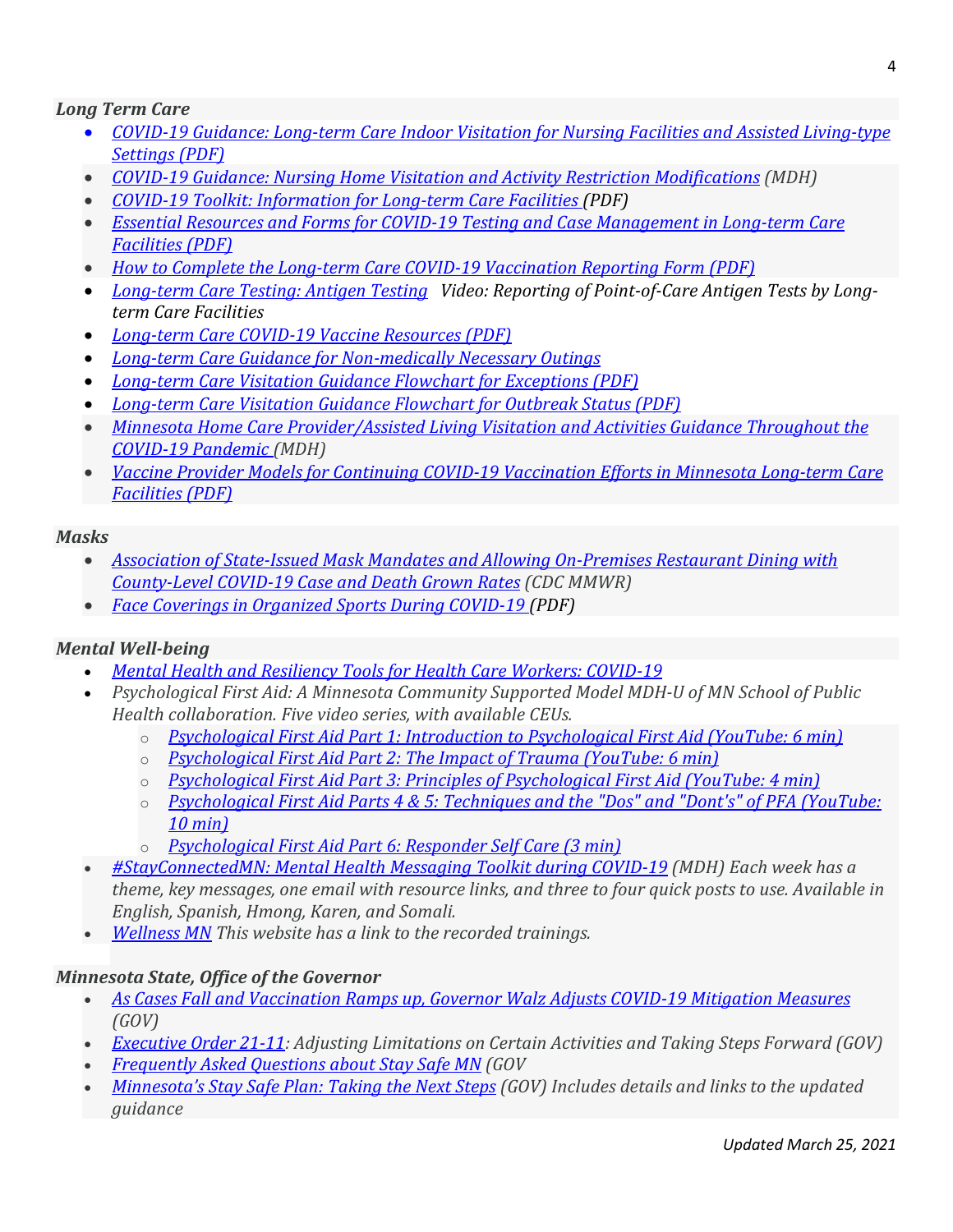#### *Schools, Daycare, and Higher Education*

- *[Campus Dining Services Guidance for Higher Education Institutions](https://lnks.gd/l/eyJhbGciOiJIUzI1NiJ9.eyJidWxsZXRpbl9saW5rX2lkIjoxNDcsInVyaSI6ImJwMjpjbGljayIsImJ1bGxldGluX2lkIjoiMjAyMTAzMDMuMzYzMDE1NDEiLCJ1cmwiOiJodHRwczovL3d3dy5oZWFsdGguc3RhdGUubW4udXMvZGlzZWFzZXMvY29yb25hdmlydXMvc2Nob29scy9paGVkaW5pbmcucGRmIn0.6dcMwBd7H7ZGl6nvDvnUhjj6yZ0a_1hJkz4szR_u4TI/s/862318511/br/99384025154-l) (PDF)*
- *COVID-19 Intercollegiate Sports Guidance for Higher Education (PDF)*
- *[COVID-19 Organized Sports Practice and Games Guidance for Youth and Adults \(PDF\)](https://lnks.gd/l/eyJhbGciOiJIUzI1NiJ9.eyJidWxsZXRpbl9saW5rX2lkIjoxNDIsInVyaSI6ImJwMjpjbGljayIsImJ1bGxldGluX2lkIjoiMjAyMTAzMTcuMzcyMTI5MzEiLCJ1cmwiOiJodHRwczovL3d3dy5oZWFsdGguc3RhdGUubW4udXMvZGlzZWFzZXMvY29yb25hdmlydXMvc3BvcnRzZ3VpZGUucGRmIn0.xo7PqV06YOuKEfAmrmnj5oNfjUL2Z3Bj2fzvY3C3Kxg/s/862318511/br/100276481084-l)*
- *[Guidance for COVID-19 Cases and Outbreaks in Higher Education \(PDF\)](https://lnks.gd/l/eyJhbGciOiJIUzI1NiJ9.eyJidWxsZXRpbl9saW5rX2lkIjoxNDIsInVyaSI6ImJwMjpjbGljayIsImJ1bGxldGluX2lkIjoiMjAyMTAzMjUuMzc3MTIwNDEiLCJ1cmwiOiJodHRwczovL3d3dy5oZWFsdGguc3RhdGUubW4udXMvZGlzZWFzZXMvY29yb25hdmlydXMvc2Nob29scy9paGVjYXNlcy5wZGYifQ.lOf6UdWFqfzJLmQWTOAhkUtMS_8Vyzho0tZhUkoUIJM/s/862318511/br/100675009280-l)*
- *[Guidance for Delivering Direct Student Support Services: Staff Protective Equipment \(PDF\)](https://lnks.gd/l/eyJhbGciOiJIUzI1NiJ9.eyJidWxsZXRpbl9saW5rX2lkIjoxMzcsInVyaSI6ImJwMjpjbGljayIsImJ1bGxldGluX2lkIjoiMjAyMTAzMjUuMzc3MTIwNDEiLCJ1cmwiOiJodHRwczovL3d3dy5oZWFsdGguc3RhdGUubW4udXMvZGlzZWFzZXMvY29yb25hdmlydXMvc2Nob29scy9kaXJlY3RzdXBwb3J0LnBkZiJ9.u9u_5LqUEvoTiIU2Icu1d8NlRsNbX_Ug8rynP2RjoX0/s/862318511/br/100675009280-l)*
- *[Guidance for Mitigating COVID-19 at Higher Education Institutions \(PDF\)](https://lnks.gd/l/eyJhbGciOiJIUzI1NiJ9.eyJidWxsZXRpbl9saW5rX2lkIjoxNDAsInVyaSI6ImJwMjpjbGljayIsImJ1bGxldGluX2lkIjoiMjAyMTAzMDMuMzYzMDE1NDEiLCJ1cmwiOiJodHRwczovL3d3dy5oZWFsdGguc3RhdGUubW4udXMvZGlzZWFzZXMvY29yb25hdmlydXMvc2Nob29scy9ndWlkZWloZS5wZGYifQ.uMWa7SUxNbTa4n8ZQtM-q_DilHoqzWcoX6FFUJylIyo/s/862318511/br/99384025154-l)*
- *[Guidance for Providing Support to Students in Their Homes \(PDF\)](https://lnks.gd/l/eyJhbGciOiJIUzI1NiJ9.eyJidWxsZXRpbl9saW5rX2lkIjoxMzgsInVyaSI6ImJwMjpjbGljayIsImJ1bGxldGluX2lkIjoiMjAyMTAzMjUuMzc3MTIwNDEiLCJ1cmwiOiJodHRwczovL3d3dy5oZWFsdGguc3RhdGUubW4udXMvZGlzZWFzZXMvY29yb25hdmlydXMvc2Nob29scy9ob21ldmlzaXQucGRmIn0.X1XncCzh7PNMj1Zxn-e0KYlOvq2gPCEsqQ0mO9xBcPA/s/862318511/br/100675009280-l)*
- *[Guidance for Vehicle Gatherings, Parades, and Drive-ins \(PDF\)](https://lnks.gd/l/eyJhbGciOiJIUzI1NiJ9.eyJidWxsZXRpbl9saW5rX2lkIjoxNDUsInVyaSI6ImJwMjpjbGljayIsImJ1bGxldGluX2lkIjoiMjAyMTAzMTcuMzcyMTI5MzEiLCJ1cmwiOiJodHRwczovL3d3dy5oZWFsdGguc3RhdGUubW4udXMvZGlzZWFzZXMvY29yb25hdmlydXMvdmVoaWNsZWdhdGhlci5wZGYifQ.DyraRvwgRTajxACLapK_J6sjTxawQ8n9H5m9qYPia2I/s/862318511/br/100276481084-l)*
- *[Minnesota Launches Youth Testing Campaign for School Year](https://lnks.gd/l/eyJhbGciOiJIUzI1NiJ9.eyJidWxsZXRpbl9saW5rX2lkIjoxMzAsInVyaSI6ImJwMjpjbGljayIsImJ1bGxldGluX2lkIjoiMjAyMTAzMTAuMzY3NDkyMTEiLCJ1cmwiOiJodHRwczovL3d3dy5oZWFsdGguc3RhdGUubW4udXMvZGlzZWFzZXMvY29yb25hdmlydXMvbWF0ZXJpYWxzL3ZpZGVvcy5odG1sI3NjaG9vbCJ9.g2iGFfYLoMLh-wADlj-HuD3nTE7veuLxfS1JZNGCM2k/s/862318511/br/99734707175-l) (Video)*
- *[Music Activities and Performances During COVID-19 \(PDF\)](https://lnks.gd/l/eyJhbGciOiJIUzI1NiJ9.eyJidWxsZXRpbl9saW5rX2lkIjoxNDQsInVyaSI6ImJwMjpjbGljayIsImJ1bGxldGluX2lkIjoiMjAyMTAzMTcuMzcyMTI5MzEiLCJ1cmwiOiJodHRwczovL3d3dy5oZWFsdGguc3RhdGUubW4udXMvZGlzZWFzZXMvY29yb25hdmlydXMvbXVzaWNndWlkZS5wZGYifQ.t34vinkofaW0VBK8GeoKu1b48dKY90zzLCl8me5Vt1I/s/862318511/br/100276481084-l)*
- *[Recommendations for Different Levels of COVID-19 Transmission Among Higher Education](https://lnks.gd/l/eyJhbGciOiJIUzI1NiJ9.eyJidWxsZXRpbl9saW5rX2lkIjoxNDEsInVyaSI6ImJwMjpjbGljayIsImJ1bGxldGluX2lkIjoiMjAyMTAzMDMuMzYzMDE1NDEiLCJ1cmwiOiJodHRwczovL3d3dy5oZWFsdGguc3RhdGUubW4udXMvZGlzZWFzZXMvY29yb25hdmlydXMvc2Nob29scy9paGVyZWNzLnBkZiJ9.kE3WAZ4uwNTTayK8eqCFdP4Tol07yD9e0297r6oGvpk/s/862318511/br/99384025154-l)  [Institutions \(PDF\)](https://lnks.gd/l/eyJhbGciOiJIUzI1NiJ9.eyJidWxsZXRpbl9saW5rX2lkIjoxNDEsInVyaSI6ImJwMjpjbGljayIsImJ1bGxldGluX2lkIjoiMjAyMTAzMDMuMzYzMDE1NDEiLCJ1cmwiOiJodHRwczovL3d3dy5oZWFsdGguc3RhdGUubW4udXMvZGlzZWFzZXMvY29yb25hdmlydXMvc2Nob29scy9paGVyZWNzLnBkZiJ9.kE3WAZ4uwNTTayK8eqCFdP4Tol07yD9e0297r6oGvpk/s/862318511/br/99384025154-l)*
- *[Spring Break and Travel to or from Minnesota \(language shared by MDE\):](https://www.health.state.mn.us/diseases/coronavirus/schools/test2weeks.pdf)*
	- *CDC Recommends No Travel: [The CDC recommends no travel \(no domestic travel and no](https://www.health.state.mn.us/diseases/coronavirus/schools/test2weeks.pdf)  [international travel\) during COVID-19. Travel increases the chance of getting and spreading](https://www.health.state.mn.us/diseases/coronavirus/schools/test2weeks.pdf)  [COVID-19. Read the CDC's information on Travel During COVID-19](https://www.health.state.mn.us/diseases/coronavirus/schools/test2weeks.pdf) and the [After You Travel](https://www.cdc.gov/coronavirus/2019-ncov/travelers/after-travel-precautions.html) [information, which recommends individuals get tested 3-5 days after travel and stay home](https://www.health.state.mn.us/diseases/coronavirus/schools/test2weeks.pdf)  [and self-quarantine for a full 7 days after travel, even if the test comes back negative.](https://www.health.state.mn.us/diseases/coronavirus/schools/test2weeks.pdf)*
	- *[Two Weeks Following Spring Break Carry a Heightened Risk for Potential Exposure to](https://www.health.state.mn.us/diseases/coronavirus/schools/test2weeks.pdf)  COVID-19: [There is no requirement for schools to enforce the CDC recommendations for](https://www.health.state.mn.us/diseases/coronavirus/schools/test2weeks.pdf)  [quarantine after travel, however because there may be many members of the school](https://www.health.state.mn.us/diseases/coronavirus/schools/test2weeks.pdf)  [community who are returning from travel in many different locations, the two weeks](https://www.health.state.mn.us/diseases/coronavirus/schools/test2weeks.pdf)  [following spring break will carry a heightened risk for potential exposures in the school](https://www.health.state.mn.us/diseases/coronavirus/schools/test2weeks.pdf)  [setting. Please communicate the CDC's post-travel recommendations,](https://www.health.state.mn.us/diseases/coronavirus/schools/test2weeks.pdf) and reemphasize all [prevention measures](https://www.health.state.mn.us/diseases/coronavirus/prevention.html#slow) with members of the school community. We are aware that some schools [are considering or planning to implement a hybrid or distance learning model for 1-2 weeks](https://www.health.state.mn.us/diseases/coronavirus/schools/test2weeks.pdf)  [following spring break to guard against exposures in the school setting, similar to the](https://www.health.state.mn.us/diseases/coronavirus/schools/test2weeks.pdf)  [approach many took in a delayed return after the holidays.](https://www.health.state.mn.us/diseases/coronavirus/schools/test2weeks.pdf)*
	- *Out-of-State Travel is Highly Discouraged: [People who visit Minnesota, and Minnesotans](https://www.health.state.mn.us/diseases/coronavirus/schools/test2weeks.pdf)  [returning after traveling out of state, are asked to stay away from others \(quarantine\) for 14](https://www.health.state.mn.us/diseases/coronavirus/schools/test2weeks.pdf)  [days after they arrive in Minnesota. Read more guidance on steps to take after traveling.](https://www.health.state.mn.us/diseases/coronavirus/schools/test2weeks.pdf)*
- *[Test Every Two Weeks](https://www.health.state.mn.us/diseases/coronavirus/schools/test2weeks.pdf) (MDH) Flyer to encourage families to test regularly. Translated versions are available.*

#### *Testing*

- *[About COVID-19: COVID-19 variants](https://lnks.gd/l/eyJhbGciOiJIUzI1NiJ9.eyJidWxsZXRpbl9saW5rX2lkIjoxMjIsInVyaSI6ImJwMjpjbGljayIsImJ1bGxldGluX2lkIjoiMjAyMTAzMjUuMzc3MTIwNDEiLCJ1cmwiOiJodHRwczovL3d3dy5oZWFsdGguc3RhdGUubW4udXMvZGlzZWFzZXMvY29yb25hdmlydXMvYmFzaWNzLmh0bWwjdmFyaWFudHMifQ.JeMoVXdLgLMm5kWbE7WANNij-rcwdnU7qytac7aQgDg/s/862318511/br/100675009280-l)*
- *[Case Investigation and Contact Tracing: COVID-19](https://lnks.gd/l/eyJhbGciOiJIUzI1NiJ9.eyJidWxsZXRpbl9saW5rX2lkIjoxMjIsInVyaSI6ImJwMjpjbGljayIsImJ1bGxldGluX2lkIjoiMjAyMTAzMjUuMzc3MTIwNDEiLCJ1cmwiOiJodHRwczovL3d3dy5oZWFsdGguc3RhdGUubW4udXMvZGlzZWFzZXMvY29yb25hdmlydXMvYmFzaWNzLmh0bWwjdmFyaWFudHMifQ.JeMoVXdLgLMm5kWbE7WANNij-rcwdnU7qytac7aQgDg/s/862318511/br/100675009280-l)*
- *[Close Contacts and Tracing](https://lnks.gd/l/eyJhbGciOiJIUzI1NiJ9.eyJidWxsZXRpbl9saW5rX2lkIjoxMTgsInVyaSI6ImJwMjpjbGljayIsImJ1bGxldGluX2lkIjoiMjAyMTAyMTguMzU0OTA5ODEiLCJ1cmwiOiJodHRwczovL3d3dy5oZWFsdGguc3RhdGUubW4udXMvZGlzZWFzZXMvY29yb25hdmlydXMvY2xvc2UuaHRtbCJ9.P-zktPzXGEfqftfqc23jiXSqXJ36EQ_14uun4Zn2bys/s/862318511/br/97838333105-l)*
- *[COVID-19 Community Testing](https://www.health.state.mn.us/diseases/coronavirus/testsites/community.html) (MDH)*
- *[COVID-19 Testing](https://www.health.state.mn.us/diseases/coronavirus/testsites/community.html) (MDH)*
- *[COVID-19 Testing for Kids and Families](https://lnks.gd/l/eyJhbGciOiJIUzI1NiJ9.eyJidWxsZXRpbl9saW5rX2lkIjoxMjgsInVyaSI6ImJwMjpjbGljayIsImJ1bGxldGluX2lkIjoiMjAyMTAzMTcuMzcyMTI5MzEiLCJ1cmwiOiJodHRwczovL3d3dy5oZWFsdGguc3RhdGUubW4udXMvZGlzZWFzZXMvY29yb25hdmlydXMvc2Nob29scy90ZXN0aW5nLmh0bWwifQ.I-77mdd0YxzdEiTje4UsSlt22My38hJWEBw_Q6qhmcU/s/862318511/br/100276481084-l)*
- *[Cue COVID-19 Test](https://lnks.gd/l/eyJhbGciOiJIUzI1NiJ9.eyJidWxsZXRpbl9saW5rX2lkIjoxMzUsInVyaSI6ImJwMjpjbGljayIsImJ1bGxldGluX2lkIjoiMjAyMTAzMTcuMzcyMTI5MzEiLCJ1cmwiOiJodHRwczovL3d3dy5oZWFsdGguc3RhdGUubW4udXMvZGlzZWFzZXMvY29yb25hdmlydXMvaGNwL2N1ZS5odG1sIn0.v0hFNGj80VfwrLjM4nt8b2TMoFAGIZMhv4F8E7V3EFc/s/862318511/br/100276481084-l)*
- *[Find Testing Locations](https://mn.gov/covid19/get-tested/testing-locations/index.jsp) (GOV)*
- *Quarantine Guidance for COVID-19 (PDF)*
- *[Road Map for Conducting a COVID-19 Point Prevalence Survey \(PPS\) \(PDF\)](https://lnks.gd/l/eyJhbGciOiJIUzI1NiJ9.eyJidWxsZXRpbl9saW5rX2lkIjoxMzMsInVyaSI6ImJwMjpjbGljayIsImJ1bGxldGluX2lkIjoiMjAyMTAzMjUuMzc3MTIwNDEiLCJ1cmwiOiJodHRwczovL3d3dy5oZWFsdGguc3RhdGUubW4udXMvZGlzZWFzZXMvY29yb25hdmlydXMvaGNwL3BwczByb2FkbWFwLnBkZiJ9.Og7mYWo4C86v8Wg0MvuUVpsnk026-r69mXmBRbaqMrY/s/862318511/br/100675009280-l)*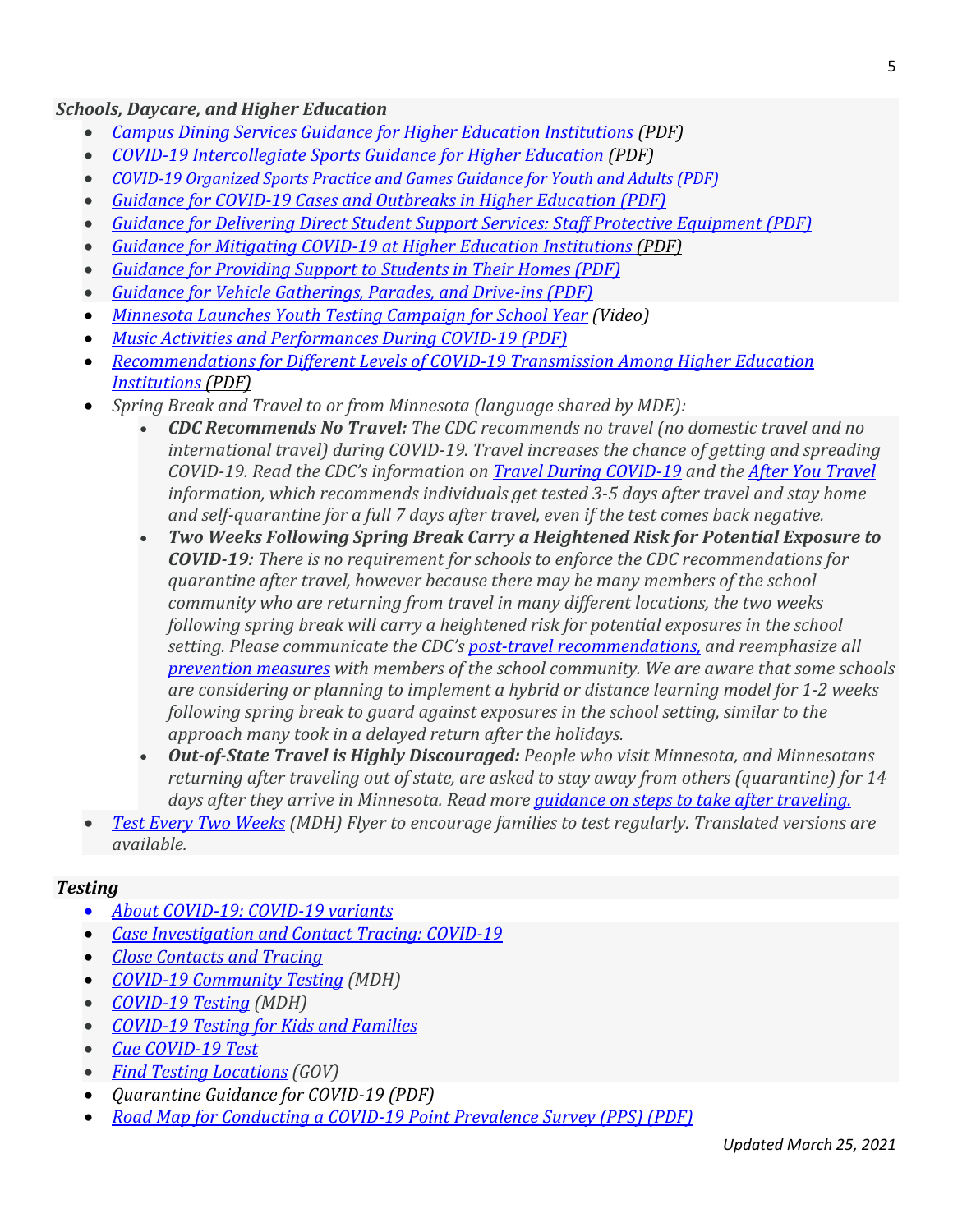• *[Types of COVID-19 Tests](https://lnks.gd/l/eyJhbGciOiJIUzI1NiJ9.eyJidWxsZXRpbl9saW5rX2lkIjoxMjksInVyaSI6ImJwMjpjbGljayIsImJ1bGxldGluX2lkIjoiMjAyMTAzMTAuMzY3NDkyMTEiLCJ1cmwiOiJodHRwczovL3d3dy5oZWFsdGguc3RhdGUubW4udXMvZGlzZWFzZXMvY29yb25hdmlydXMvdGVzdHNpdGVzL3R5cGVzLmh0bWwifQ.sDidJWi_QEyVzKJNCsTqNxIuEag-AgpoXd0t5VvQqG8/s/862318511/br/99734707175-l)*

#### *Vaccination*

- *[About COVID-19 Vaccine](https://www.health.state.mn.us/diseases/coronavirus/vaccine/basics.html) (MDH) Including information for fully vaccinated people*
- *[COVID-19 Community Vaccination Program](https://mn.gov/covid19/vaccine/find-vaccine/community-vaccination-program/index.jsp) [\(GOV\) New community vaccination sites at Twin Cities](https://mn.gov/covid19/vaccine/find-vaccine/community-vaccination-program/index.jsp)  [Orthopedics \(TCO\) Performance Center in Eagan and Roy Wilkins Auditorium in Saint Paul.](https://mn.gov/covid19/vaccine/find-vaccine/community-vaccination-program/index.jsp)*
- *[COVID-19 Vaccine](https://www.health.state.mn.us/diseases/coronavirus/vaccine/index.html) (MDH) This landing page has links to all the high-level vaccine optics.*
- *[COVID-19 Vaccine Basics \(PDF\)](https://lnks.gd/l/eyJhbGciOiJIUzI1NiJ9.eyJidWxsZXRpbl9saW5rX2lkIjoxMzMsInVyaSI6ImJwMjpjbGljayIsImJ1bGxldGluX2lkIjoiMjAyMTAzMTcuMzcyMTI5MzEiLCJ1cmwiOiJodHRwczovL3d3dy5oZWFsdGguc3RhdGUubW4udXMvZGlzZWFzZXMvY29yb25hdmlydXMvdmFjY2luZS9iYXNpY3Nmcy5wZGYifQ.2Viw2owOivw4ZKycG_xqUy2zCrPuyUb3nFk0zmWYUxU/s/862318511/br/100276481084-l) Fact sheet on why we need COVID-19 vaccine, what to expect, and more. Translated versions are available.*
- *[COVID-19 Vaccine Communication Toolkit](https://www.health.state.mn.us/diseases/coronavirus/vaccine/communitytk.html) (MDH) Toolkit designed to help community and faithbased organizations educate about COVID-19 vaccine*
- *[COVID-19 Vaccine Dashboard](https://mn.gov/covid19/vaccine/data/index.jsp) (GOV) Questions about the dashboard can be sent to [health.covid.vaccine@state.mn.us](mailto:health.covid.vaccine@state.mn.us)*
- *[COVID-19 Vaccine Facts \(PDF\)](https://lnks.gd/l/eyJhbGciOiJIUzI1NiJ9.eyJidWxsZXRpbl9saW5rX2lkIjoxMjMsInVyaSI6ImJwMjpjbGljayIsImJ1bGxldGluX2lkIjoiMjAyMTAzMTAuMzY3NDkyMTEiLCJ1cmwiOiJodHRwczovL3d3dy5oZWFsdGguc3RhdGUubW4udXMvZGlzZWFzZXMvY29yb25hdmlydXMvdmFjY2luZS92YXhmYWN0cy5wZGYifQ.-AmLTsZ9fPnD3TqDUAZkpnFUNlk7GoVvonrTO8AgGxw/s/862318511/br/99734707175-l)*
- *[COVID-19 Vaccine Key Messages \(PDF\)](https://lnks.gd/l/eyJhbGciOiJIUzI1NiJ9.eyJidWxsZXRpbl9saW5rX2lkIjoxMzYsInVyaSI6ImJwMjpjbGljayIsImJ1bGxldGluX2lkIjoiMjAyMTAzMTAuMzY3NDkyMTEiLCJ1cmwiOiJodHRwczovL3d3dy5oZWFsdGguc3RhdGUubW4udXMvZGlzZWFzZXMvY29yb25hdmlydXMvdmFjY2luZS92YXhrZXltZXNzYWdlcy5wZGYifQ.KQANXLSdz3iSTwzNTlXPbYjLNEqPFt8S3eFFxGTl5oo/s/862318511/br/99734707175-l)*
- *[COVID-19 Vaccine Phases and Planning](https://lnks.gd/l/eyJhbGciOiJIUzI1NiJ9.eyJidWxsZXRpbl9saW5rX2lkIjoxMjYsInVyaSI6ImJwMjpjbGljayIsImJ1bGxldGluX2lkIjoiMjAyMTAzMDMuMzYzMDE1NDEiLCJ1cmwiOiJodHRwczovL3d3dy5oZWFsdGguc3RhdGUubW4udXMvZGlzZWFzZXMvY29yb25hdmlydXMvdmFjY2luZS9wbGFuLmh0bWwifQ.Q7s5Itu6g3aedWiPt8_G_clU_2McaXPhLTw-qVu5aeE/s/862318511/br/99384025154-l)*
- *[COVID-19 Vaccine Second Dose Guidance](https://lnks.gd/l/eyJhbGciOiJIUzI1NiJ9.eyJidWxsZXRpbl9saW5rX2lkIjoxMjQsInVyaSI6ImJwMjpjbGljayIsImJ1bGxldGluX2lkIjoiMjAyMTAzMTAuMzY3NDkyMTEiLCJ1cmwiOiJodHRwczovL3d3dy5oZWFsdGguc3RhdGUubW4udXMvZGlzZWFzZXMvY29yb25hdmlydXMvdmFjY2luZS9zZWNvbmRkb3NlLmh0bWwifQ.LGJ_Bc5hKTvhVZeRIBOIfZDF_1X2WCswAfQLzVLF7Bs/s/862318511/br/99734707175-l) Provider guidance about the importance of second doses, completing a series you did not start, and managing inventory.*
- *[Find Vaccine Locations](https://mn.gov/covid19/vaccine/find-vaccine/locations/index.jsp) (GOV) See also [FAQs](https://mn.gov/covid19/vaccine/find-vaccine/community-vaccination-program/faq.jsp) for Vaccine Locator Map.*
- *[Getting Vaccinated for COVID-19](https://www.health.state.mn.us/diseases/coronavirus/vaccine/getvax.pdf) (MDH) Patient education resource*
- *[How mRNA COVID-19 Vaccines](https://lnks.gd/l/eyJhbGciOiJIUzI1NiJ9.eyJidWxsZXRpbl9saW5rX2lkIjoxMjIsInVyaSI6ImJwMjpjbGljayIsImJ1bGxldGluX2lkIjoiMjAyMTAzMTcuMzcyMTI5MzEiLCJ1cmwiOiJodHRwczovL3d3dy5oZWFsdGguc3RhdGUubW4udXMvZGlzZWFzZXMvY29yb25hdmlydXMvdmFjY2luZS9tcm5hLnBkZiJ9.zfYkBk9ibfOsJHAvPViUgbCNoFasKOebFJuU1T316AM/s/862318511/br/100276481084-l) Work (PDF)*
- *[Interim Public Health Recommendations for Fully Vaccinated People.](https://www.cdc.gov/coronavirus/2019-ncov/vaccines/fully-vaccinated-guidance.html) MDH is reviewing this guidance, as well as other recent quarantine guidance changes, and updating materials as quickly as possible*
- *[Minnesota COVID-19 Vaccine Allocation Advisory Group](https://lnks.gd/l/eyJhbGciOiJIUzI1NiJ9.eyJidWxsZXRpbl9saW5rX2lkIjoxMzQsInVyaSI6ImJwMjpjbGljayIsImJ1bGxldGluX2lkIjoiMjAyMTAzMjUuMzc3MTIwNDEiLCJ1cmwiOiJodHRwczovL3d3dy5oZWFsdGguc3RhdGUubW4udXMvZGlzZWFzZXMvY29yb25hdmlydXMvdmFjY2luZS9hZHZpc29yeS5odG1sIn0.0JcHRCi5mHL4wletsRdF0xC4craRiQAgP9qrBd-RyQc/s/862318511/br/100675009280-l)*
- *[Minnesota Guidance for Allocating and Prioritizing COVID-19 Vaccine –](https://lnks.gd/l/eyJhbGciOiJIUzI1NiJ9.eyJidWxsZXRpbl9saW5rX2lkIjoxNDAsInVyaSI6ImJwMjpjbGljayIsImJ1bGxldGluX2lkIjoiMjAyMTAyMTAuMzUwMDg2NzEiLCJ1cmwiOiJodHRwczovL3d3dy5oZWFsdGguc3RhdGUubW4udXMvZGlzZWFzZXMvY29yb25hdmlydXMvdmFjY2luZS9waGFzZTFhZ3VpZGUucGRmIn0.Q64TdXZne671Pqe8jgTBBIHXWL9sKdweMUm3DQn3vF4/s/862318511/br/97356835959-l) Phase 1a (PDF)*
- *[Minnesota Guidance for Allocating and Prioritizing COVID-19 Vaccine –](https://lnks.gd/l/eyJhbGciOiJIUzI1NiJ9.eyJidWxsZXRpbl9saW5rX2lkIjoxMjEsInVyaSI6ImJwMjpjbGljayIsImJ1bGxldGluX2lkIjoiMjAyMTAzMDMuMzYzMDE1NDEiLCJ1cmwiOiJodHRwczovL3d3dy5oZWFsdGguc3RhdGUubW4udXMvZGlzZWFzZXMvY29yb25hdmlydXMvdmFjY2luZS9waGFzZTFiMWMyLnBkZiJ9.re9qIZPN5DOdS45LKsBBHCUQ_G64EiwxKJwuvHwFH0I/s/862318511/br/99384025154-l) Phases 1b, 1c, 2 (PDF)*
- *[Vaccine Connector](https://mn.gov/covid19/vaccine/connector/) (GOV) and [Frequently Asked Questions about the Vaccine Connector.](https://mn.gov/covid19/vaccine/connector/faq.jsp) (MDH)*
- *[Vaccine Hotlines](https://mn.gov/covid19/vaccine/find-vaccine/hotlines/index.jsp) (GOV)*

## **Agri-business & Farm Resources**

- **[Agriculture Workers and Employers](https://www.cdc.gov/coronavirus/2019-ncov/community/guidance-agricultural-workers.html)** (CDC)
	- **[Coping with Farm and Rural Stress -](https://www.mda.state.mn.us/about/mnfarmerstress) Minnesota Farm & Rural Helpline** (MDA)
		- o Phone: 833-600-2670
			- o Available 24/7
			- o Free/Confidential
- **Coping with [Rural Stress](https://extension.umn.edu/rural-stress)** (UMN): offering financial and mental health resources
- **FLAG- [Farmers' Legal Action Group:](http://www.flaginc.org/covid-19-guide/)** Farmers' Guide to COVID-19 Relief. Many programs are included in this guide
- **[Fruit and Vegetable Farms Response Plan Template and FAQ](https://blog-fruit-vegetable-ipm.extension.umn.edu/2020/04/covid-19-response-plan-template-and-faq.html)** (UMN)
- **[Interim Infection Prevention and Control guidance for Veterinary Clinics Treating](https://www.cdc.gov/coronavirus/2019-ncov/community/veterinarians.html)  [Companion Animals During the COVID-19 Response](https://www.cdc.gov/coronavirus/2019-ncov/community/veterinarians.html)** (CDC)
- **MDA COVID-19 Food and Agriculture [including Q and A for Farm Preparedness Plans](https://www.mda.state.mn.us/covid-19-agriculture)** (MDA) Questions may be sent to [MDAResponds@state.mn.us](mailto:MDAResponds@state.mn.us)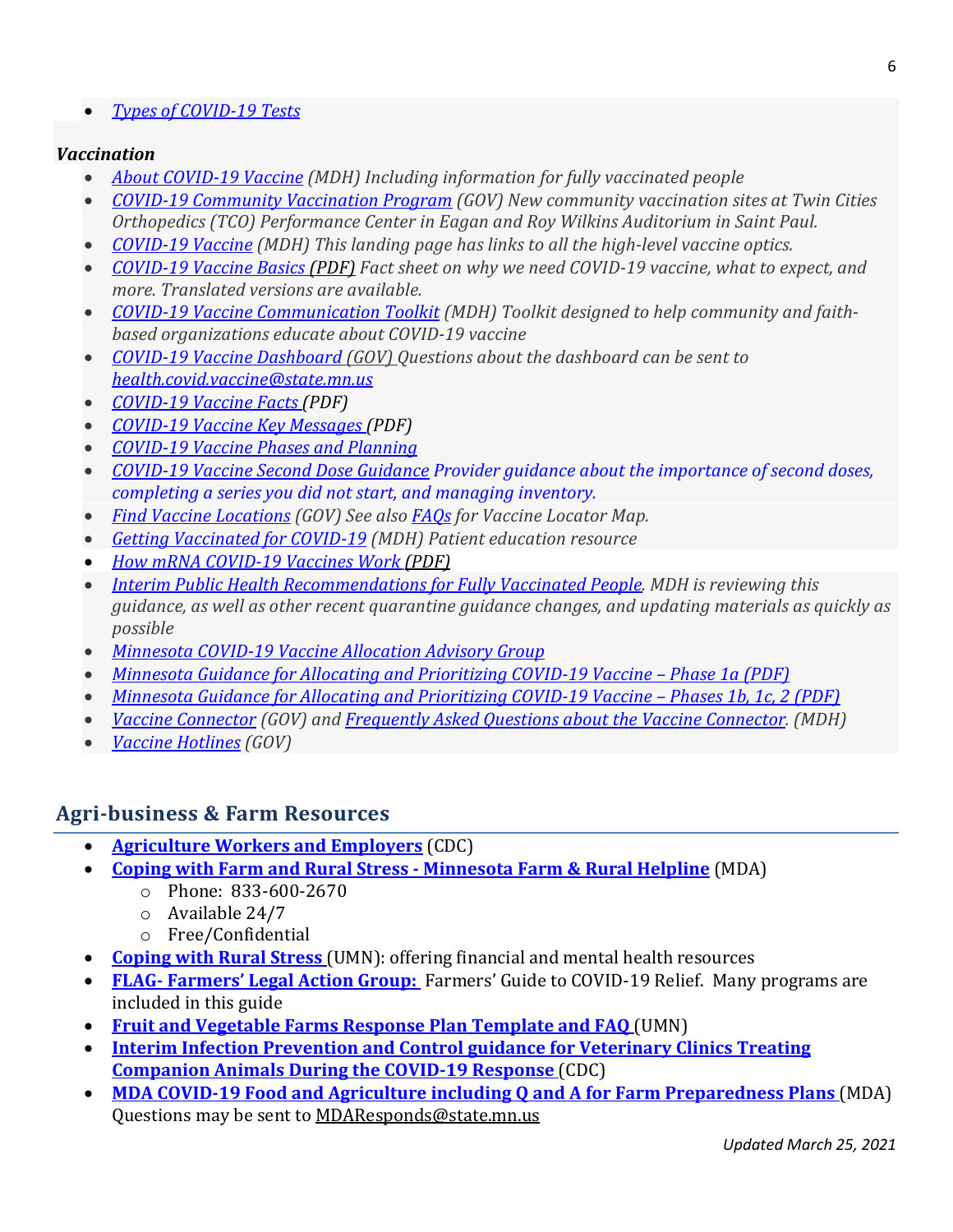- **[Minnesota's Farm Advocates](https://www.mda.state.mn.us/about/commissionersoffice/farmadvocates)** (MDA)
- **[Minnesota Farmers Market Association:](https://www.mfma.org/)** (MFMA) Resources for farmers markets **Minnesota Rural Mental Health Specialists:** Monica and Ted work with farmers throughout Minnesota. There is no cost and no paperwork
	- o Monica McConkey 218-280-7785 (Generally serving areas north of Highway 12, which runs from Ortonville through Willmar to the Twin Cities)
	- o Ted Matthews 320-266-2390 (Generally serving areas south of Highway 12)
- **[RFA Disaster Recovery Loan Program](https://www.mda.state.mn.us/disasterloan)** (MDA**)Indoor Air**

#### **Business and Employer Support** *(See also MN Unemployment)*

#### **Local Resources:**

- **[Litchfield Area Chamber of Commerce](https://litch.com/)**: Please contact the chamber for support with state and federal programs for employees and employers.
	- o Phone: (320)693-8184 Please leave a message
	- o Email: [judy@litch.com](mailto:judy@litch.com) or [marla@litch.com](mailto:marla@litch.com)
- **[Meeker County Economic Development](https://meekercodevcorp.com/made-in-meeker/)**
	- o Phone (507)2270-5402 Please ask for Lisa

#### **Additional Resources:**

- **[3 Tips to Avoid WFH Burnout](https://hbr.org/2020/04/3-tips-to-avoid-wfh-burnout)**
- **8 [Ways Managers Can Support employees? Mental Health](https://hbr.org/2020/08/8-ways-managers-can-support-employees-mental-health?utm_medium=email&utm_source=newsletter_weekly&utm_campaign=weeklyhotlist_not_activesubs&deliveryName=DM91903)**
- **[A Guide for Minnesota Small businesses](https://mn.gov/deed/newscenter/covid/employers/small-business-help/)** (DEED)
- **[Authorization for Disclosure of Protected Health Information](https://www.health.state.mn.us/diseases/coronavirus/materials/busitemp.docx)** (MDH)
- **[Businesses and Employers: COVID-19](https://www.health.state.mn.us/diseases/coronavirus/businesses.html)** (MDH)
- **<u>[Businesses and Organization Stay Safe Guidance](https://staysafe.mn.gov/industry-guidance/index.jsp)</u>** (GOV) was updated to reflect changes from EO 21-07**: [Modifying EO 21-01 and Adjusting Limitations on Certain Activities and](https://mn.gov/governor/assets/EO%2021-07%20Final_tcm1055-468258.pdf)  [Businesses.](https://mn.gov/governor/assets/EO%2021-07%20Final_tcm1055-468258.pdf)** See following areas:
	- o **[Requirements for All Businesses](https://staysafe.mn.gov/industry-guidance/all-businesses.jsp)**
	- o **[Food and Agriculture](https://staysafe.mn.gov/industry-guidance/food-agriculture.jsp)**
	- o **Grocery and [Convenience Stores](https://staysafe.mn.gov/industry-guidance/grocery-and-convenience-stores.jsp)**
	- o **[Construction](https://staysafe.mn.gov/industry-guidance/construction.jsp)**
	- o **[Distribution and Delivery Transportation](https://staysafe.mn.gov/industry-guidance/transportation-distribution-delivery.jsp)**
	- o **[Entertainment and Meeting Venues](https://staysafe.mn.gov/industry-guidance/entertainment.jsp)**
	- o **[Gyms and Fitness](https://staysafe.mn.gov/industry-guidance/gyms-studios-fitness-centers.jsp)**
	- o **[Janitorial](https://staysafe.mn.gov/industry-guidance/custodial-janitorial.jsp)**
	- o **[Manufacturing](https://staysafe.mn.gov/industry-guidance/manufacturing.jsp)**
	- o **[Outdoor Recreation](https://staysafe.mn.gov/industry-guidance/outdoor-recreation.jsp)**
	- o **[Personal Care Services](https://staysafe.mn.gov/industry-guidance/personal-care-and-salons.jsp)**
	- o **[Retail](https://staysafe.mn.gov/industry-guidance/retail.jsp)**
	- o **[Restaurant and Bar Businesses](https://staysafe.mn.gov/industry-guidance/restaurants-bars.jsp)**
- **[Businesses Doing Good Stories of businesses doing extraordinary things during this time](https://mn.gov/deed/newscenter/covid/stories/doing-good/)** [\(DEED\)](https://mn.gov/deed/newscenter/covid/stories/doing-good/)
- **[COVID-19 Employee Screening and Testing Recommendations for Industry](https://www.health.state.mn.us/diseases/coronavirus/busiscreentest.pdf)** (MDH)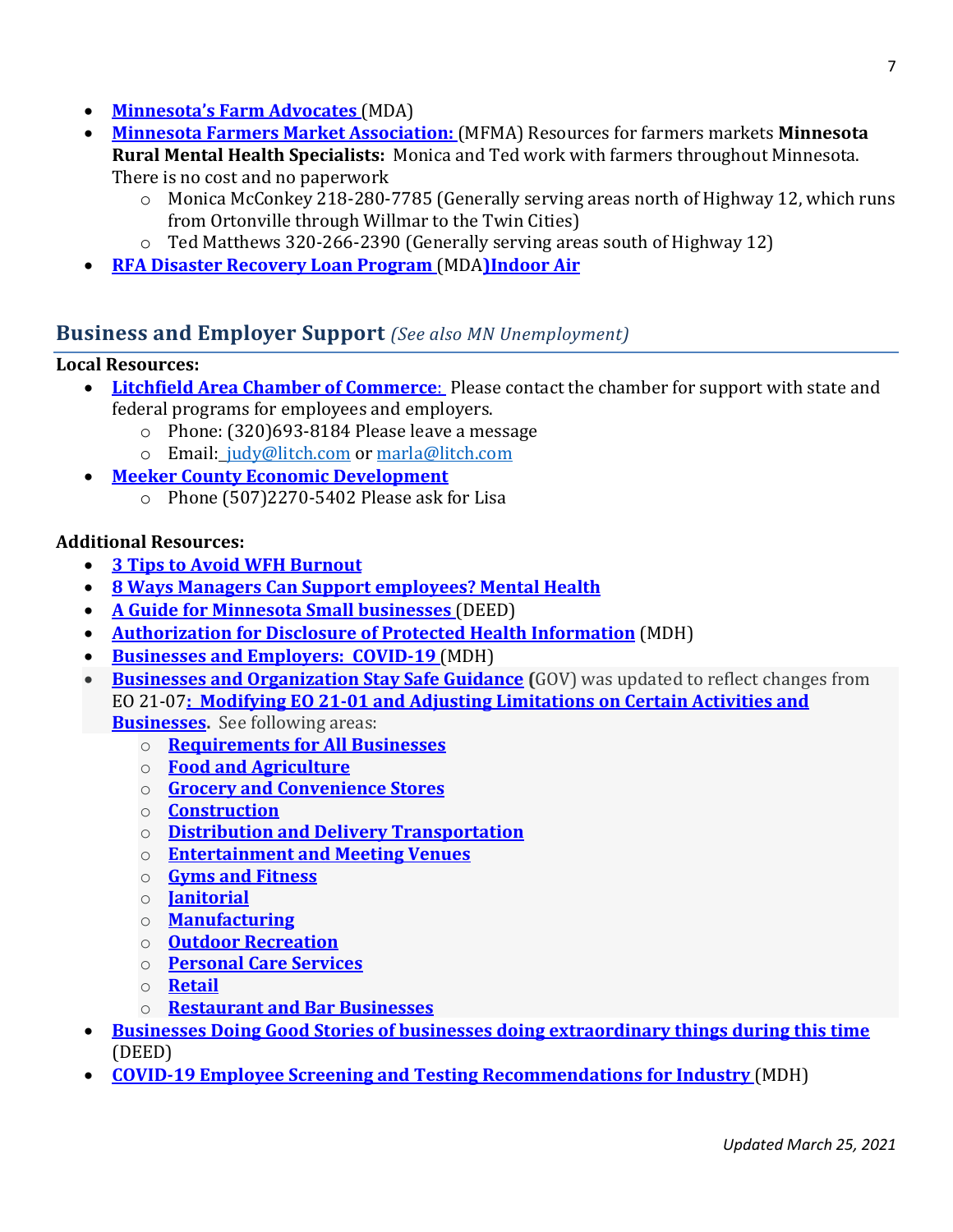- **[COVID-19 Funding programs](https://www.sba.gov/funding-programs/disaster-assistance)** for small businesses including child care providers and nonprofits. Status of this federal program is changing – and may be closed – based on availability of federal dollars appropriated by Congress. For status (OSHA)
- **[COVID-19 Guidance for Hotel Managers and Owners](https://www.health.state.mn.us/diseases/coronavirus/lodgingcleaning.pdf)** (MDH)
- **[COVID-19 Guidance for Public Pools and Aquatic Facilities](https://www.health.state.mn.us/diseases/coronavirus/poolreopen.pdf)** (MDH)
- **[COVID-19 Health and Safety Guidelines for the Meatpacking Industry](https://www.dli.mn.gov/sites/default/files/pdf/COVID_19_meatpacking_guidance.pdf)** (MDH) (great resource appropriate for all businesses)
- **[COVID-19 Information for workers and employers](https://www.osha.gov/SLTC/covid-19/)** (OSHA)
- **[COVID-19 Recommendations for Critical Infrastructure Businesses and Industries](https://www.health.state.mn.us/diseases/coronavirus/guidebusiessential.pdf)** (MDH)
- **[COVID-19 Recommendations for Health Care Workers](https://www.health.state.mn.us/diseases/coronavirus/hcp/hcwrecs.pdf)** (MDH)
- **[COVID-19 Preparedness Plan Requirements for Restaurants and Bars](https://www.health.state.mn.us/diseases/coronavirus/safedining.pdf) (MDH)**
- **[COVID-19 Preparedness Plan Requirements Guidance-Personal Care Services](http://dli.mn.gov/sites/default/files/pdf/COVID_19_preparedness_plan_requirements_guidelines_personal_care_services.pdf)** (GOV)
- **[COVID-19 Public Pools under Executive Order 21-01](https://www.health.state.mn.us/diseases/coronavirus/poolreopen.pdf) (MDH)**
- **[COVID-19 Sports Practice and Games Guidance for Youth and Adults](https://www.health.state.mn.us/diseases/coronavirus/sportsguide.pdf)** (MDH)
- **[COVID-19 Stay Safe This Winter PSA \(YouTube\)](https://lnks.gd/l/eyJhbGciOiJIUzI1NiJ9.eyJidWxsZXRpbl9saW5rX2lkIjoxMTUsInVyaSI6ImJwMjpjbGljayIsImJ1bGxldGluX2lkIjoiMjAyMTAyMDMuMzQ1NDc5MTEiLCJ1cmwiOiJodHRwczovL3lvdXR1LmJlL096MXJDT01TRjJJIn0.tX0aQk3jtySNajzbDoljT2eWGXrfULPe0ZXLVYKV8RA/s/862318511/br/97014989944-l)**
- **[COVID-19 Stories of Community Outreach and Partnership](https://www.health.state.mn.us/diseases/coronavirus/stories/index.html)** (MDH)
- **[Centers for Disease Control and Prevention](https://www.cdc.gov/)** (CDC)
- **[DEED Continues Payments and Outreach to Student Workers](https://mn.gov/deed/newscenter/press-releases/?id=1045-458169)** (DEED)
- **[Employee Exposure to COVID-19: Contact Tracing Guidelines for Employers](https://www.health.state.mn.us/diseases/coronavirus/guidebusinessct.pdf)** (MDH)
- **[Employee Screening and Testing Recommendations for Industry](https://www.health.state.mn.us/diseases/coronavirus/busiscreentest.pdf)** (MDH)
- **[Enhanced Employee Screening Form](http://www.health.state.mn.us/diseases/coronavirus/materials/busiscreen.docx)** (MDH)
- **[Equipment for COVID-19](https://www.dli.mn.gov/sites/default/files/pdf/fact_equip_for_COVID-19_noncritical_businesses.pdf)**: Non-essential business factsheet (OSHA)
- **[Employee Exposure to COVID-19 Contact Tracing Guidelines for Employers](https://www.health.state.mn.us/diseases/coronavirus/guidebusinessct.pdf)** (MDH)
- **[Ergonomics Expert Explains How To Set Up Your Desk](https://www.youtube.com/watch?v=F8_ME4VwTiw)**
- **[Exposure Assessment for Critical Workers with Job-related Risk of COVID-19 \(PDF\)](https://lnks.gd/l/eyJhbGciOiJIUzI1NiJ9.eyJidWxsZXRpbl9saW5rX2lkIjoxMzksInVyaSI6ImJwMjpjbGljayIsImJ1bGxldGluX2lkIjoiMjAyMTAyMTguMzU0OTA5ODEiLCJ1cmwiOiJodHRwczovL3d3dy5oZWFsdGguc3RhdGUubW4udXMvZGlzZWFzZXMvY29yb25hdmlydXMvaGNwL21hYmFzc2Vzcy5wZGYifQ.T23Ty1Zs2bV7Nh9CzixhEkIJSoK4qYQrjua78hOOlEA/s/862318511/br/97838333105-l)**
- **[FAQ: Bars, Restaurants, and Other Places of Public Accommodation](https://www.health.state.mn.us/diseases/coronavirus/hospitalityfaq.pdf)** (MDH)
- **[Food Processing and Manufacturing Best Practices Checklist](https://www.health.state.mn.us/diseases/coronavirus/busiplantchecklist.pdf)** (MDH)
- **[Frequently asked questions for employers and employees related to COVID-19](https://www.dli.mn.gov/sites/default/files/pdf/Employer_and_employee_questions_related_to_COVID_19.pdf)** (OSHA)
- **[Guidance for Entertainment and Meeting Venues](https://staysafe.mn.gov/industry-guidance/entertainment.jsp)** (GOV)
- **[Guidance for Entertainment Entities](https://staysafe.mn.gov/industry-guidance/entertainment.jsp)** (GOV)
- **[Guidance for Environmental Health Response to COVID-19 Cases in Regulated Businesses](https://www.health.state.mn.us/diseases/coronavirus/ehresponse.pdf)**
- **[Guidance for Transportation, Distribution and Delivery](https://staysafe.mn.gov/industry-guidance/transportation-distribution-delivery.jsp)**
- **[Indoor Air Considerations COVID-19](https://www.health.state.mn.us/diseases/coronavirus/indoorair.html)**
- **[How Supervisors and Managers Can Support Staff during COVID-19](https://www.health.state.mn.us/communities/ep/behavioral/supervisors.pdf)** (MDH)
- **[Industry Guidance for Gyms and Fitness Centers](https://www.health.state.mn.us/diseases/coronavirus/safegym.pdf)**
- **Industry Guidance for Safely [Reopening: Restaurants and Bars](https://www.health.state.mn.us/diseases/coronavirus/safedining.pdf)** (GOV)
- **[Interim Guidance for Hotel Managers and Owners](https://www.health.state.mn.us/diseases/coronavirus/lodgingcleaning.pdf)**
- **[Minnesota Department of Employment and Economic Development](https://mn.gov/deed/newscenter/covid/stories/doing-good/)** (DEED)**:** Includes: General guidance for all businesses, restaurants and bars, personal care services/salons, retail, outdoor recreation. In the future, this page will include guidance for future phases of business re-openings, including: gyms, studios, and fitness centers, places of worship, youth sports and recreation, and entertainment.
- **[Minnesota Department of Human Rights –](https://mn.gov/mdhr/intake/discrimination-helpline.jsp) Discrimination Helpline**
	- $O$  1-833-454-0148
	- $\circ$  Monday-Friday, 8:00 a.m. to 4:30 p.m.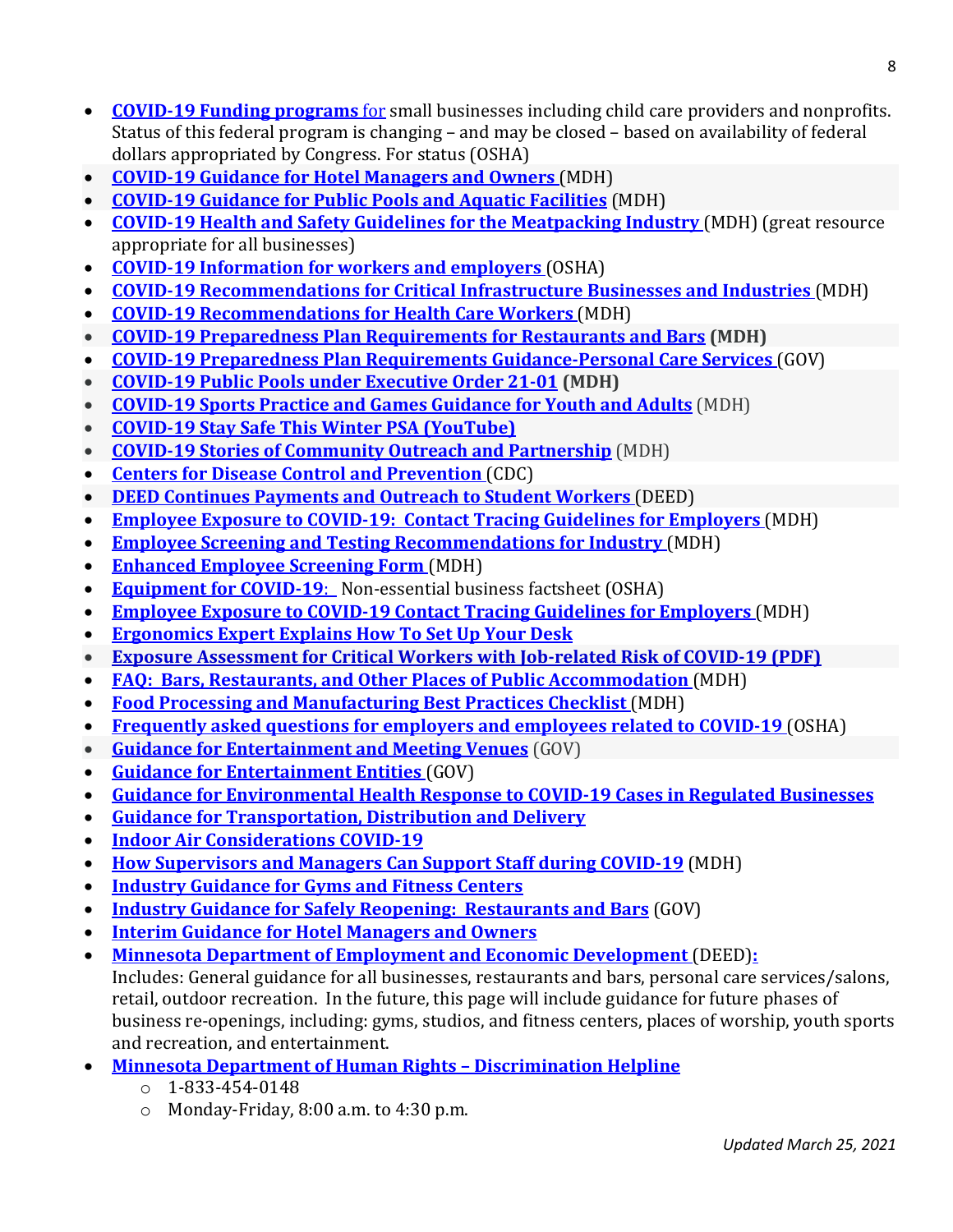- o Translation/interpretation services available
- **[Minnesota Department of Labor and Industry –](https://www.dli.mn.gov/sites/default/files/pdf/Employer_and_employee_questions_related_to_COVID_19.pdf) OSHA**
- **MN OSHA Compliance:** If you have workplace safety or health questions or concerns, contact MNOSHA Compliance
	- Phone: 651.284.5050 or 877.470.6742
	- Email:[osha.compliance@state.mn.us](mailto:osha.compliance@state.mn.us)
	- o **MN OSHA Questions on Sick leave and Pay**
		- Contact 651.284.5075<br>■ Or email dli laborstano
		- Or email [dli.laborstandards@state.mn.us](mailto:dli.laborstandards@state.mn.us)
	- o **MN OSHA Workplace Safety Consultation**: If you would like to request workplace safety or health assistance, Contact MNOSHA Workplace Safety Consultation
		- Phone:  $651-284-5060$ <br>Figure 5.2 consultation
		- Email [osha.consultation@state.mn.us](mailto:osha.consultation@state.mn.us)
- **[MN Small Business Relief Grants](https://mn.gov/deed/business/financing-business/deed-programs/relief/)** (DEED)
- **[News Release about Compliance Checks](https://www.health.state.mn.us/news/pressrel/2020/covid090920.html)** (MDH)
- **OSHA publication – [Guidance on Preparing Workplaces for COVIC-19](https://www.osha.gov/Publications/OSHA3990.pdf)** (OSHA)
- **[Posters and Media information on face coverings for businesses](https://mn.gov/covid19/media/share-message/for-businesses/index.jsp%20.)**
- **[Preparedness Planning for Janitorial and Custodial Services](https://www.dli.mn.gov/sites/default/files/pdf/COVID_19_preparedness_plan_requirements_guidelines_janitorial.pdf)** (OSHA)
- **[Preparedness Plan Requirements for Faith Based Communities, Places of Worship,](https://www.health.state.mn.us/diseases/coronavirus/safefaith.pdf)  [Weddings, and Funerals](https://www.health.state.mn.us/diseases/coronavirus/safefaith.pdf)** (GOV)
- **[Reopening Guidance for Cleaning and Disinfecting Public Spaces, Workplaces, Businesses,](https://www.cdc.gov/coronavirus/2019-ncov/community/reopen-guidance.html)  [Schools, and Homes](https://www.cdc.gov/coronavirus/2019-ncov/community/reopen-guidance.html)** (CDC)
- **[Restaurants and Bars under Executive Order 20-103](https://www.health.state.mn.us/diseases/coronavirus/safedining.pdf)**
- **[Restaurants, bars, and other services Preparedness Plan template and instructions](https://www.dli.mn.gov/updates)** (DEED)
- **[Safely Returning to Work](https://mn.gov/deed/newscenter/covid/safework/)** (DEED)
- **[Safety and health guidelines for the employers and employees of essential work operations](https://www.dli.mn.gov/sites/default/files/pdf/COVID-19_s-h_guidelines_ers_and_ees.pdf)**  [\(OSHA\)](https://www.dli.mn.gov/sites/default/files/pdf/COVID-19_s-h_guidelines_ers_and_ees.pdf)
- **[Stay Safe Guidance for Gyms, Studios, and Fitness Centers](https://staysafe.mn.gov/industry-guidance/gyms-studios-fitness-centers.jsp)** (GOV)
- **[Stay Safe Guidance for Restaurants and Bars](https://staysafe.mn.gov/industry-guidance/restaurants-bars.jsp) (GOV)**
- **[Stay Safe MN Customer Checklist for](https://staysafe.mn.gov/individuals-families/restaurant-dining-checklist.jsp) Bars and Restaurants**
- **[Stay Safe MN: Guidance for Safely Reopening Businesses](https://content.govdelivery.com/accounts/MNMDH/bulletins/28ccaef)** (MDH)
- **[United States Department of Labor](https://www.dol.gov/agencies/whd)**
- **[Updates related to COVID 19](https://www.dli.mn.gov/updates)** (OSHA)
- **Visitor [and Employee Health Screening Checklist](https://www.health.state.mn.us/diseases/coronavirus/facilityhlthscreen.pdf)** (MDH)
- **Well Right - [Three Ways to Support Employees Returning to the Workplace](https://www.wellright.com/blog/3-ways-to-support-employees-returning-to-the-workplace?utm_campaign=Blog&utm_medium=email&_hsmi=87495268&_hsenc=p2ANqtz-9hRTtA0hWhMA--eYMVLOty7aoGFP0N8MlY1P7PzqS6tfRFjbcaJAB-hJwsgf7fnxyRuYXg&utm_content=87495268&utm_source=hs_email)**
- **[What Bank Employees Need to](https://www.cdc.gov/coronavirus/2019-ncov/community/organizations/bank-employees.html?deliveryName=USCDC_2067-DM31413) Know about COVID-19** (CDC)
- **[What to Do If An Employee Has COVID-19](https://www.health.state.mn.us/diseases/coronavirus/sickemployee.pdf)**(MDH)
- **[What You Should Know About COVID-19 and the ADA, the Rehabilitation Act, and Other EEO](https://www.eeoc.gov/wysk/what-you-should-know-about-covid-19-and-ada-rehabilitation-act-and-other-eeo-laws)  [Laws U.S. Equal Employment Opportunity Commission](https://www.eeoc.gov/wysk/what-you-should-know-about-covid-19-and-ada-rehabilitation-act-and-other-eeo-laws)** (eeoc.gov) and their legal counsel. MDH does not give legal advice to employers.
- **[When Can I return to work if someone living with me is sick with COVID-19](https://www.youtube.com/watch?time_continue=2&v=sy_YzDgjy-A&feature=emb_logo)** (MDH)
- **[When to Return to Work after COVID-19](https://www.health.state.mn.us/diseases/coronavirus/returntowork.pdf)**(MDH)
- **[Worker protections related to COVID-19](https://www.dli.mn.gov/sites/default/files/pdf/MN_worker_protections_related_to_COVID_19.pdf)** (OSHA)
- **[Workers' Rights and Protections:](https://www.dli.mn.gov/workers/worker-rights-and-protections)** Information and resources are available from th[e Minnesota](https://lnks.gd/l/eyJhbGciOiJIUzI1NiJ9.eyJidWxsZXRpbl9saW5rX2lkIjoxMTgsInVyaSI6ImJwMjpjbGljayIsImJ1bGxldGluX2lkIjoiMjAyMDAzMTkuMTg5OTIwMDEiLCJ1cmwiOiJodHRwczovL3d3dy5kbGkubW4uZ292L3dvcmtlcnMvd29ya2VyLXJpZ2h0cy1hbmQtcHJvdGVjdGlvbnMifQ.PtOVqAYY9H_vAx9LnifsU4nVzlQzLFGK_dXJtMX4xMg/br/76348180438-l)  [Department of Labor and Industry](https://lnks.gd/l/eyJhbGciOiJIUzI1NiJ9.eyJidWxsZXRpbl9saW5rX2lkIjoxMTgsInVyaSI6ImJwMjpjbGljayIsImJ1bGxldGluX2lkIjoiMjAyMDAzMTkuMTg5OTIwMDEiLCJ1cmwiOiJodHRwczovL3d3dy5kbGkubW4uZ292L3dvcmtlcnMvd29ya2VyLXJpZ2h0cy1hbmQtcHJvdGVjdGlvbnMifQ.PtOVqAYY9H_vAx9LnifsU4nVzlQzLFGK_dXJtMX4xMg/br/76348180438-l)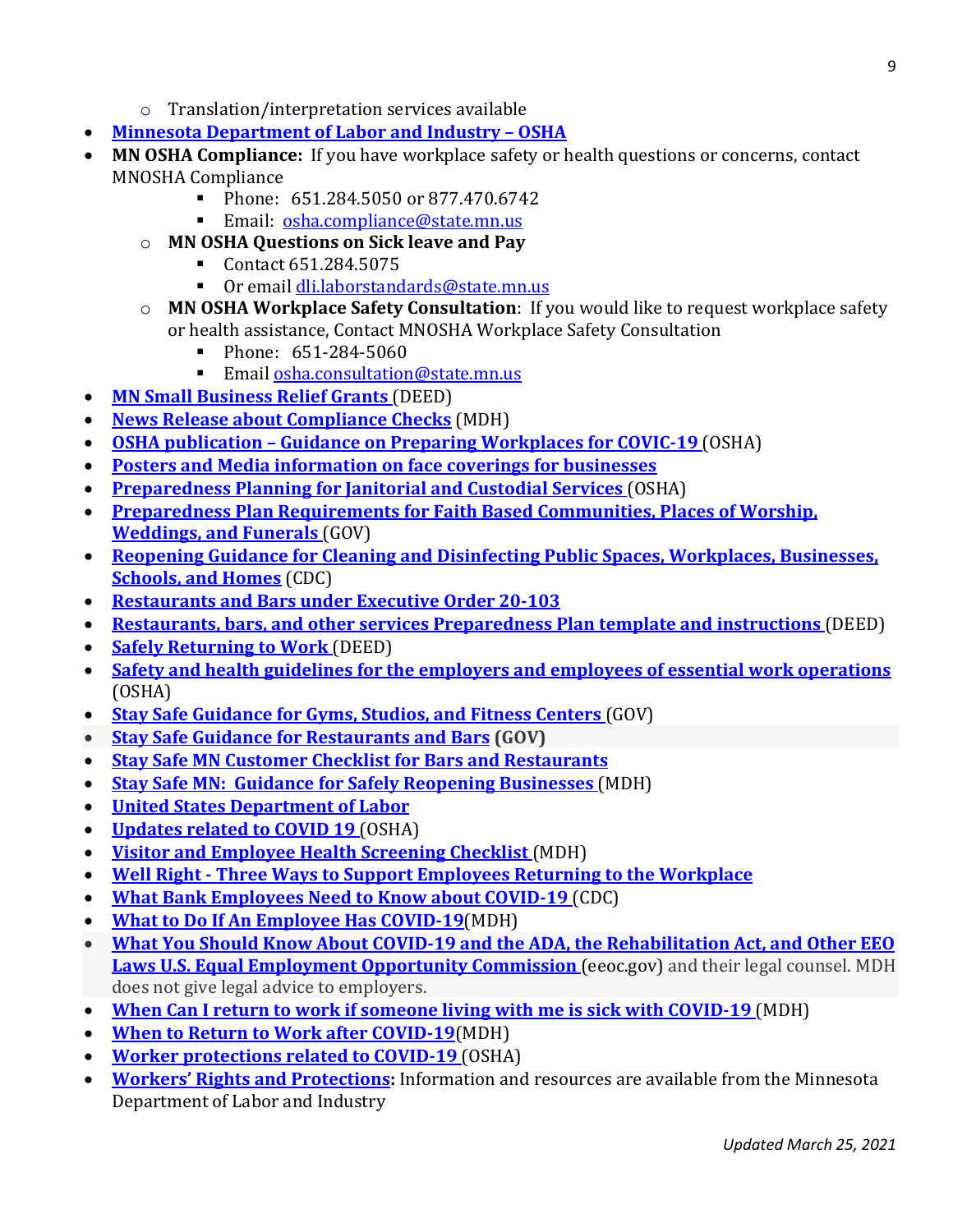**Work from Home Violations Help line**: for individuals who can/should be working from home but are not allowed to by their employer, individuals should first try to resolve the issue with their employer before calling the helpline

o (651)539-1132 or (833)454-0152

# **CDC Resources** *(See also MDH Resources)*

## **Home Page – [Comprehensive COVID-19](https://www.cdc.gov/coronavirus/2019-ncov/index.html) resources**

- **[Coronavirus Disease Basics](https://www.cdc.gov/coronavirus/2019-ncov/faq.html#anchor_1584386215012) FAQ** (CDC)
- **Disability:** General [Disability and Health Emergency Preparedness Tools and Resources](https://lnks.gd/l/eyJhbGciOiJIUzI1NiJ9.eyJidWxsZXRpbl9saW5rX2lkIjoxMDgsInVyaSI6ImJwMjpjbGljayIsImJ1bGxldGluX2lkIjoiMjAyMDAzMTkuMTg5OTIwMDEiLCJ1cmwiOiJodHRwczovL3d3dy5jZGMuZ292L25jYmRkZC9kaXNhYmlsaXR5YW5kaGVhbHRoL2VtZXJnZW5jeS10b29scy5odG1sIn0.5_bGOW3A3lsex5ICEfwd6bB4Tq51q20oBJmLyxKMIK4/br/76348180438-l) are available from the Centers for Disease Control and Prevention (CDC).
- **[General Recommendations & Protecting Yourself and Your Family: COVID-19](https://www.cdc.gov/coronavirus/2019-ncov/community/home/index.html)** (CDC) **[Households living in Close Quarters](https://www.cdc.gov/coronavirus/2019-ncov/daily-life-coping/living-in-close-quarters.html)** (CDC)
- **[Running Essential Errands](https://www.cdc.gov/coronavirus/2019-ncov/daily-life-coping/essential-goods-services.html) (CDC)**

# **Cash and Economic Assistance**

- **[Apply MN:](https://applymn.dhs.mn.gov/online-app-web/spring/public/process-login?execution=e2s1)** Get connected with state and county services to help meet basic needs. Apply for cash assistance, Supplemental Nutrition Assistance Program (SNAP) benefits, child care assistance, and Emergency Assistance.
	- o Call 651-431-4000
- **[Bridge to Benefits:](http://www.bridgetobenefits.org/Home2)** Identify eligibility for public works programs, including SNAP, WIC, School Meal Program, Minnesota Health Care Programs, Energy Assistance, and Child Care Assistance.
- **[Community Action Agencies:](https://www.minncap.org/)** Local, state, federal, and private resources to help individuals and families with low incomes.
- **[Emergency Assistance:](https://edocs.dhs.state.mn.us/lfserver/Public/DHS-5207-ENG)** Assistance for emergency needs, such as paying rent or utility bills. To learn about availability, eligibility, and how to apply.
- **[Financial Supports for College Students](https://www.ohe.state.mn.us/mPg.cfm?pageID=2391)**: For information on student's ability to continue to receive current state financial aid payments, being paid for scheduled work study hours and child care grants, more information can be found at: State Financial Aid Guidance during COVID-19.

## **Chemical Dependency Resources & Recovery Support** *(See also Crisis Resources and Mental Health)*

- **[Addiction Group](https://www.addictiongroup.org/alcohol) –** comprehensive site on abuse and addiction with free resources on alcohol and other drugs
- **[AddictionResource.net–](https://www.addictionresource.net/best-drug-rehab-centers/minnesota/)** up-to-date, accurate, evidence-based information related to addiction, substance abuse, mental health and treatment including a directory of accredited service providers.
- **Al-Anon:** Resources to support continued chemical dependency meeting attendance during this time and central websites.
	- o Directions: at website go to drop box on right and pick "find a meeting", then scroll down to "Electronic Meetings" and click the blue "Find and Electronic meeting" tab. Next click "Please click here to view Phone List Meetings".
- **[Alcoholics Anonymous:](http://www.aa.org/)**
	- o Virtual Meetings:[http://aa-intergroup.org](http://aa-intergroup.org/)
	- o Directions: For online AA meetings click on the blue "Go" under "Online Meeting Directory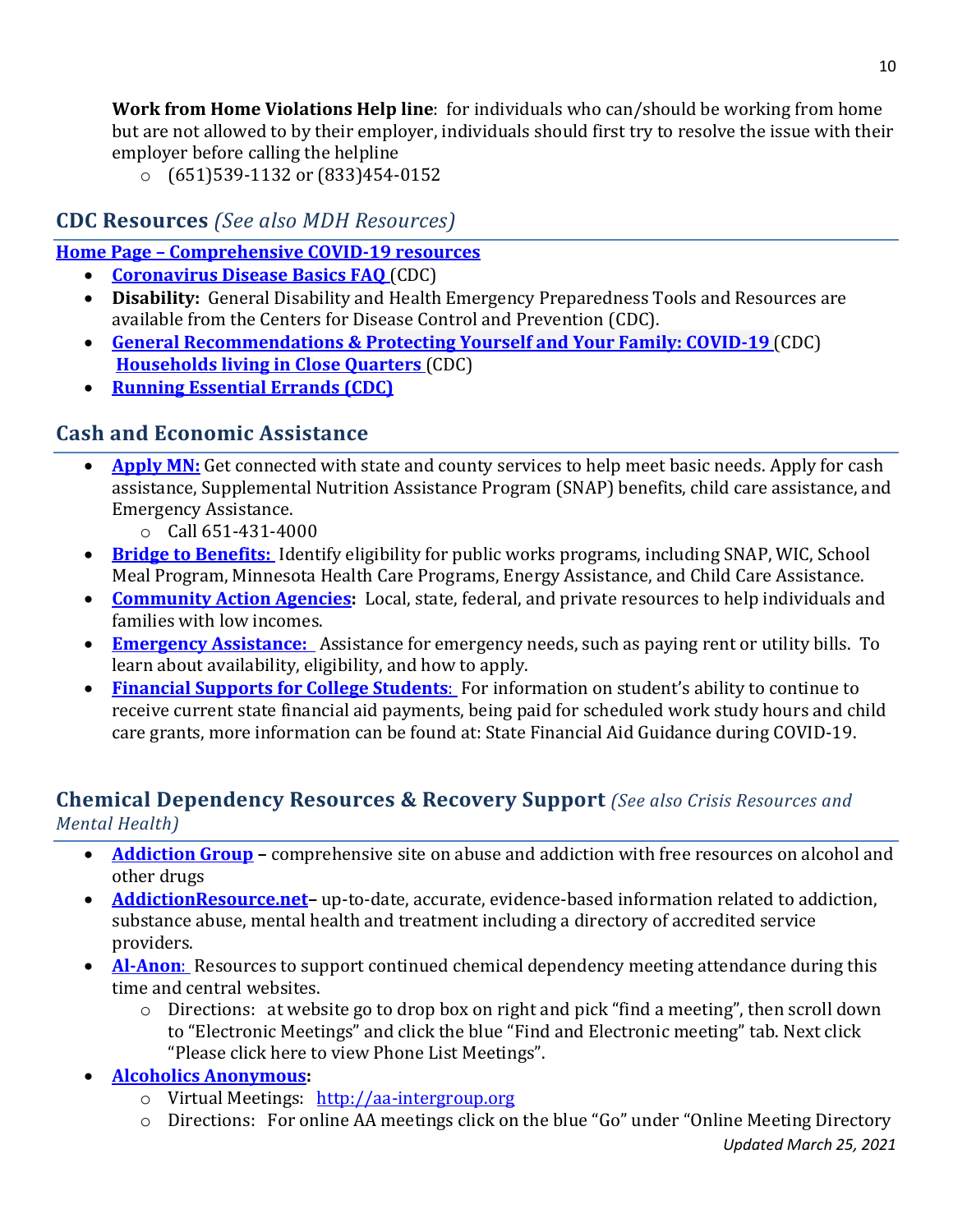- $\circ$  "Pause A While" is hosting a free conference call for AA meetings 2 p.m. every day, Dial-in number: (425) 436-6360…access code: 422932# \*If any extra help is needed for the "Pause A While" AA meetings contact: [pauldart@pausewhile.org](mailto:pauldart@pausewhile.org)
- **[In The Rooms](http://www.intherooms.com/)** is hosting both NA and AA meetings
	- o Directions: Go to site, scroll down on main page till you see list of different meetings, topics and schedules
- **[NAMI:](https://namimn.org/)**
- **[Narcotics Anonymous](http://www.na.org/) Virtual meetings:**
	- o Online/phone meetings: [www.virtual-na.org](http://www.virtual-na.org/)
	- o Directions: From the "Home" page, hold mouse over "For Our Members" tab and click on "Virtual Meetings" and make your choice from that web page. See instructions and guidelines on page.
- **[Quit Partner:](http://quitpartnermn.com/)** free support to quit smoking, vaping, or chewing. Quit Partner offers coaching by phone or online and free medications like patches, gum, or lozenges delivered right to the door. You can access support from home.
- **SAMHHSA – [Substance Abuse and Mental Health Services Administration](https://www.samhsa.gov/find-help/national-helpline)**
- **SMART Recovery [Online Recovery Meetings](http://www.smartrecovery.com/)**: To sign in or register for online community and online meetings. Also, to find online reading SMART materials
- **[Women for Sobriety Online Support](https://womenforsobriety.org/community/#supportTab-2)**:

## **Childcare**

*(See Schools & Childcare)*

## **Community**

- **[2020 Elections and COVID-19](https://www.sos.state.mn.us/election-administration-campaigns/elections-calendar/2020-elections-and-covid-19/)**
- **[7 Things to Do in Minnesota This Winter](https://www.exploreminnesota.com/list/7-things-to-do-minnesota-this-winter) (Explore MN)**
- **Briva Health COVID-19 Community Coordinator** assistance for Minnesotans across the state impacted by COVID-19. Access to essential resources including housing, employment, food, healthcare, testing sites, legal assistance, childcare, and other available resources. Minnesotans needing assistance can call our COVID-19 Hotline (1[-833-567-6662\)](tel:8335676662) accessible daily from 9AM to 5PM.
- **[Campaign Activities and Events](https://www.health.state.mn.us/diseases/coronavirus/campaign.html)**
- **[Celebrate a Safer {Holiday Name}](https://www.health.state.mn.us/diseases/coronavirus/materials/celebrate.pdf) (MDH) This template can be used by partners to support for celebrating at home for any holiday or event.**
- **[Chronic Disease and COVID-19 Toolkit](https://content.govdelivery.com/accounts/MNMDH/bulletins/2af2152)** This toolkit is intended to be adapted and shared for your audience. Please feel free to edit the messages and share widely with your community via social media, e-newsletters, etc.
- **[Commercial Tobacco and COVID-19](https://lnks.gd/l/eyJhbGciOiJIUzI1NiJ9.eyJidWxsZXRpbl9saW5rX2lkIjoxNDAsInVyaSI6ImJwMjpjbGljayIsImJ1bGxldGluX2lkIjoiMjAyMTAyMTguMzU0OTA5ODEiLCJ1cmwiOiJodHRwczovL3d3dy5oZWFsdGguc3RhdGUubW4udXMvY29tbXVuaXRpZXMvdG9iYWNjby9jb3ZpZDE5L2luZGV4Lmh0bWwifQ.5NRxWr45L9Ou8BPmOeaJv-thmr42DFB1SDaHlE9slGU/s/862318511/br/97838333105-l)**
- **[Considerations for Election Polling Locations and Voters](https://www.cdc.gov/coronavirus/2019-ncov/community/election-polling-locations.html)**
- **[COVID-19 Preparedness Plan Guidance: Requirements for Public Pools](https://www.health.state.mn.us/diseases/coronavirus/poolreopen.pdf) (MDH)**
- **[COVID-19 Preparedness Plan Requirements for Faith-Based Communities, Places of](https://www.health.state.mn.us/diseases/coronavirus/safefaith.pdf)  [Worship, Weddings, and Funerals](https://www.health.state.mn.us/diseases/coronavirus/safefaith.pdf) (MDH)**
- **[COVID-19 Prevention Guidance for Overnight Youth Camps](https://www.health.state.mn.us/diseases/coronavirus/schools/overnightcamp.pdf) (MDH)**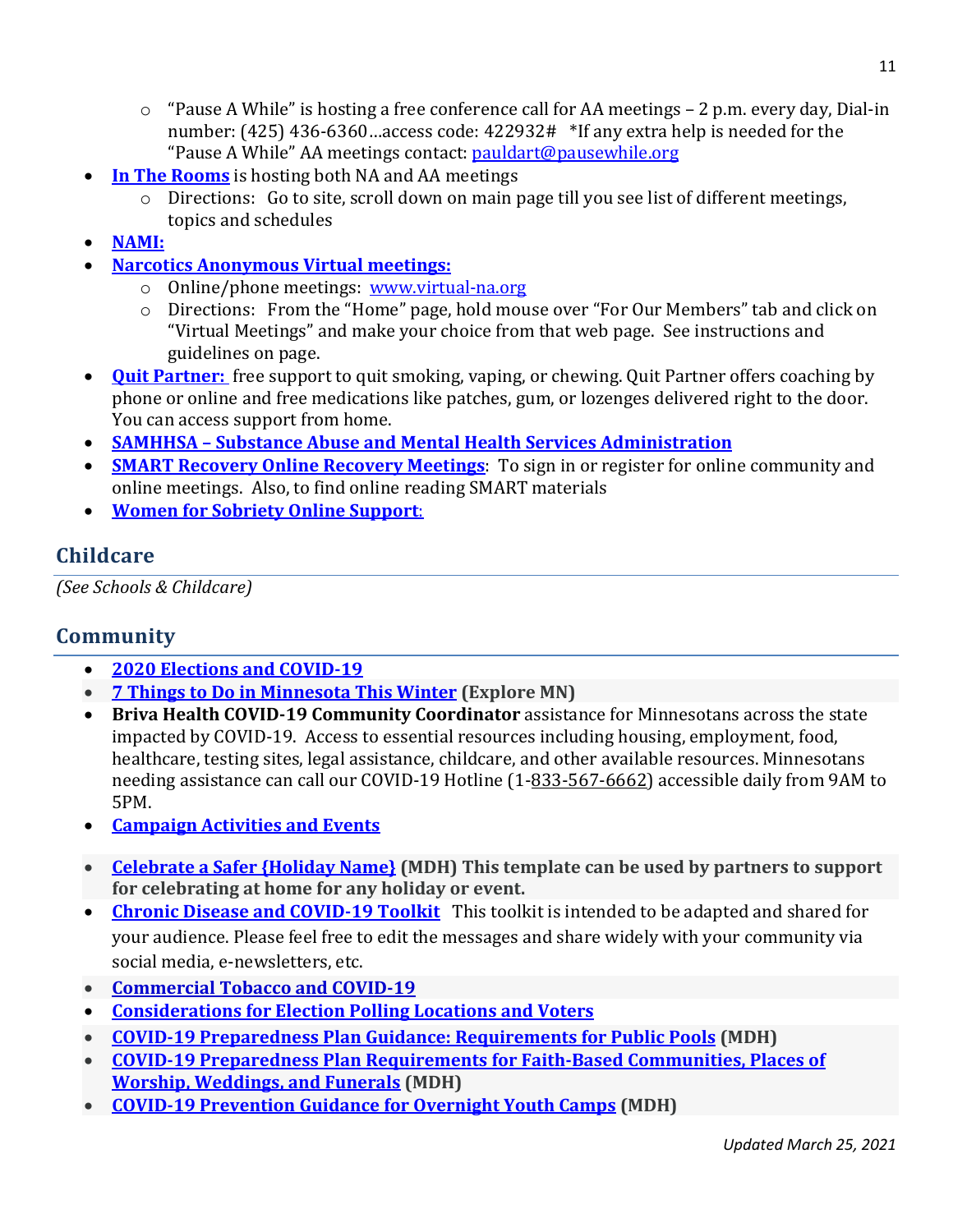- **[COVID-19 Public Pools under Executive Order 20-103](https://www.health.state.mn.us/diseases/coronavirus/poolreopen.pdf)** (MDH)
- **[COVID-19 Stories of Community Outreach and Partnership](https://www.health.state.mn.us/diseases/coronavirus/stories/index.html)** (MDH)
- **[COVID-19 Youth and Adult Sports under Executive Order 20-103](https://www.health.state.mn.us/diseases/coronavirus/sportsguide.pdf)**
- **[Do you know your health risk? Help prevent severe illness from COVID-19](https://www.health.state.mn.us/people/conditions/docs/knowyourrisk.pdf)** (MDH)
- **[Frequently Asked Questions: Bars, Restaurants, and Other Places of Public Accommodation](https://lnks.gd/l/eyJhbGciOiJIUzI1NiJ9.eyJidWxsZXRpbl9saW5rX2lkIjoxNTIsInVyaSI6ImJwMjpjbGljayIsImJ1bGxldGluX2lkIjoiMjAyMTAyMTguMzU0OTA5ODEiLCJ1cmwiOiJodHRwczovL3d3dy5oZWFsdGguc3RhdGUubW4udXMvZGlzZWFzZXMvY29yb25hdmlydXMvaG9zcGl0YWxpdHlmYXEucGRmIn0.f8FyKUlBdI9eUUE-rvJzOya7HgxlhgCJX5dazTQc14M/s/862318511/br/97838333105-l)  [\(PDF\)](https://lnks.gd/l/eyJhbGciOiJIUzI1NiJ9.eyJidWxsZXRpbl9saW5rX2lkIjoxNTIsInVyaSI6ImJwMjpjbGljayIsImJ1bGxldGluX2lkIjoiMjAyMTAyMTguMzU0OTA5ODEiLCJ1cmwiOiJodHRwczovL3d3dy5oZWFsdGguc3RhdGUubW4udXMvZGlzZWFzZXMvY29yb25hdmlydXMvaG9zcGl0YWxpdHlmYXEucGRmIn0.f8FyKUlBdI9eUUE-rvJzOya7HgxlhgCJX5dazTQc14M/s/862318511/br/97838333105-l)**
- **[Gathering Requirements for Celebrations and Significant Life Events](https://www.health.state.mn.us/diseases/coronavirus/safeevents.pdf)** (MDH)
- **[Guidance for Gathering: Faith-based Communities, Places of Worship, and Ceremonies](https://www.health.state.mn.us/diseases/coronavirus/guidefaith.pdf)**  [\(MDH\)](https://www.health.state.mn.us/diseases/coronavirus/guidefaith.pdf)
- **[Guidance for Hmong Funerals during COVID-19](https://www.health.state.mn.us/diseases/coronavirus/hmongfuneral.pdf)** (MDH)
- **[Guidance for Large or Extended Families Living in the Same Home](https://gcc01.safelinks.protection.outlook.com/?url=https%3A//www.cdc.gov/coronavirus/2019-ncov/downloads/living-in-close-quarters.pdf&data=04|01|toby.mcadams@state.mn.us|33c6c10ab0c34d21f05308d8ca1906d5|eb14b04624c445198f26b89c2159828c|0|0|637481556124070344|Unknown|TWFpbGZsb3d8eyJWIjoiMC4wLjAwMDAiLCJQIjoiV2luMzIiLCJBTiI6Ik1haWwiLCJXVCI6Mn0=|1000&sdata=cPhBUJTmBAuysagg1U+EWEAW+HGy2Y6R/ngCHTR0FA0=&reserved=0) (CDC)**
- **[Guidance for Safe Celebrations and Events](https://www.health.state.mn.us/diseases/coronavirus/safeevents.pdf)**
- **Guidance for Vehicle [Gatherings, Parades, and Drive ins](https://www.health.state.mn.us/diseases/coronavirus/vehiclegather.pdf)**
- **[Hiring Inn-Home Services or Repairs](https://www.cdc.gov/coronavirus/2019-ncov/daily-life-coping/at-home/in-home-services.html)** (CDC)
- **[Holiday Celebrations](https://www.cdc.gov/coronavirus/2019-ncov/daily-life-coping/holidays.html)**
- **Indoor Air Considerations** (MDH)
- **[MN Black Community COVID-19 Hotline](https://mailchi.mp/aalftc/introducing-the-mn-black-community-covid-19-hotline)**
- **[Managing Chronic Conditions](https://www.health.state.mn.us/people/conditions/index.html) during COVID-19**
- **[Minnesota Responds](https://lnks.gd/l/eyJhbGciOiJIUzI1NiJ9.eyJidWxsZXRpbl9saW5rX2lkIjoxNDEsInVyaSI6ImJwMjpjbGljayIsImJ1bGxldGluX2lkIjoiMjAyMTAyMTguMzU0OTA5ODEiLCJ1cmwiOiJodHRwczovL3d3dy5oZWFsdGguc3RhdGUubW4udXMvY29tbXVuaXRpZXMvZXAvbW5yZXNwb25kcy8ifQ.T5pV-gaOWNmGauhSLwZvA52VR0rXDJjPT_9w3huclmI/s/862318511/br/97838333105-l)**
- **[Music Activities and Performances During COVID-19](https://www.health.state.mn.us/diseases/coronavirus/musicguide.pdf)**(MDH)
- **[Need a Ride?](https://www.dot.state.mn.us/transit/riders/index.html)** (MNDOT) Greater MN transit systems map.
- **[Outdoor Recreation and Facilities under EO 20-99](https://staysafe.mn.gov/assets/COVID%20Outdoor%20Rec%20Guidelines_20201118_final_tcm1152-435380.pdf)** (DNR/MDH)
- **[Pairing Community Wisdom with Access to Institutions: The Importance of the LGBTQ](https://www.health.state.mn.us/diseases/coronavirus/stories/lgbtq.html)  [Liaisons](https://www.health.state.mn.us/diseases/coronavirus/stories/lgbtq.html)** (MDH)
- **[Planning Funeral and Memorial Services During COVID-19](https://www.health.state.mn.us/facilities/providers/mortsci/docs/planduringcovid.pdf)**
- **[Protect Yourself & Others: COVID-19](https://www.health.state.mn.us/diseases/coronavirus/prevention.html)**
- **[Reconnecting with Indigenous Roots: Tradition and Breastfeeding during the COVID-19](https://lnks.gd/l/eyJhbGciOiJIUzI1NiJ9.eyJidWxsZXRpbl9saW5rX2lkIjoxMTksInVyaSI6ImJwMjpjbGljayIsImJ1bGxldGluX2lkIjoiMjAyMTAyMDMuMzQ1NDc5MTEiLCJ1cmwiOiJodHRwczovL3d3dy5oZWFsdGguc3RhdGUubW4udXMvZGlzZWFzZXMvY29yb25hdmlydXMvc3Rvcmllcy90cmFkaXRpb24uaHRtbCJ9.zn_IDFfNBeX2bihHFLJ7aWzlLelXt0sfMG50uEJyTKc/s/862318511/br/97014989944-l)  [Pandemic](https://lnks.gd/l/eyJhbGciOiJIUzI1NiJ9.eyJidWxsZXRpbl9saW5rX2lkIjoxMTksInVyaSI6ImJwMjpjbGljayIsImJ1bGxldGluX2lkIjoiMjAyMTAyMDMuMzQ1NDc5MTEiLCJ1cmwiOiJodHRwczovL3d3dy5oZWFsdGguc3RhdGUubW4udXMvZGlzZWFzZXMvY29yb25hdmlydXMvc3Rvcmllcy90cmFkaXRpb24uaHRtbCJ9.zn_IDFfNBeX2bihHFLJ7aWzlLelXt0sfMG50uEJyTKc/s/862318511/br/97014989944-l)**
- **[Requirements for Celebrations and Significant Life Events](https://www.health.state.mn.us/diseases/coronavirus/safeevents.pdf) (MDH)**
- **[Rural Communities](https://www.cdc.gov/coronavirus/2019-ncov/need-extra-precautions/other-at-risk-populations/rural-communities.html)** (CDC) Includes information about how rural communities can respond during COVID-19 and why rural communities may be at higher risk during the COVID-19 pandemic.
- **[Safe Holiday Celebrations during COVID-19](https://www.health.state.mn.us/diseases/coronavirus/holidays.html)**
- **[Safer Celebrations during COVID-19: Holidays and Other Gatherings](https://www.health.state.mn.us/diseases/coronavirus/holidays.html) (MDH[\)Safer](https://www.health.state.mn.us/diseases/coronavirus/holidays.html)  [Celebrations during COVID-19: Lunar New Year](https://www.health.state.mn.us/diseases/coronavirus/holidays.html) Videos**
- **[Stay Safe MN Customer Checklist for Bars and Restaurants](https://staysafe.mn.gov/individuals-families/restaurant-dining-checklist.jsp)**
- **[Safe Voting: COVID19](https://www.health.state.mn.us/diseases/coronavirus/voting.html)** (MDH)
- **[Things to Know about the COVID-19 Pandemic](https://www.cdc.gov/coronavirus/2019-ncov/your-health/need-to-know.html)**
- **[Toolkit for Pregnant People and New Parent](https://www.cdc.gov/coronavirus/2019-ncov/communication/toolkits/pregnant-people-and-new-parents.html)**s (CDC)
- **[Travel Planner](https://www.cdc.gov/coronavirus/2019-ncov/travelers/travel-planner/index.html)** (CDC)
- **What to do if You Have Had Close [Contact With a Person With COVID-19](https://www.health.state.mn.us/diseases/coronavirus/contact.pdf)** (MDH)

#### **Congregate Care**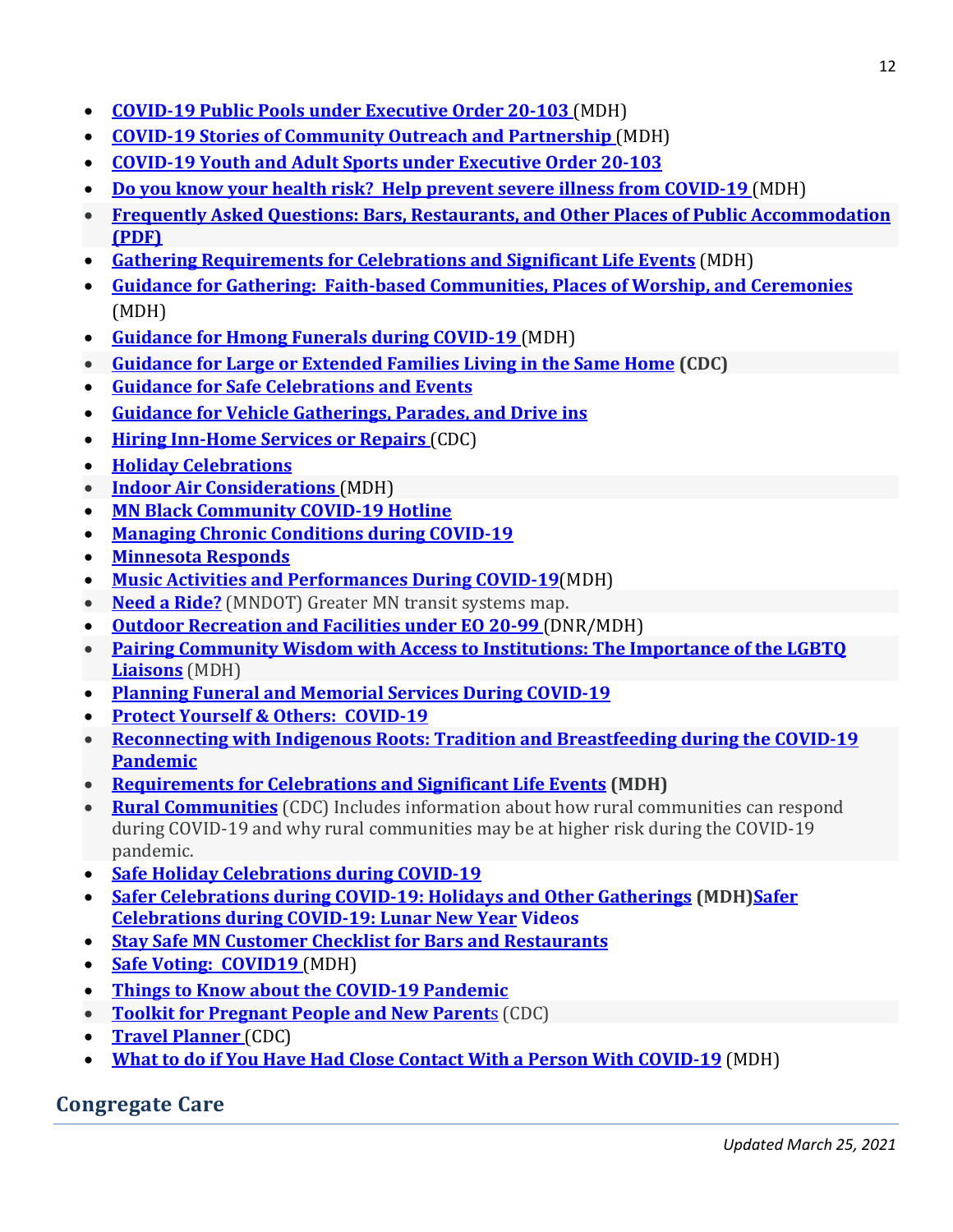- **[How to Complete the Long-term Care COVID-19 Vaccination Reporting Form](https://www.health.state.mn.us/diseases/coronavirus/hcp/ltcvaxreport.pdf) (MDH)**
- **[COVID-19: Families and People Living in Encampments](https://www.health.state.mn.us/diseases/coronavirus/encampment.pdf) (MDH)**
- **[COVID-19 Testing: Congregate Settings for People Experiencing Homelessness or Living in](https://lnks.gd/l/eyJhbGciOiJIUzI1NiJ9.eyJidWxsZXRpbl9saW5rX2lkIjoxMzMsInVyaSI6ImJwMjpjbGljayIsImJ1bGxldGluX2lkIjoiMjAyMTAyMDMuMzQ1NDc5MTEiLCJ1cmwiOiJodHRwczovL3d3dy5oZWFsdGguc3RhdGUubW4udXMvZGlzZWFzZXMvY29yb25hdmlydXMvZ3VpZGV0ZXN0c2hlbHRlci5wZGYifQ.64ze0eiSYuVQyS-je1uVcaQyfg5Q6wpfEMgzcoJWBR8/s/862318511/br/97014989944-l)  [Emergency Shelters \(PDF\)](https://lnks.gd/l/eyJhbGciOiJIUzI1NiJ9.eyJidWxsZXRpbl9saW5rX2lkIjoxMzMsInVyaSI6ImJwMjpjbGljayIsImJ1bGxldGluX2lkIjoiMjAyMTAyMDMuMzQ1NDc5MTEiLCJ1cmwiOiJodHRwczovL3d3dy5oZWFsdGguc3RhdGUubW4udXMvZGlzZWFzZXMvY29yb25hdmlydXMvZ3VpZGV0ZXN0c2hlbHRlci5wZGYifQ.64ze0eiSYuVQyS-je1uVcaQyfg5Q6wpfEMgzcoJWBR8/s/862318511/br/97014989944-l)**
- **[Guidance for Congregate Living Settings: Placing Resident-requested Electronic Monitoring](https://www.health.state.mn.us/facilities/regulation/emonitoring/docs/cameraplacement.pdf)  [Devices \(](https://www.health.state.mn.us/facilities/regulation/emonitoring/docs/cameraplacement.pdf)MDH)**
- **[Interim Guidance about People Experiencing Unsheltered Homelessness and Encampment](https://lnks.gd/l/eyJhbGciOiJIUzI1NiJ9.eyJidWxsZXRpbl9saW5rX2lkIjoxMzQsInVyaSI6ImJwMjpjbGljayIsImJ1bGxldGluX2lkIjoiMjAyMTAyMDMuMzQ1NDc5MTEiLCJ1cmwiOiJodHRwczovL3d3dy5oZWFsdGguc3RhdGUubW4udXMvZGlzZWFzZXMvY29yb25hdmlydXMvdW5zaGVsdGVyZWQucGRmIn0.MbKAeJTS5z7QB_JUh6F1S23Jq8jtdu9qkLhpTCQ_SbM/s/862318511/br/97014989944-l)  [Settings \(PDF\)](https://lnks.gd/l/eyJhbGciOiJIUzI1NiJ9.eyJidWxsZXRpbl9saW5rX2lkIjoxMzQsInVyaSI6ImJwMjpjbGljayIsImJ1bGxldGluX2lkIjoiMjAyMTAyMDMuMzQ1NDc5MTEiLCJ1cmwiOiJodHRwczovL3d3dy5oZWFsdGguc3RhdGUubW4udXMvZGlzZWFzZXMvY29yb25hdmlydXMvdW5zaGVsdGVyZWQucGRmIn0.MbKAeJTS5z7QB_JUh6F1S23Jq8jtdu9qkLhpTCQ_SbM/s/862318511/br/97014989944-l)**
- **[Interim Guidance on the Prevention of COVID-19 for Employees and Persons Who Use](https://www.health.state.mn.us/diseases/coronavirus/guidegroup.pdf)  [Services in Licensed Group Home](https://www.health.state.mn.us/diseases/coronavirus/guidegroup.pdf)** (MDH)
- **[Jails and Correctional Settings: Interim Guidance for Responding to Cases of Confirmed or](https://lnks.gd/l/eyJhbGciOiJIUzI1NiJ9.eyJidWxsZXRpbl9saW5rX2lkIjoxMjgsInVyaSI6ImJwMjpjbGljayIsImJ1bGxldGluX2lkIjoiMjAyMDEyMzAuMzI2NTk5OTEiLCJ1cmwiOiJodHRwczovL3d3dy5oZWFsdGguc3RhdGUubW4udXMvZGlzZWFzZXMvY29yb25hdmlydXMvZ3VpZGVqYWlsLnBkZiJ9.YMZAZuerdIFtr5DiEkk4hZZcBW27M6E6tJNezdOH8W4/s/862318511/br/92522049102-l)  [Suspected COVID-19](https://lnks.gd/l/eyJhbGciOiJIUzI1NiJ9.eyJidWxsZXRpbl9saW5rX2lkIjoxMjgsInVyaSI6ImJwMjpjbGljayIsImJ1bGxldGluX2lkIjoiMjAyMDEyMzAuMzI2NTk5OTEiLCJ1cmwiOiJodHRwczovL3d3dy5oZWFsdGguc3RhdGUubW4udXMvZGlzZWFzZXMvY29yb25hdmlydXMvZ3VpZGVqYWlsLnBkZiJ9.YMZAZuerdIFtr5DiEkk4hZZcBW27M6E6tJNezdOH8W4/s/862318511/br/92522049102-l)** (PDF)
- **[Managing COVID-19 in Licensed Group Homes](https://www.health.state.mn.us/diseases/coronavirus/groupmanage.pdf)** (MDH)

## **Crisis Resources** *(See also Chemical Dependency & Mental Health)*

#### **Help is just a phone call away.**

- **Adult Mental Health Crisis Response Numbers**
	- o Meeker County (800)992-1716 or (800)432-8781
	- o Text the crisis team at \*\*CRISIS (\*\*274747)
- **Children's Mental Health Crisis Response Numbers**
	- o Meeker County (800)992-1716
- **Crisis Text Line**
	- o Text MN to 741741
	- o Immediate, free and confidential support for people in distress
- **[Domestic abuse and violence hotline.](https://dayoneservices.org/)** There are places of sanctuary open for anyone facing abuse or violence. Call Minnesota's statewide crisis hotline
	- o Crisis line: 1-866-223-1111 or send a text to 612-399-9995.
	- o <https://cornerstonemn.org/emergency-services/statewide-hotline/>
- **End Violence Against Children - Protecting Children During the COVID-19 Outbreak**
- **[Mobile Crisis Teams:](https://mn.gov/dhs/people-we-serve/people-with-disabilities/health-care/adult-mental-health/resources/crisis-contacts.jspp)** This web site has an interactive map that lists phone numbers for each county. Phone: 1.800.432 .8781 Calls are answered 24/7
- **[National Suicide Prevention Lifeline Phone](https://suicidepreventionlifeline.org/)** support for you, loved ones, and resources for professionals
	- o 24/7 Lifeline (800)273-TALK (8255)
	- o More information for youth: <https://suicidepreventionlifeline.org/help-yourself/youth/>
- **SAMHSA Disaster Distress Helpline**
	- o Call 1-800-985-5990
- **[Tips for Disaster Responders: Preventing and Managing Stress:](https://store.samhsa.gov/sites/default/files/d7/priv/sma14-4873.pdf)** This webpage includes other resources and tools for Psychological First Aid training. (SAMHSA)
	- Links for the 90 second stress management PSA
		- o **[English](https://youtu.be/hdPjaci9HpE)**
		- o **[Hmong](https://youtu.be/q8Azdh4qtgg)**
		- o **[Somali](https://youtu.be/le7vdfXv2KI)**
		- o **[Spanish](https://youtu.be/r8M_WGzRqHs)**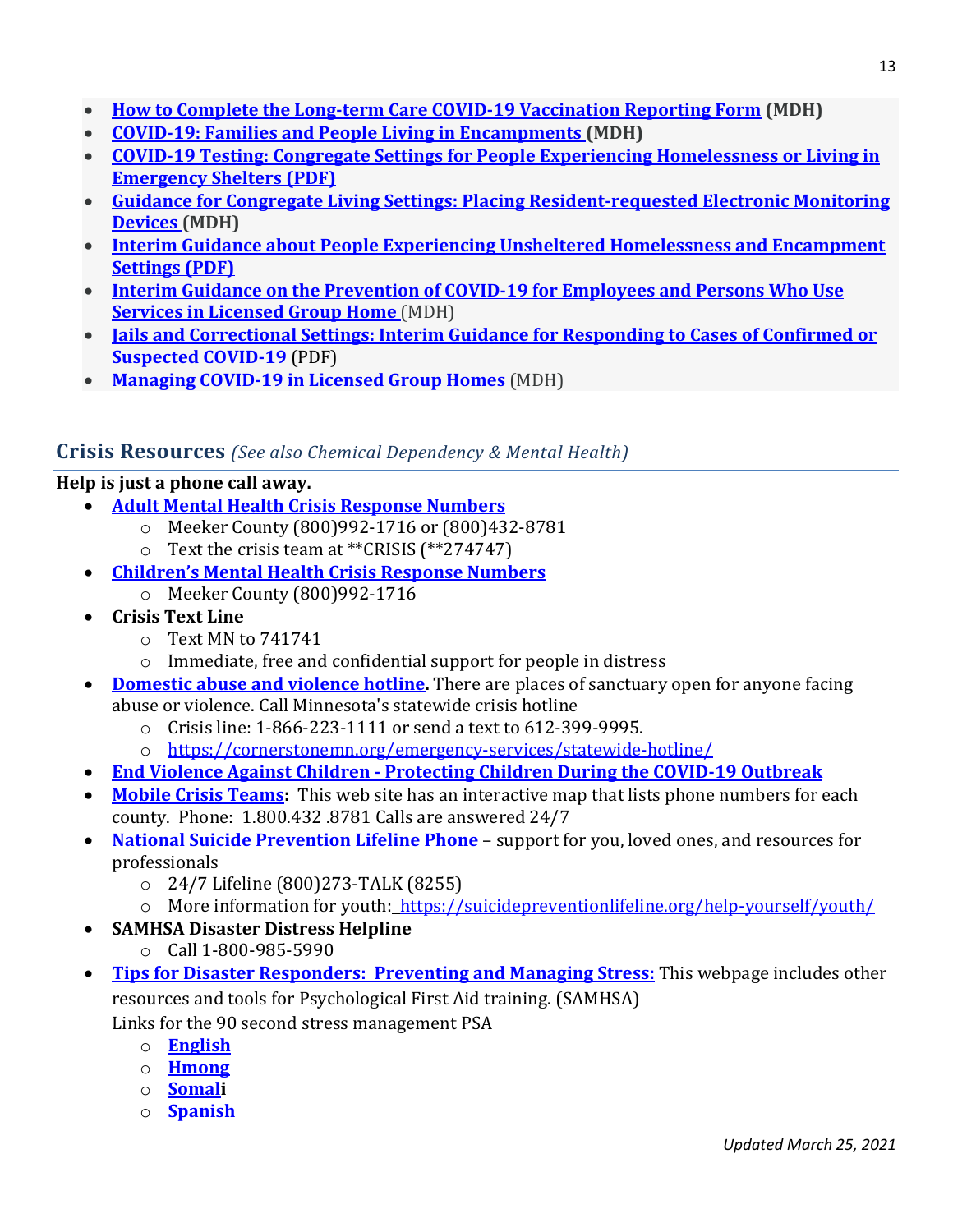- **Women's Advocates Domestic Abuse 24 Hr. Crisis Line** 
	- o Call: (651)227-8284

## **Faith Organizations & Ministerial Support**

Local names and numbers for pastors in Litchfield who have agreed to be emergency mental health contacts if needed during COVID-19:

- Pastor Jeff Garland 320-224-4509 Cornerstone, Litchfield
- Father Jeff 320-221-4120 St Phillip's Church, Litchfield
- Father Brian 320-905-6529 St Phillip's Church, Litchfield
- $\triangleright$  Pastor Rod Rindahl 641-220-4781 Harvest Church Evangelical Free, Litchfield
- ▶ Pastor Bill Kerr 320-693-3409 Methodist, Litchfield
- **Subscribe to the [MDH Cultural, Faith and Disability Communities COVID-19 Updates List](https://public.govdelivery.com/accounts/MNMDH/subscriber/new?topic_id=MNMDH_491serv)**
- **To reach the Faith Based Outreach Team email:** Health.Faithbased-COVID-19@ state.mn.us

#### **Additional Resources:**

- **Cultural [and Faith Communities COVID-19 Newsletter](https://public.govdelivery.com/accounts/MNMDH/subscriber/new?topic_id=MNMDH_491serv)** Register to receive this.
- **[Guidance for Gatherings: Faith-based Communities, Places of Worship, and Ceremonies](https://www.health.state.mn.us/diseases/coronavirus/guidefaith.pdf)**  [\(PDF\) \(MDH\)](https://www.health.state.mn.us/diseases/coronavirus/guidefaith.pdf)
- **[Guidance for Vehicle Gathering, Parades, and Drive-ins](https://www.health.state.mn.us/diseases/coronavirus/vehiclegather.pdf)**
- **Industry Guidance [for Safely Reopening: Faith Based Communities, Places of Worship,](https://www.health.state.mn.us/diseases/coronavirus/safefaith.pdf)  [Weddings, and Funerals](https://www.health.state.mn.us/diseases/coronavirus/safefaith.pdf)** (GOV) including sections on singing and playing brass and woodwind instruments and event photography.
- **[Music Activities and Performances During COVID-19](https://www.health.state.mn.us/diseases/coronavirus/musicguide.pdf)**

#### **Family Resources**

- **[Alliance for a Healthier Generation](https://www.healthiergeneration.org/campaigns/covid-19)**
- **[Children and Nature Network](https://www.childrenandnature.org/research/greenspace-exposure-is-associated-with-wide-ranging-health-benefits-across-143-studies/)**
- **[Deciding to Go Out](https://www.cdc.gov/coronavirus/2019-ncov/daily-life-coping/deciding-to-go-out.html)** (CDC)
- **[General Recommendations & Protecting Yourself and Your Family: COVID-19](https://www.health.state.mn.us/diseases/coronavirus/prevention.html)** (MDH)
- **[Guidance for Safe Celebrations and Events](https://www.health.state.mn.us/diseases/coronavirus/safeevents.pdf)** (MDH)
- **[Help Me Grow website](http://helpmegrowmn.org/HMG/index.htm)**
- **[Holiday Celebrations](https://www.cdc.gov/coronavirus/2019-ncov/daily-life-coping/holidays.html)** (CDC)
- **[Hosting Gatherings or Cook-outs](https://www.cdc.gov/coronavirus/2019-ncov/daily-life-coping/personal-social-activities.html#gatherings)** (CDC)
- **[How to Wash your Hands](https://www.health.state.mn.us/diseases/coronavirus/materials/videos.html)** (video)(MDH)
- **[Know Your risk of Getting COVID-19](https://www.youtube.com/watch?time_continue=6&v=4-aloGTYmIc&feature=emb_title)**
- [Make a Plan MN-](https://mn.gov/covid19/for-minnesotans/get-help/make-a-plan.jsp) detailed template for household planning in the event a family caregiver tests positive
- **[Minnesota Communities Caring for Children Resources for Adaptation and Resiliency](https://www.pcamn.org/prevention-resources/)  [During the Coronavirus \(COVID-19\)](https://www.pcamn.org/prevention-resources/) Outbreak**
- **[Minnesota Communities Caring for Children](https://www.pcamn.org/practicing-resilience-in-community/) –** this site houses recorded sessions on "Practicing Resilience in the Community" focusing on simple daily practices.
- **[Minnesota Department of Health Child and Family Resources About COVID-19](https://www.health.state.mn.us/communities/ep/behavioral/covid19.html#family)** (MDH)
- **[National Parent Helpline](http://www.nationalparenthelpline.org/)**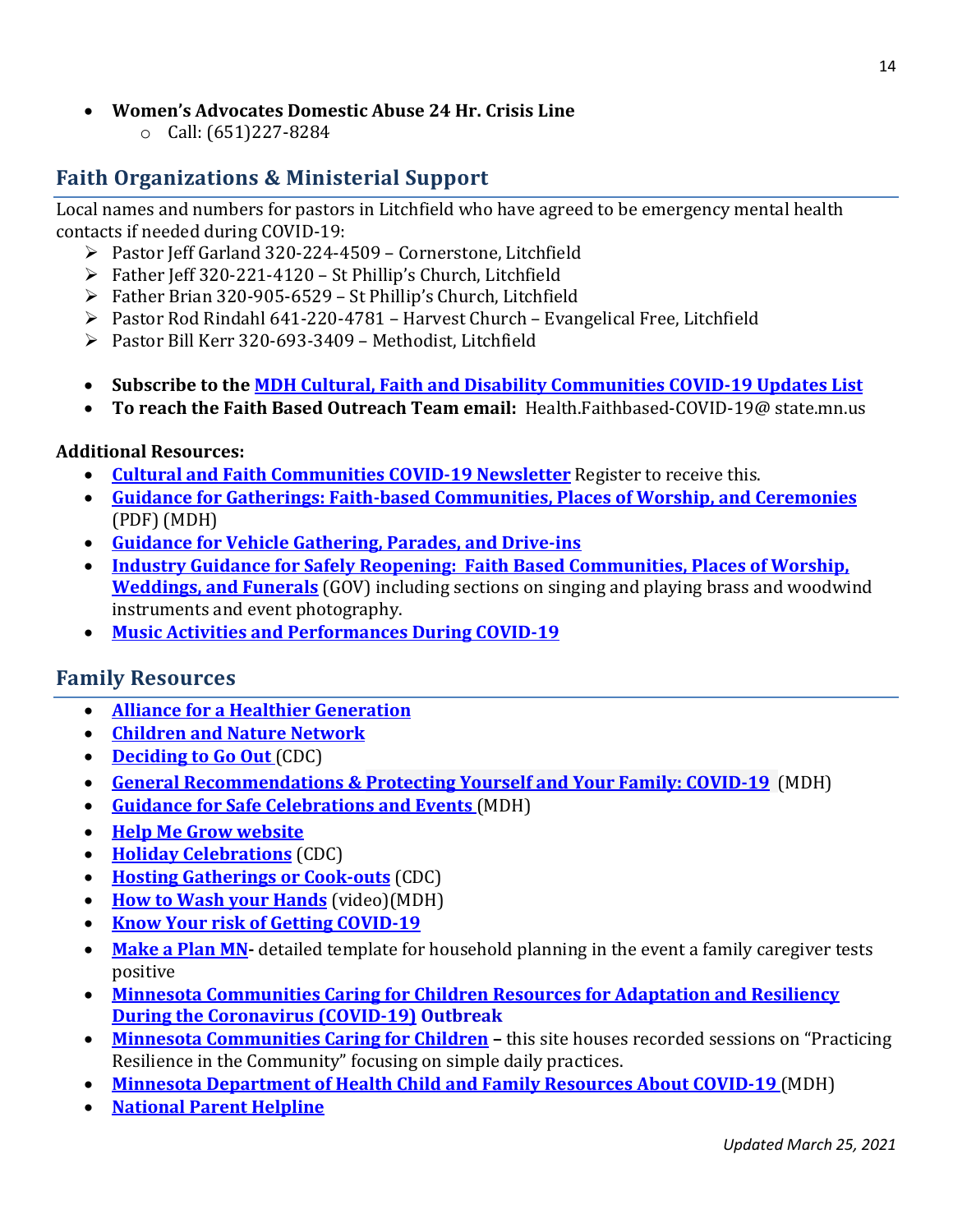- **[Parent Support Outreach Program:](https://mn.gov/dhs/people-we-serve/children-and-families/services/child-protection/programs-services/parent-support-outreach.jsp)** early intervention program focusing on family strengths and needs to ensure safety for children and support for families (DHS)
- **Protecting [Yourself and Your Family: COVID-19](https://www.health.state.mn.us/diseases/coronavirus/prevention.html)** (MDH)
- **[Postpartum Support International Helpline](https://www.postpartum.net/)**
- **[Safe Holiday Celebrations during COVID-19](https://www.health.state.mn.us/diseases/coronavirus/holidays.html)** (MDH)
- **[Stay Safe Guidance for Entertainment](https://staysafe.mn.gov/industry-guidance/entertainment.jsp)** (GOV)
- **[Well Being from Home](https://healthylife.com/wfh) –** Resources to maintain your well-being at home.

# **Food/Nutrition/Dining Services**

#### **Local Resources**

- **Ecumen:** Hot, nutritious meals delivered to the door
	- o Contact: To set up meals, contact Amy Larson Phone: (320)-373-6638
	- o Eligibility: Program is available for people within the city limits of Litchfield (possible expansion of program in future)
	- o Service Dates and Hours:
		- Client receives a monthly menu and can select days for delivery or be on a set schedule. Meals are available 365 days a year.
		- Delivery hours are between 11:00 12:00 pm
	- o Cost: Current cost of meal is \$6.50. New pricing of \$7.50 is supposed to be going into effect May 1st.
	- o Client Wellbeing: If a client is on a set schedule and the driver is unable to make contact, additional calls to the home or to the emergency contact are attempted. If unable to make contact, the non-emergency police line is called, and a well person check is requested.
	- $\circ$  Meal Info: Meals consist of 3 oz. protein, ½ c. vegetable, ½ c. starch, 1 slice of bread, and a dessert. Condiments are included.
	- o Special Dietary Needs: Therapeutic and mechanically altered diets are available. Food allergies and preferences are listed and followed.

## • **Hope for Our City – food distribution**

- $\circ$  Located at First Lutheran Church parking lot in Litchfield with a drive through service format
- o Pre-registration required with a cost of \$2 per week per share
- o For more information and to register please call Karla Rick at 320. 221-3386
- o Check out their Facebook page: Hope for Our City Litchfield
- **[Lutheran Social Services Senior Dining:](http://www.lssmn.org/meals)** Offering curbside and delivery meal service
	- o Contact: Chrissy Elton, Regional Manager LSS Meals, Office Phone: 1-866-974-0289, Cell: 320.905.228, Email [Chrissy.elton@lssmn.org](mailto:Chrissy.elton@lssmn.org)
	- o Service Format: Meals on Wheels will be left at client doors to limit potential contact. Volunteers will knock on the door of the diner to let them know their meal has arrived. Dining sites have shifted from dine-in meals to curbside pick-up only. LSS is also able to offer a 14-day emergency meal supply.
	- o Ordering Meals: To place an order and get details on pick uptimes, please call the appropriate contact number below. Meals should be ordered before noon for the next day's meal.
	- o Cost: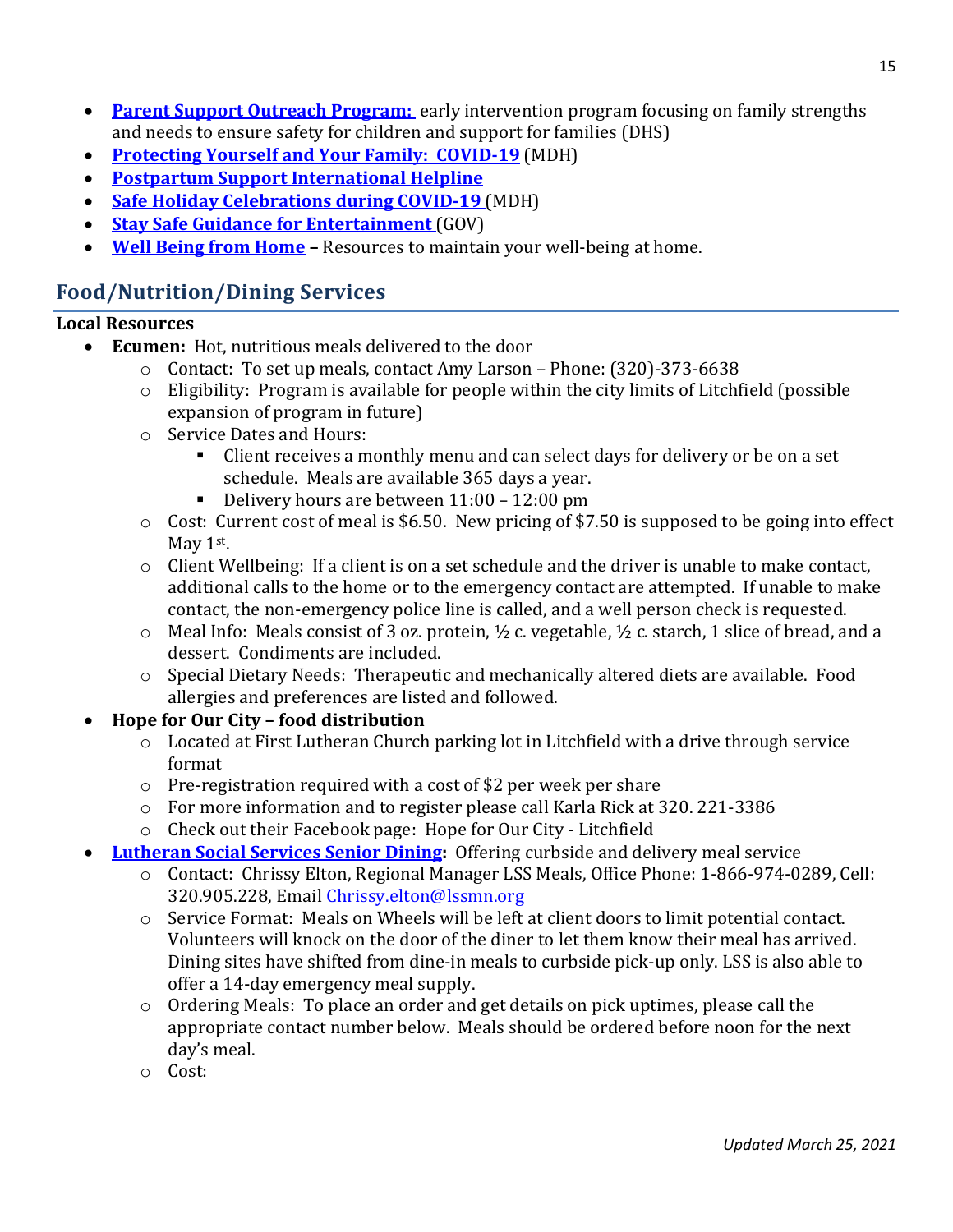- **Those 60 and over are asked to complete registration making them eligible to give a** suggested donation of 5.00/meal. They're sent a contribution letter 1x month with the total meals they received.
- Those 59 and under are asked to pay the full price of the meal which is 8.00 with a few exceptions such as, if they are a volunteer, if they are a spouse of a 60 plus that also receives the meals, disabled, or a caregiver caring for someone that is receiving the meals.
- **If someone is interested in SNAP benefits they can also contact LSS meals at** 1.800.488.4146.
- No one will be turned away because of an inability to pay.
- o Updates: Please check LSS Meals Facebook page for additional updates.

| City           | <b>LSS Meals on</b><br><b>Wheels</b>                                                                                                             | <b>Site Phone</b><br><b>Number</b>                                      | <b>Site Address</b>                                                                                                        |
|----------------|--------------------------------------------------------------------------------------------------------------------------------------------------|-------------------------------------------------------------------------|----------------------------------------------------------------------------------------------------------------------------|
| Cosmos         | Home Delivered<br>Meals M-F                                                                                                                      | 320.877.7525                                                            | Catered and Delivered by:<br><b>Mugshots</b><br>100 Astro Blvd E<br><b>Cosmos</b>                                          |
| Dassel         | <b>Home Delivered</b><br>meals M-F<br>Volunteers will<br>deliver in town;<br>anyone outside city<br>limits will need to<br>pick up at the center | 320.275.3308                                                            | Meals catered by:<br><b>Lakeside Health Care</b><br><b>Center</b><br>439 Williams Ave. E.<br><b>Dassel</b>                 |
| Eden<br>Valley | <b>Home Delivered</b><br>Meals M-F                                                                                                               | Contact<br>Mary Lou at<br>320.453.4407                                  | Meals catered by McKales<br>with pickup at:<br><b>Eden Valley Civic Center</b><br>171 Cossairt Ave.<br><b>Eden Valley</b>  |
| Grove City     | Home Delivered<br>meals are available<br>$M-F$                                                                                                   | <b>Contact Rosie</b><br>or Andrea at<br>The Care Office<br>320.857.2274 | Meals catered by McKales.<br>With pick up at:<br><b>South Grove Square</b><br><b>200 South Avenue</b><br><b>Grove City</b> |
| Litchfield     | No service.<br><b>Contact Ecumen for</b><br>alternative services                                                                                 | Contact<br>320.693.6318                                                 | n/a                                                                                                                        |
| Watkins        | Yes                                                                                                                                              | Contact<br>320.764.5615                                                 | <b>St. Anthony Manor</b><br><b>131 Church Street</b><br><b>Watkins</b>                                                     |

- **[Meeker County Area Food Shelves:](http://meekercountyfood.org/)** The food shelf provides drive thru or other alternative pickups for client safety.
	- o Dassel Phone: (320)693-7661
	- o Litchfield– Phone: (320)275-0124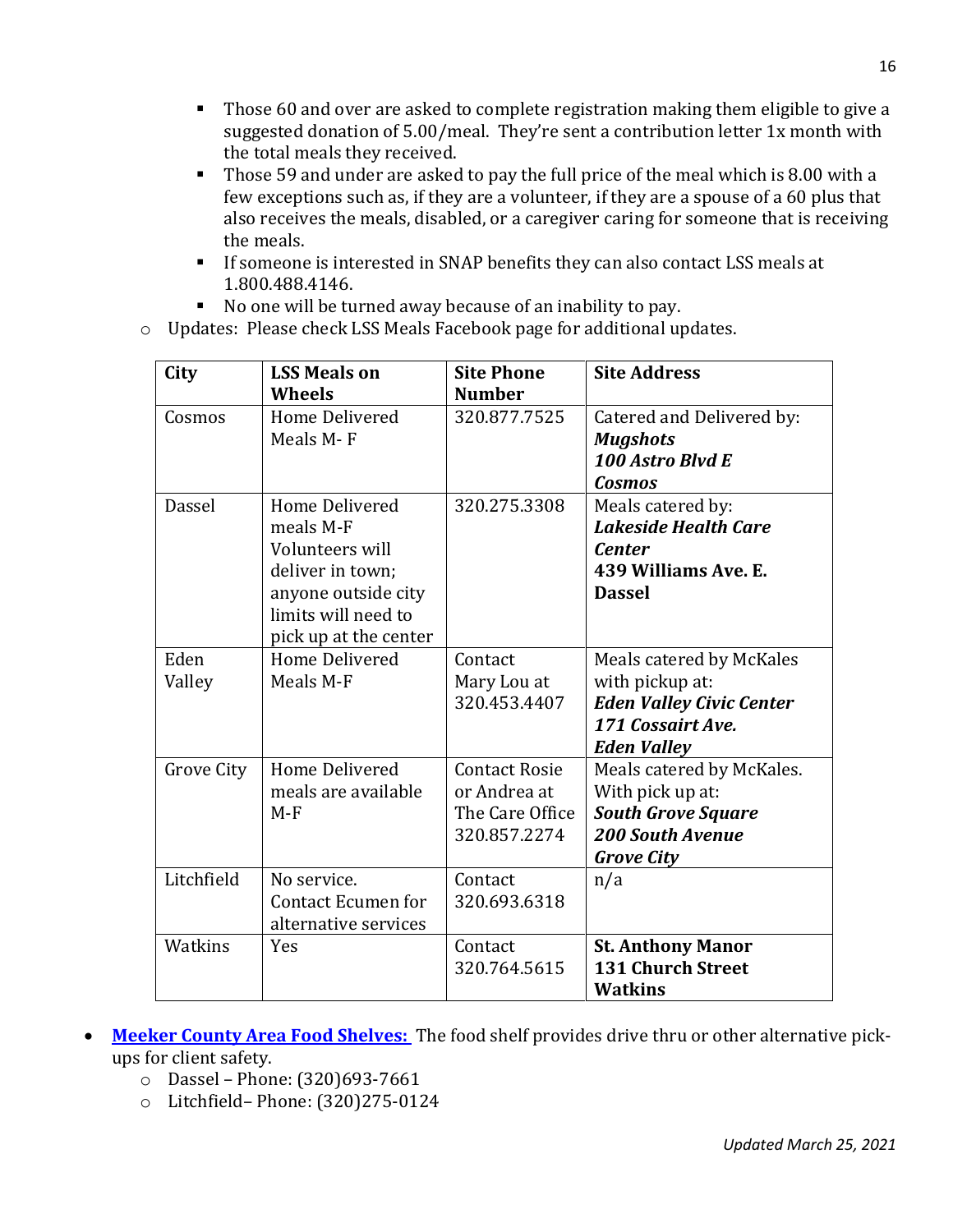- **Nutrition assistance for youth:**
	- o Families with children receiving free or reduced-prices meals when schools closed in March are eligible for an additional \$325 per child in additional funding to help pay for groceries. Families do not need to apply for these benefits or take any additional action, as this benefit is automatic.
	- $\circ$  If you have questions about requesting or using these benefits, please contact the P-EBT Hotline at [651-431-4050](tel:6514314050) or [800-657-3698.](tel:8006573698)
- **[Ruby's Pantry](https://www.rubyspantry.org/)**
	- o For more information please call Cornerstone Church at (320)593-7971
- **[SNAP Outreach Specialists:](https://applymn.dhs.mn.gov/online-app-web/spring/public/process-login?execution=e2s1)** For those needing food assistance, specialists can provide more information
- **Restaurants:** Several area restaurants are offering curbside service and delivery
	- o Please call to confirm hours and availability as this is changing daily.
	- $\circ$  A list of area restaurants is included as an addendum to this resource list

#### **Additional Resources**

- **[Coronavirus Aid, Relief, and Economic Security \(CARES\) Act Coronavirus Relief Fund:](https://home.treasury.gov/policy-issues/cares/state-and-local-governments)**  Funding is allocated to **provide meals** to children, youth, adults without families and families experiencing increased food insecurity as a result of COVID-19
- **[Food Safety during the COVID-19 Pandemic](https://www.health.state.mn.us/people/foodsafety/emergency/covid.html)** (MDH)
- **[Healthy Eating During the COVID-19 Pandemic](https://www.health.state.mn.us/communities/healthyeating/covid19.html#:%7E:text=Do%20your%20best%20to%20eat,sugar%2C%20caffeine%2C%20and%20alcohol.)** (MDH)
- **[Hunger Solutions](http://www.hungersolutions.org/find-help/)**: Website include a map with locations with free and low-cost meals for kids, discount groceries and other resources. Help for those struggling to afford or access food. o Phone: 1.888.711.1151
- **[Pandemic EBT FAQs](https://mn.gov/dhs/people-we-serve/children-and-families/economic-assistance/food-nutrition/resources/online-ebt-faqs.jsp)** (DHS) One-time application for food benefits for families with children who receive free or reduced-price school meals. (DHS)
- **[Supplemental Nutrition Assistance Program](https://mn.gov/dhs/food-emergency/)** (SNAP) (DHS)

## **Grocery & Pharmacy Services/Household Essentials**

#### **Local Resources**

• **[Family Fare:](https://www.shopfamilyfare.com/locations/litchfield/3335)**

#### **Grocery**

- o Phone: (320) 693-7246
- o Special Store hours for seniors and those at risk
	- Thursday 7-9 am
	- Order online and Pick up Outside
	- Pick up hours are 7 am to 8:30 pm in store parking lot

#### **Pharmacy**

- o Pharmacy: Phone:(320)693-3261
- o Special Store and Pharmacy hours for seniors and those at-risk Thursdays 7-9 am
- o Pharmacy Hours: Mon Fri 8:30-7, Sat 8:30-5, and Sun 10:00 2:00
- o Mail Delivery: Order in advance. Must have credit card on file
- o Next Day Delivery: Available Mon- Fri. Must order in advance and have a credit card on file. Deliveries go out between 2-6 pm.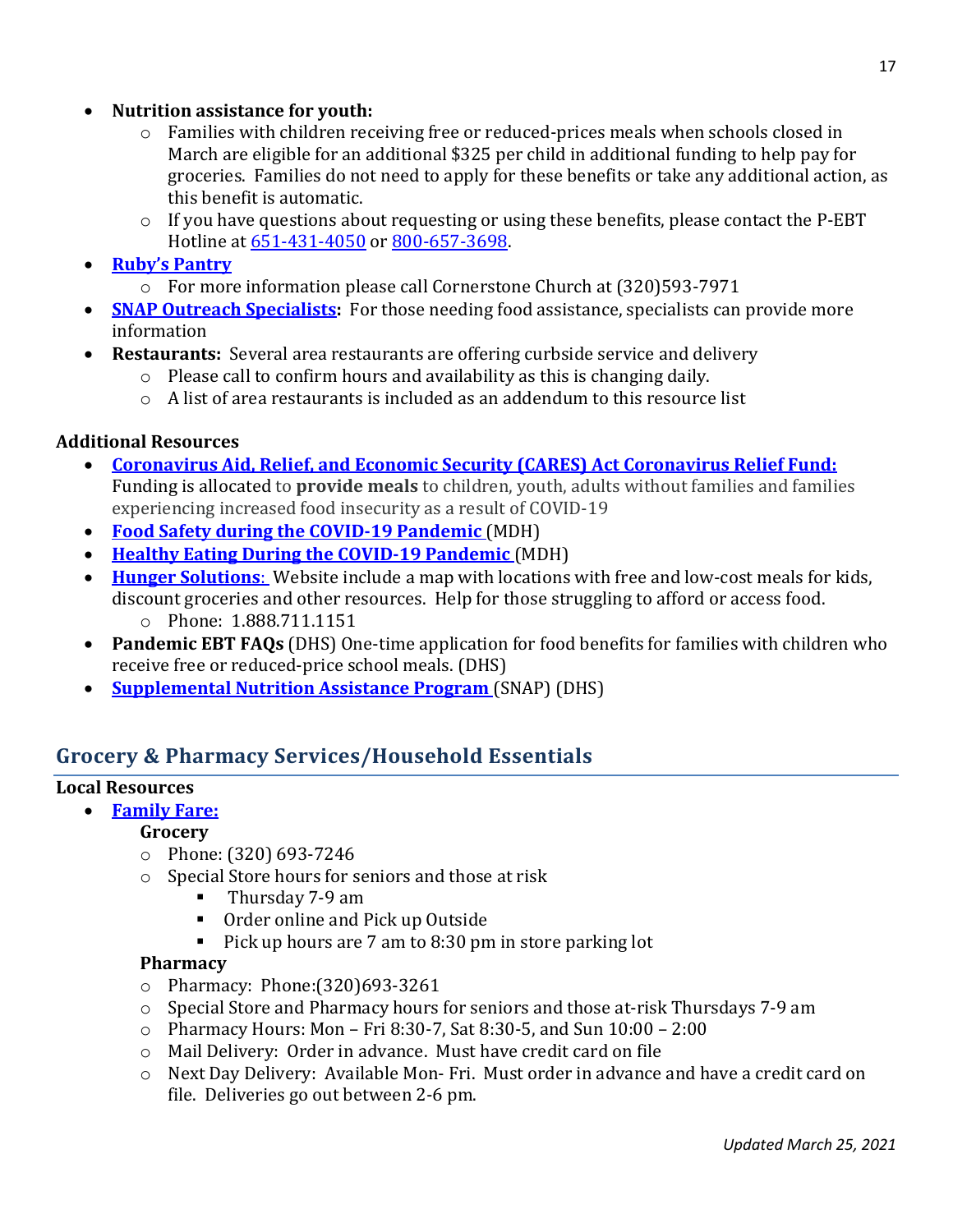$\circ$  Curb side pick-up available. Please park outside and call pharmacy. Staff will bring prescription to your car. A credit card is needed on file.

## • **[Walmart](https://grocery.walmart.com/)**

#### **Grocery**

- o Phone: (320) 693-1022
- o Special Store and Pharmacy hours for seniors and those at risk
	- Tuesdays 6-7 am
- o Order online and Pick up Outside go to the website or use the Walmart app
- o Pick up hours are 7 am to 8:30 pm in store parking lot

#### **Pharmacy**

- o Phone: (320)639.2004
- o Will mail or do curbside delivery
- o Hours: Mon-Fri 9:00 am- 7:00 pm, Sat. 10 5, Sun 10 4
- **Other retail, convenience and gas stations** that carry bare essential products.
	- o Bare Essential products include: Milk, bread, eggs, butter, toilet paper, diapers and water.
	- o Availability: These locations regularly carry many of the products listed above but may impose customer limits, have limited supply, or be out of stock. (Items most likely to be in short supply include: toilet paper, hand sanitizer, cleaning products, and eggs)

| City        | <b>Place</b>             | <b>Phone</b> |
|-------------|--------------------------|--------------|
| Watkins     | Jack's                   | 764-5345     |
| Kingston    | Mini Mart                | 398-9501     |
| Litchfield  | Food Coop                | 693-7539     |
| Watkins     | J & R Market             | 764-2980     |
| Litchfield  | Speedway                 | 693-7498     |
| Darwin      | Schmidty's               | 693-0019     |
| Litchfield  | Speedway South           | 693-7595     |
| Eden Valley | Jack's                   | 453-2248     |
| Grove City  | Schmidty's               | 857-2741     |
| Cosmos      | Casey's                  | 877-7628     |
| Dassel      | Casey's                  | 275-1275     |
| Litchfield  | Casey's                  | 693-9029     |
| Litchfield  | Cenex                    | 693-2821     |
| Litchfield  | <b>Food Shelf</b>        | 693-7661     |
| Litchfield  | <b>Family Dollar</b>     | 693-9304     |
| Dassel      | <b>Red Rooster Foods</b> | 275-2254     |
|             |                          |              |

#### **Healthcare** *(See Also CDC, Long term Care, MDH, and Testing, Resources)*

#### **Local Resources**

- **[Meeker Memorial Hospital and Clinics](https://meekermemorial.org/MMH_covid19/) -**for complete information on Meeker Memorial's response to COVID-19 please visit: **COVID-19 Triage Line:**
	- o [\(320\) 373-1026](tel:3203731026)
	- o Hours: Monday Friday 8:00 am 5:00 pm
- **[COVID-19 Community Testing](https://www.health.state.mn.us/diseases/coronavirus/testsites/index.html)**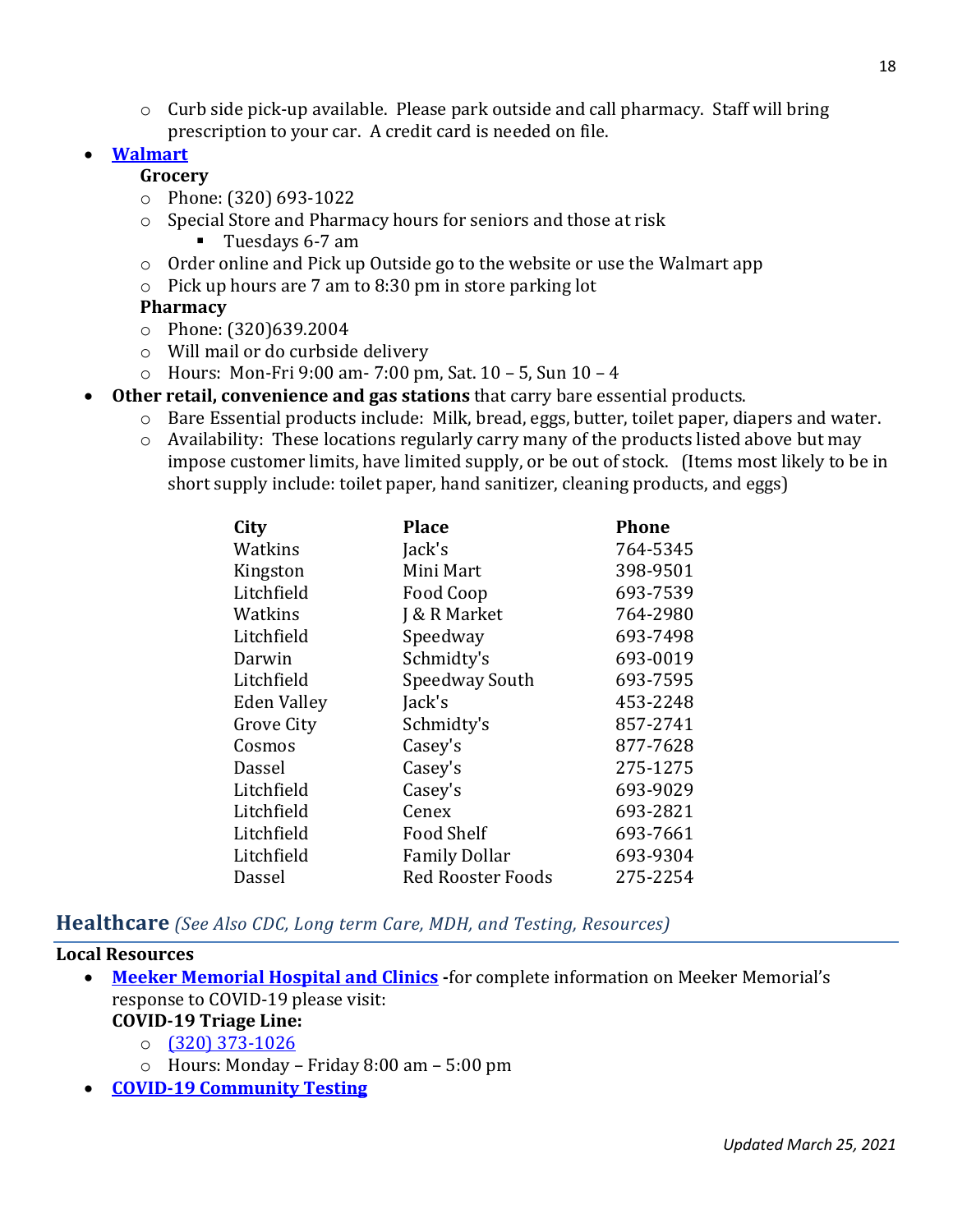**Additional Resources**

- **[Access to Support in Hospital Settings: Patients with Disabilities and Pediatric Patients](https://lnks.gd/l/eyJhbGciOiJIUzI1NiJ9.eyJidWxsZXRpbl9saW5rX2lkIjoxNDksInVyaSI6ImJwMjpjbGljayIsImJ1bGxldGluX2lkIjoiMjAyMTAzMDMuMzYzMDE1NDEiLCJ1cmwiOiJodHRwczovL3d3dy5oZWFsdGguc3RhdGUubW4udXMvZGlzZWFzZXMvY29yb25hdmlydXMvaGNwL3BhdGllbnRzdXBwb3J0LnBkZiJ9.zYLGmZiAm78QvjsbU_Y92FKzXfFx_ea4AhTyb0cmRTI/s/862318511/br/99384025154-l)** [\(PDF\)](https://lnks.gd/l/eyJhbGciOiJIUzI1NiJ9.eyJidWxsZXRpbl9saW5rX2lkIjoxNDksInVyaSI6ImJwMjpjbGljayIsImJ1bGxldGluX2lkIjoiMjAyMTAzMDMuMzYzMDE1NDEiLCJ1cmwiOiJodHRwczovL3d3dy5oZWFsdGguc3RhdGUubW4udXMvZGlzZWFzZXMvY29yb25hdmlydXMvaGNwL3BhdGllbnRzdXBwb3J0LnBkZiJ9.zYLGmZiAm78QvjsbU_Y92FKzXfFx_ea4AhTyb0cmRTI/s/862318511/br/99384025154-l)
- **[COVID-19 and Dental Care](https://www.health.state.mn.us/people/oralhealth/resources/covid19.html)** (MDH)
- **[COVID-19 in Children and Teens](https://www.cdc.gov/coronavirus/2019-ncov/daily-life-coping/children/symptoms.html)** (CDC)
- **[COVID-19 Questions and Answers: For People Who Use Drugs or Have Substance Use](https://www.cdc.gov/coronavirus/2019-ncov/need-extra-precautions/other-at-risk-populations/people-who-use-drugs/QA.html)  [Disorder](https://www.cdc.gov/coronavirus/2019-ncov/need-extra-precautions/other-at-risk-populations/people-who-use-drugs/QA.html)**
- **[COVID-19 Recommendations for Health Care Workers](https://www.health.state.mn.us/diseases/coronavirus/hcp/hcwrecs.pdf)**
- **[Data on COVID-19 during Pregnancy](https://www.cdc.gov/coronavirus/2019-ncov/cases-updates/special-populations/pregnancy-data-on-covid-19.html)** (CDC)
- **[Exposure Assessment for Critical Workers with Job-related Risk of COVID-19](https://www.health.state.mn.us/diseases/coronavirus/hcp/mabassess.pdf)** (MDH)
- **[Got Your Shots?](https://www.health.state.mn.us/people/immunize/hcp/covidpediz.pdf) -** pediatric vaccination during COVID-19 (MDH)
- **[Guidance for Planning Vaccination Clinics at Satellite, Temporary or Offsite Locations](https://www.cdc.gov/vaccines/hcp/admin/mass-clinic-activities/index.html?deliveryName=USCDC_1377-DM33808)** (CDC)
- **[Guidance for Temporary COVID-19 Beds in Large Common Spaces](https://www.health.state.mn.us/diseases/coronavirus/hcp/tempbed.html)**
- **Guidance for Temporary Plastic Barriers in Health Care Settings** (MDH)
- **[Guidance on Providing Pediatric Well-Care during COVID-19](https://services.aap.org/en/pages/2019-novel-coronavirus-covid-19-infections/clinical-guidance/guidance-on-providing-pediatric-well-care-during-covid-19/)** (AAP)
- **[Health Care During the COVID-19 Pandemic](https://www.health.state.mn.us/people/conditions/getcare.html)** (MDH) Information about the importance of routine care, having a health emergency, medication, and in-person and virtual visits.
- **[Health Care Worker Exposure to COVID-19](https://www.health.state.mn.us/diseases/coronavirus/hcp/exposure.html)** (MDH)
- **[How Long to Stay Home if Sick](https://www.health.state.mn.us/diseases/coronavirus/sick.html#stayhome)** (MDH)
- **[If You Are Sick](https://www.health.state.mn.us/diseases/coronavirus/sick.html)** (MDH)
- **[Influenza](https://www.health.state.mn.us/diseases/flu/index.html)** (MDH)
- **[Information for Health Care Workers with High Risk COVID-19 Exposure](https://www.health.state.mn.us/diseases/coronavirus/hcp/highrisk.pdf)** (MDH)
- **[Information for Health Care Workers with Low Risk COVID-19 Exposure](https://www.health.state.mn.us/diseases/coronavirus/hcp/lowrisk.pdf)** (MDH)
- **[Lower Your Risk of COVID 19 \(PDF\)](https://www.health.state.mn.us/diseases/coronavirus/materials/risk.pdf)** (MDH)
- **Make a Plan [MN to help Families Prepare for Potential Illness](https://mn.gov/covid19/for-minnesotans/get-help/make-a-plan.jsp)** (MDH)
- **[Managing Chronic Conditions during COVID-19](https://www.health.state.mn.us/people/conditions/index.html)** (MDH)
- **Mayo Clinic [Coronavirus disease 2019 \(COVID-19\)](https://www.mayoclinic.org/diseases-conditions/coronavirus/symptoms-causes/syc-20479963)** (MDH)
- **[Minnesota COVID-19 Response: "If you are Sick"](https://mn.gov/covid19/for-minnesotans/if-sick/) –** provides information on what to do if sick, provides an interactive screening tool to decide if testing is needed and a map to find test locations. (MDH)
- **[Minnesota Covid-19 Response: "If you are Waiting for Test Results](https://www.health.state.mn.us/diseases/coronavirus/waiting.pdf)** (MDH)
- **[Minnesota Department of Health](http://www.health.state.mn.us/diseases/coronavirus)** For health questions, please visit the MDH website Call MDH at 651-201-3920 or 1-800-657-3903.
- **[Minnesota Resource Allocation Platform for COVID-19 Treatment](https://lnks.gd/l/eyJhbGciOiJIUzI1NiJ9.eyJidWxsZXRpbl9saW5rX2lkIjoxMzksInVyaSI6ImJwMjpjbGljayIsImJ1bGxldGluX2lkIjoiMjAyMTAzMDMuMzYzMDE1NDEiLCJ1cmwiOiJodHRwczovL3d3dy5oZWFsdGguc3RhdGUubW4udXMvZGlzZWFzZXMvY29yb25hdmlydXMvbW5yYXAuaHRtbCJ9.qUWxdPGdC5vClONYKnxNYQpzT1lloDP8ZBXehEvtbBc/s/862318511/br/99384025154-l)**
- **[Monoclonal Antibody Treatment: FAQs](https://www.health.state.mn.us/diseases/coronavirus/hcp/bamfaq.html)** (MDH)
- **[Multisystem Inflammatory Syndrome in Children Statistics](https://www.health.state.mn.us/diseases/misc/stats.html)** (MDH)
- **[Overview of Case Investigation and Contact Tracing](https://www.health.state.mn.us/diseases/coronavirus/hcp/cictoverview.pdf)** (MDH)
- **[Oxygen Levels, Pulse Oximeters, and COVID-19](https://www.health.state.mn.us/diseases/coronavirus/pulseoximeter.html)** (MDH)
- **[Patient Information Sheet for Remdesivir](https://www.health.state.mn.us/diseases/coronavirus/hcp/remdesivirpat.pdf)** (MDH)
- **[People with Certain Medical Conditions](https://www.cdc.gov/coronavirus/2019-ncov/need-extra-precautions/people-with-medical-conditions.html)**
- **[Pregnancy Breastfeeding and Caring for Newborns](https://www.cdc.gov/coronavirus/2019-ncov/need-extra-precautions/pregnancy-breastfeeding.html)** (CDC)
- **[Protect Yourself & Others: COVID-19](https://www.health.state.mn.us/diseases/coronavirus/prevention.html)** (MDH)
- **[Protect Yourself & Others: Flu Vaccine](https://www.health.state.mn.us/diseases/coronavirus/prevention.html#flu)** (MDH)
- **[Pulse Oximetry and COVID-19](https://www.health.state.mn.us/diseases/coronavirus/hcp/pulseoximetry.pdf)** (MDH)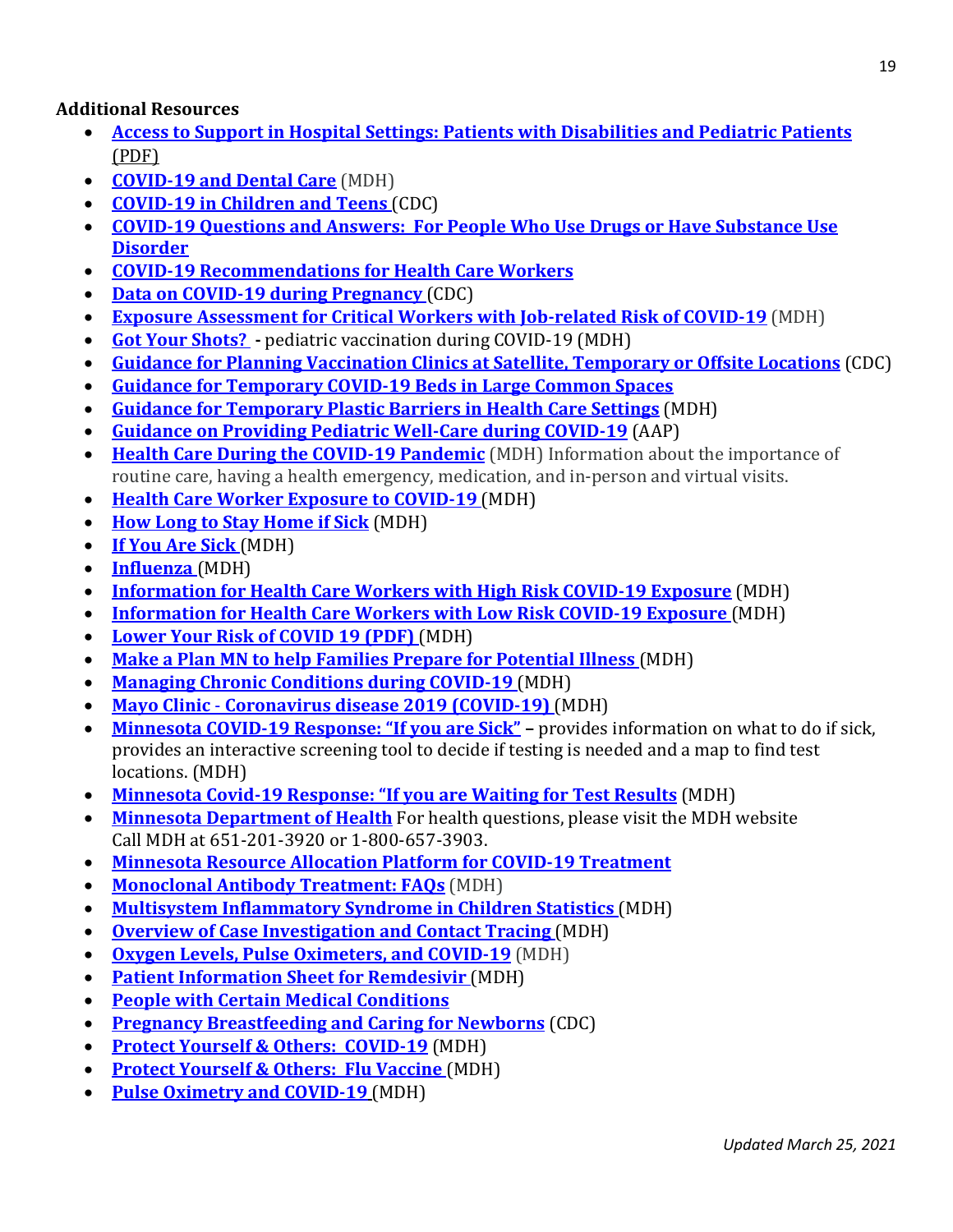- **[Repository of Resources for Maintaining Immunization during the COVID-19 Pandemic](https://www.immunizationcoalitions.org/resource-repository/) (Immunization Action Coalition)**
- **[Responding to and Monitoring COVID-19 Exposures in Health Care Settings](https://lnks.gd/l/eyJhbGciOiJIUzI1NiJ9.eyJidWxsZXRpbl9saW5rX2lkIjoxMzksInVyaSI6ImJwMjpjbGljayIsImJ1bGxldGluX2lkIjoiMjAyMTAyMjQuMzU4ODQ2ODEiLCJ1cmwiOiJodHRwczovL3d3dy5oZWFsdGguc3RhdGUubW4udXMvZGlzZWFzZXMvY29yb25hdmlydXMvaGNwL3Jlc3BvbnNlLnBkZiJ9.loGm-zKMMqFLVBhyjMu4f9bSbde58Q3GlP7pR564PzQ/s/862318511/br/98303970767-l)** (PDF)
- **[Potential Exposure to COVID-19 in Outpatient Settings excluding Emergency Departments](https://www.health.state.mn.us/diseases/coronavirus/hcp/outpatient.pdf)** (MDH)
- **[Smoking, Vaping, Lung Health and COVID-19](https://www.health.state.mn.us/communities/tobacco/quitting/index.html#covid19)** (MDH)
- **[Similarities and Differences Between Flu and COVID-19](https://www.cdc.gov/flu/symptoms/flu-vs-covid19.htm)** (CDC)
- **Staffing Options for Acute Care Facilities with Staff Shortages** (MDH)
- **[Surgeries and Procedures](https://www.health.state.mn.us/diseases/coronavirus/hcp/surgery.html) During COVID-19 FAQ's** (MDH)
- **[Symptoms and Testing: COVID:19](https://www.health.state.mn.us/diseases/coronavirus/symptoms.html)** (MDH)
- **[Therapeutic Options for COVID-19 Patients](https://www.health.state.mn.us/diseases/coronavirus/hcp/therapeutic.html)** (MDH)
- **[Tips to Remember Your COVID-19 Contacts](https://www.health.state.mn.us/diseases/coronavirus/tipscontact.pdf)** (MDH)
- **[Tracing COVID-19](https://www.health.state.mn.us/diseases/coronavirus/tracing.html)**
- **[Trends in Pediatric Hospitalizations for Coronavirus Disease 2019](https://jamanetwork.com/journals/jamapediatrics/fullarticle/2775008)** (JAMA)
- **[Visitor and Employee Health Screening Checklist](https://www.health.state.mn.us/diseases/coronavirus/facilityhlthscreen.pdf)**
- **[What You Need to Know After Having COVID-19](https://mn.gov/covid19/about-covid/after-covid.jsp)** (GOV)

## **Health Care Coverage**

- **[Application for Medical Assistance \(MA\) Coverage for COVID-19 Testing](https://edocs.dhs.state.mn.us/lfserver/Public/DHS-7310-ENG) (DHS)**
- **[DHS Announces Medical Assistance for COVID-19 Testing of Uninsured Individuals \(Bulletin](https://www.dhs.state.mn.us/main/idcplg?IdcService=GET_FILE&RevisionSelectionMethod=LatestReleased&allowInterrupt=1&dDocName=DHS-321268)  [#20-21-03 \(DHS\)](https://www.dhs.state.mn.us/main/idcplg?IdcService=GET_FILE&RevisionSelectionMethod=LatestReleased&allowInterrupt=1&dDocName=DHS-321268)**
- **Minnesota Health Plans**: State leaders have partnered with local nonprofit health plans to remove barriers to care and coverage during the COVID-19 pandemic. Refer to your health plan for a better understanding of changes specific to your coverage. Some of the changes for commercially insured members include:
	- o No costs for COVID-19 testing.
	- o Most plans will not charge members if they need to be hospitalized due to COVID-19 and use an in-network hospital
	- $\circ$  Most plans and providers have increased access to telemedicine services, allowing Minnesotans to get the care they need from the safety of their homes
	- o Employer coverage may vary. Many Minnesotans are covered through their employers, who offer their own benefit structure. The State of Minnesota cannot mandate these benefits to these plans but is encouraging employers to offer similar COVID-19 coverage.

## **Health Care Directives**

- **[Minnesota Advanced Psychiatric Directive](https://mn.gov/omhdd/assets/MN%20Advanced%20Psychiatric%20Directive_tcm23-27626.pdf)**
- **[Minnesota Legislature](https://www.revisor.mn.gov/statutes/cite/145C.16)**
- **[Prime West](https://www.primewest.org/delegate/resource/document/3cc0e0b2-a34e-4b57-bf6c-3ad7f20d6fe7/PW_2007_035.pdf)**

## **Housing, Evictions, Utilities, Energy Assistance and Shelter Resources**

- **[Consumer Financial Bureau:](https://www.consumerfinance.gov/about-us/blog/guide-coronavirus-mortgage-relief-options/)** For homeowners experiencing difficult making on-time mortgage payments. Information is available on the Consumer Financial Bureau's website
- **[COVID-19 Guidance for Building or Property Managers and Management Companies in](https://www.health.state.mn.us/diseases/coronavirus/schools/cleanihe.html)  [Multi Unit and High-rise Housing](https://www.health.state.mn.us/diseases/coronavirus/schools/cleanihe.html)**
- **[COVID-19 Guidance for Shared Congregate Housing](https://www.cdc.gov/coronavirus/2019-ncov/community/shared-congregate-house/guidance-shared-congregate-housing.html)** (CDC)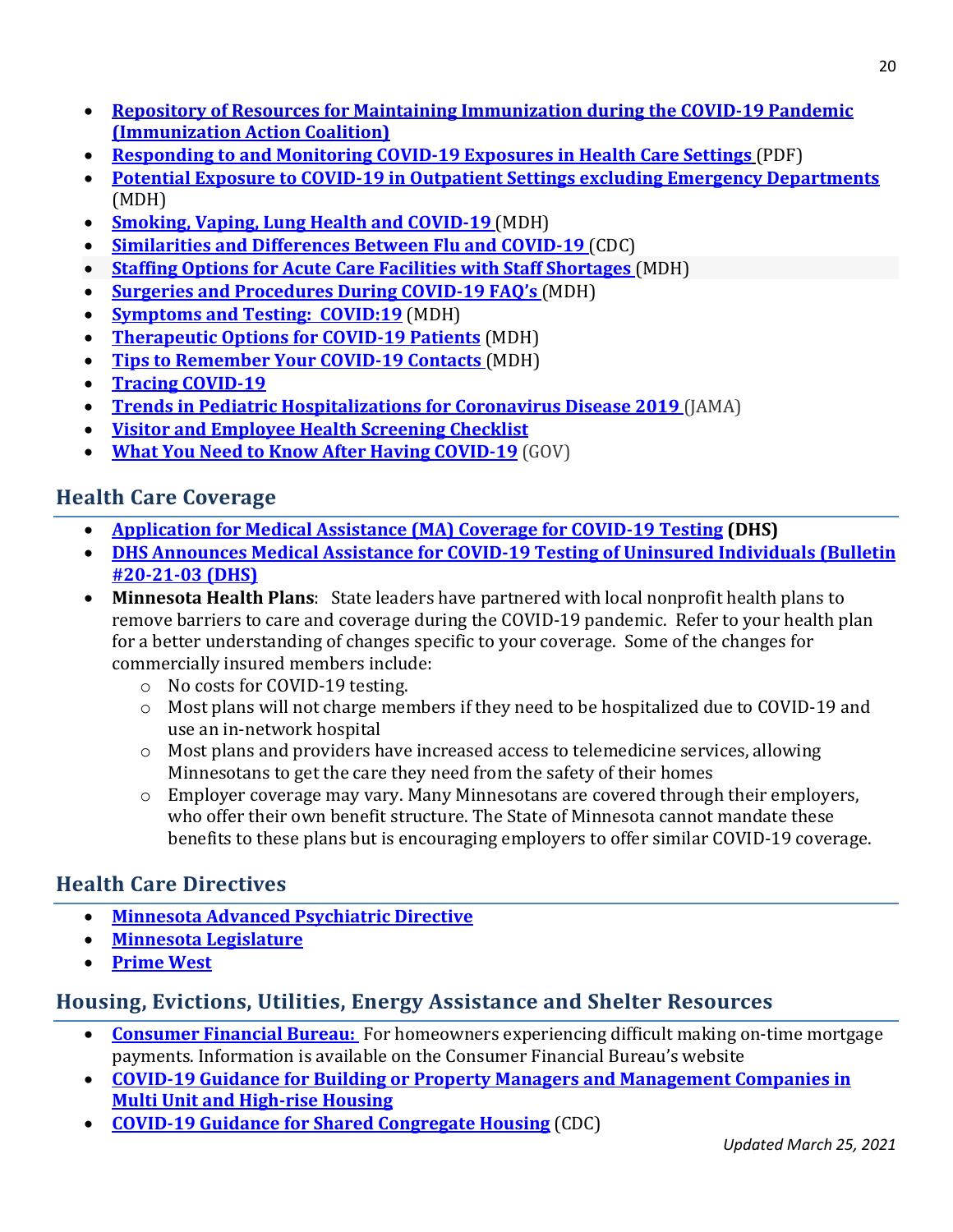- **[COVID-19 Housing Assistance Program](http://www.housinghelpmn.org/)** Call 320.693.7911
- **[COVID-19 Interim Testing Recommendations: Congregate Settings for People Experiencing](https://www.health.state.mn.us/diseases/coronavirus/guidetestshelter.pdf)  [Homelessness and Individuals and Families Residing in Emergency Shelters](https://www.health.state.mn.us/diseases/coronavirus/guidetestshelter.pdf)** (MDH)
- **[Energy Assistance Program \(EAP\):](https://mn.gov/commerce/consumers/consumer-assistance/energy-assistance/eap-provider.jsp)** This program helps pay for home heating costs and furnace repairs for income-qualified households.
	- o **Eligibility:** Renters & homeowners are eligible. Assets such as the home are not considered in determining eligibility. Income eligibility is based on past one month of income only. Additional Crisis funds are available to: help pay a past due bill (even without a shut-off notice) or get an emergency fuel delivery and help homeowners get their broken furnace repaired or replaced.
	- o **Funding:** Grants range from \$200 \$1,400, based on household size, income, and fuel cost. The average grant is about \$500. Annual crisis maximum is increased to \$1,200 (up from \$600).
	- o **Deadline:** The application deadline is extended to July 1.
	- o **Phone:** Households contact their local EAP service provider to apply for EAP by calling 1- 800-657-3710 & entering their zip code, or by going to:
	- o **Utilities:** Utility payments may also be eligible under emergency assistance funding above. Many telephones, internet, and cell providers signed the "Keep America Connected Pledge" and are not disconnecting services or are offering special payment plans. Many providers are also opening public hotspots and offering free Wi-Fi for students and lowincome families.
- **Evictions**: The Governor signed an order to suspend evictions. Rent is not reduced or waived during this time. Once the suspension has ended, owners can file for evictions and removals can be enforced. Not paying rent on time can impact credit or cause problems that impact future housing options.
	- o **Emergency Assistance**: If you are a renter and need emergency assistance, talk to your landlord. You can also contact your county's human services agency, Community Action Agency, or the Department of Human Services.
	- o **Legal assistance:** If you're a renter, you can get legal help on a wide range of issues, including repairs, evictions, security deposits, landlord invasion of privacy, and more. Call HOME Line's hotline at 612-728-5767.
	- o **If you receive an eviction notice**: If you receive an eviction notice during peacetime emergency, you may contact the Attorney General's office to submit a complaint.
- **[Families and People Living in Encampments](https://www.health.state.mn.us/diseases/coronavirus/encampment.pdf)** (MDH)
- **[Guidance for Building Managers in Congregate or High-Rise Housing](https://www.health.state.mn.us/diseases/coronavirus/guidehousing.pdf)** (MDH)
- **[Guidance for Retirement Communities and Independent Living](https://www.cdc.gov/coronavirus/2019-ncov/community/retirement/index.html)** (CDC)
- **[Households Living in Close Quarters](https://www.cdc.gov/coronavirus/2019-ncov/daily-life-coping/living-in-close-quarters.html?deliveryName=USCDC_2067-DM26308)** (CDC)
- **[Housing Assistance:](https://www.211unitedway.org/)** 
	- o Call Toll free 800.543.7709 or 651.291.0211 or,
	- o Text your zip code to 898-211\*
	- o Or apply online
- **[Indoor Air Considerations: COVID-19](https://www.health.state.mn.us/diseases/coronavirus/indoorair.html)** (MDH)
- **Information and resources on Housing Discrimination and Eviction Protections.** Contact Minnesota's Discrimination Helpline with the Department of Human Rights. Translation/Interpretation services available
	- $\circ$  1-833-454-0148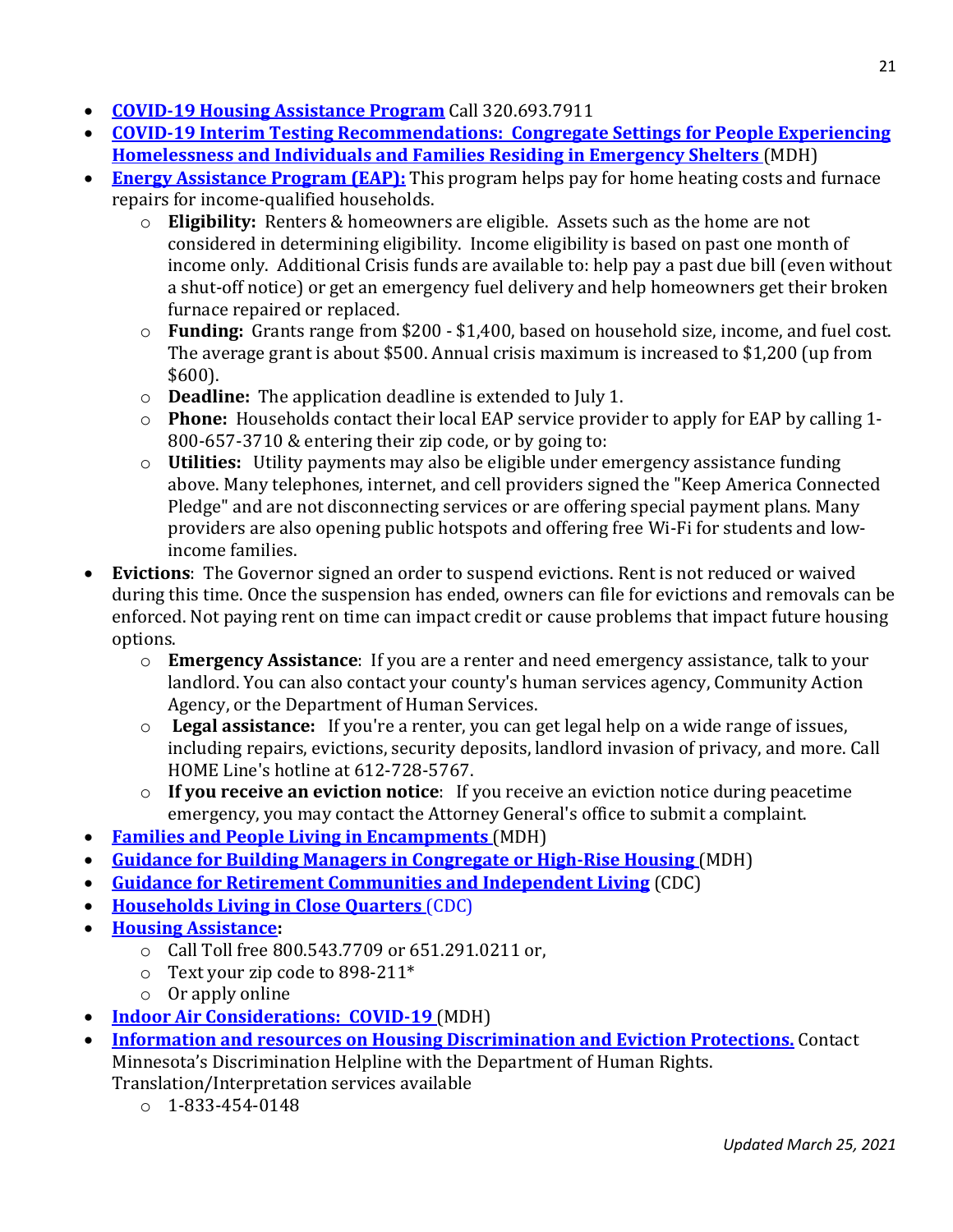- **[Interim Guidance about People Experiencing Unsheltered](https://www.health.state.mn.us/diseases/coronavirus/unsheltered.pdf) Homelessness and Encampment Settings** [\(PDF\) \(MDH\)](https://www.health.state.mn.us/diseases/coronavirus/unsheltered.pdf)
- **[Interim Guidance for Hotel Managers and Owners](https://www.health.state.mn.us/diseases/coronavirus/lodgingcleaning.pdf)** (MDH)
- **[Homeless Service Settings: Interim Guidance for Providers](https://www.health.state.mn.us/diseases/coronavirus/guideshelter.pdf)** (MDH)
- **Homeless – Local Shelter**
	- o Contact: Rochelle Brummond Phone: 320.693.3645
- **[Interim Guidance for Hotel Managers and](https://www.health.state.mn.us/diseases/coronavirus/lodgingcleaning.pdf) Owners –** Including those providing isolations sites and alternative housing **(**MDH)
- **[Minnesota Housing:](http://www.mnhousing.gov/sites/Satellite?c=Page&cid=1520221592207&pagename=External%2FPage%2FEXTStandardLayout)** Resources and information that can help renters, homeowners, landlords, and lender including FAQ's and information in multiple languages

# **Household Fix-it**

• **Thumbs Up Handyman Service** – Larry and Karla Rick o Phone: 320.221.1907

## **Internet:**

• **[Keep Americans Connected](https://www.fcc.gov/keep-americans-connected)**: Many companies have pledged to help [Keep Americans](https://lnks.gd/l/eyJhbGciOiJIUzI1NiJ9.eyJidWxsZXRpbl9saW5rX2lkIjoxMTEsInVyaSI6ImJwMjpjbGljayIsImJ1bGxldGluX2lkIjoiMjAyMDAzMTkuMTg5OTIwMDEiLCJ1cmwiOiJodHRwczovL3d3dy5mY2MuZ292L2tlZXAtYW1lcmljYW5zLWNvbm5lY3RlZCJ9.H_IezvDe_Q7PnMYAwGMzayte9W4qtb0hAw13iYDU1ls/br/76348180438-l) [Connected](https://lnks.gd/l/eyJhbGciOiJIUzI1NiJ9.eyJidWxsZXRpbl9saW5rX2lkIjoxMTEsInVyaSI6ImJwMjpjbGljayIsImJ1bGxldGluX2lkIjoiMjAyMDAzMTkuMTg5OTIwMDEiLCJ1cmwiOiJodHRwczovL3d3dy5mY2MuZ292L2tlZXAtYW1lcmljYW5zLWNvbm5lY3RlZCJ9.H_IezvDe_Q7PnMYAwGMzayte9W4qtb0hAw13iYDU1ls/br/76348180438-l) by offering free internet to families with students or low-income households during this time. For more info go to:

# **Long Term Care**

- **[Beauty Shop Guidance for Long Term Care Facilities](https://www.health.state.mn.us/diseases/coronavirus/hcp/ltcbeauty.pdf)** (MDH)
- **[COVID-19 Guidance: Nursing Home Visitation and activity Restriction Modifications](https://www.health.state.mn.us/diseases/coronavirus/tracing.html)**
- **[COVID-19 Infection Prevention and Control and Cohorting in Long-term Care](https://www.health.state.mn.us/diseases/coronavirus/hcp/ltcipchohort.pdf)**
- **[COVID-19 Recommendations for Health Care Workers](https://www.health.state.mn.us/diseases/coronavirus/hcp/hcwrecs.pdf)**
- **[COVID-19 Testing Recommendations for Long-term Care Facilities](https://www.health.state.mn.us/diseases/coronavirus/hcp/ltctestrec.pdf)** (MDH)
- **[COVID-19 Toolkit: Information for Long term Care Facilities](https://www.health.state.mn.us/diseases/coronavirus/hcp/ltctoolkit.pdf)** (MDH)
- **[COVID-19 Vaccination Tracking Tool for Long-term Care](https://www.health.state.mn.us/diseases/coronavirus/hcp/ltcvaxtracker.xlsx)** (MDH)
- **[Clarification of Staffing Options for Congregate care Facilities Experiencing Shortages](https://www.health.state.mn.us/diseases/coronavirus/hcp/staffoptions.html)**
- **[Crisis Standards of Care: Personal Protective Equipment](https://www.health.state.mn.us/communities/ep/surge/crisis/index.html#ppe)** (MDH)
- **[Defining Crisis Staffing Shortage in Congregate Care Facilities: COVID-19](https://www.health.state.mn.us/diseases/coronavirus/hcp/crisis.html)**
- **[Elections and Voting Guidance for Long0term Care Facilities](https://www.sos.state.mn.us/election-administration-campaigns/elections-calendar/2020-elections-and-covid-19/)** (MDH)
- **[Essential Caregiver Guidance for Long Term Care Facilities](https://www.health.state.mn.us/diseases/coronavirus/hcp/ltccaregiver.htm)**
- **[Essential Resources and Forms for COVID-19 Testing and Case Management in Long-Term](https://www.health.state.mn.us/diseases/coronavirus/hcp/ltcformsguide.pdf)  [Care Facilities](https://www.health.state.mn.us/diseases/coronavirus/hcp/ltcformsguide.pdf)**
- **[Frequently Asked Questions about Essential Caregivers](https://www.health.state.mn.us/diseases/coronavirus/hcp/ltccaregiverfaq.html)** (MDH)
- **[Frequently Asked Questions: Long-term Care Visitation and Activities Recommendations](https://www.health.state.mn.us/diseases/coronavirus/hcp/ltcvisitfaq.pdf)**  [\(PDF\) \(MDH\)](https://www.health.state.mn.us/diseases/coronavirus/hcp/ltcvisitfaq.pdf)
- **[Guidance for Selecting In-building Visitation Areas in Long-term Care Facilities](https://www.health.state.mn.us/diseases/coronavirus/hcp/inbuildingvisit.pdf)**
- **[Guidance for Temporary Tent Structures and Clear Dividers for Long-term Care Visitation](https://www.health.state.mn.us/diseases/coronavirus/hcp/ltcvisittent.pdf)**
- **[Guidance for Window Visits at Long-Term Care Facilities](https://www.health.state.mn.us/diseases/coronavirus/hcp/ltcwindows.pdf)** (MDH)
- **[Holiday Guidance: Long term Care Facilities](https://www.health.state.mn.us/diseases/coronavirus/hcp/ltcholiday.pdf) and Executive Order 20-103**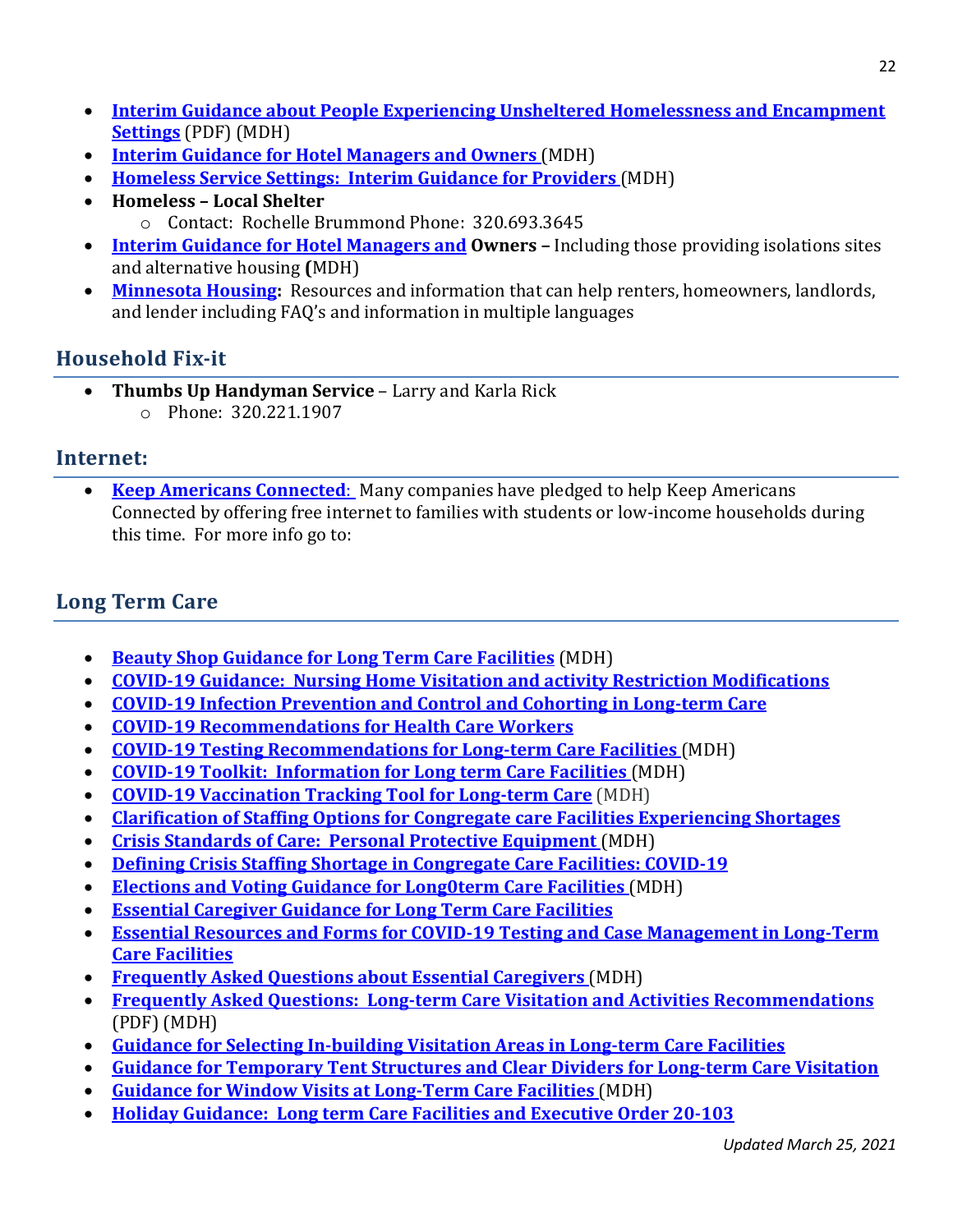- **[How to Complete the Long-term Care COVID-19 Vaccination Reporting Form](https://www.health.state.mn.us/diseases/coronavirus/hcp/ltcvaxreport.pdf) (MDH)**
- **[Information about COVID-19 Vaccination in Long-term Care Facilities](https://www.health.state.mn.us/diseases/coronavirus/hcp/ltcvaccine.pdf) (**MDH)
- **[LTC Weekly COVID-19 Vaccine Reporting Frequently Asked Questions](https://www.health.state.mn.us/diseases/coronavirus/hcp/ltcvaxreportfaq.pdf)** (MDH)
- **[Long Term Care Antigen Testing](https://www.health.state.mn.us/diseases/coronavirus/hcp/ltctesting.html#antigen)** (MDH)
- **[Long Term Care COVID-19 Response](https://www.health.state.mn.us/diseases/coronavirus/hcp/ltcplanupdatenov.pdf)**
- **[Long Term Care COVID-19 Testing](https://www.health.state.mn.us/diseases/coronavirus/hcp/ltctesting.html)**
- **[Long-term Care Guidance for Non-medically Necessary Outings](https://lnks.gd/l/eyJhbGciOiJIUzI1NiJ9.eyJidWxsZXRpbl9saW5rX2lkIjoxMjAsInVyaSI6ImJwMjpjbGljayIsImJ1bGxldGluX2lkIjoiMjAyMTAxMjcuMzQwODAzNzEiLCJ1cmwiOiJodHRwczovL3d3dy5oZWFsdGguc3RhdGUubW4udXMvZGlzZWFzZXMvY29yb25hdmlydXMvaGNwL2x0Y2VvZ3VpZGUuaHRtbCJ9.1m6NlPhY0nAkOWPx9gcnrTd7SA9jy_vFYDx8i5FoFis/s/862318511/br/93790331118-l)**
- **[Long Term Care Guidance under EO 20-99](https://lnks.gd/l/eyJhbGciOiJIUzI1NiJ9.eyJidWxsZXRpbl9saW5rX2lkIjoxMjAsInVyaSI6ImJwMjpjbGljayIsImJ1bGxldGluX2lkIjoiMjAyMTAxMjcuMzQwODAzNzEiLCJ1cmwiOiJodHRwczovL3d3dy5oZWFsdGguc3RhdGUubW4udXMvZGlzZWFzZXMvY29yb25hdmlydXMvaGNwL2x0Y2VvZ3VpZGUuaHRtbCJ9.1m6NlPhY0nAkOWPx9gcnrTd7SA9jy_vFYDx8i5FoFis/s/862318511/br/93790331118-l)**
- **[Long Term Care Visitors and Outside Services -](https://www.health.state.mn.us/diseases/coronavirus/hcp/ltc.html#visit) Includes MANY resources!** (MDH)
- **[Managing Chronic Conditions during COVID-19](https://www.health.state.mn.us/people/conditions/index.html)** (MDH)
- **[Minnesota Home Care Provider/Assisted Living Visitation and Activities Throughout the](https://www.health.state.mn.us/diseases/coronavirus/hcp/ltcvisit.pdf)  [COVID-19 Pandemic](https://www.health.state.mn.us/diseases/coronavirus/hcp/ltcvisit.pdf)**
- **[Office of Ombudsman for Long-Term Care: COVID-19 Testing Notice](https://www.health.state.mn.us/diseases/coronavirus/hcp/ltctestombud.pdf)** (MDH)
- **[Outdoor visitation Guidance for Long-Term Care facilities](https://www.health.state.mn.us/diseases/coronavirus/hcp/ltcoutdoor.pdf)** (MDH)
- **[Recommendations for Long-term Care Visitation and Activities How and When to Safely](https://www.health.state.mn.us/diseases/coronavirus/materials/risk.pdf)  [Transition to the Next Level Throughout the COVID-10 Pandemic](https://www.health.state.mn.us/diseases/coronavirus/materials/risk.pdf)** (PDF) (MDH)
- **[Reporting Results of COVID-19 Tests Performed Inside Your LTC Facility](https://www.health.state.mn.us/diseases/coronavirus/hcp/ltcantigenreport.pdf) (MDH)**
- **[Potential Exposure to Residents with COVID-19 in Long-term Care, Nursing Home, and](https://lnks.gd/l/eyJhbGciOiJIUzI1NiJ9.eyJidWxsZXRpbl9saW5rX2lkIjoxMzgsInVyaSI6ImJwMjpjbGljayIsImJ1bGxldGluX2lkIjoiMjAyMTAyMDMuMzQ1NDc5MTEiLCJ1cmwiOiJodHRwczovL3d3dy5oZWFsdGguc3RhdGUubW4udXMvZGlzZWFzZXMvY29yb25hdmlydXMvaGNwL2x0Y2Fzc2Vzcy5wZGYifQ.8o-yKP0h5JT92Cma4t__AqDHe5OiI-p9uMKp5PgPAsI/s/862318511/br/97014989944-l)  [Assisted Living Settings \(PDF\)](https://lnks.gd/l/eyJhbGciOiJIUzI1NiJ9.eyJidWxsZXRpbl9saW5rX2lkIjoxMzgsInVyaSI6ImJwMjpjbGljayIsImJ1bGxldGluX2lkIjoiMjAyMTAyMDMuMzQ1NDc5MTEiLCJ1cmwiOiJodHRwczovL3d3dy5oZWFsdGguc3RhdGUubW4udXMvZGlzZWFzZXMvY29yb25hdmlydXMvaGNwL2x0Y2Fzc2Vzcy5wZGYifQ.8o-yKP0h5JT92Cma4t__AqDHe5OiI-p9uMKp5PgPAsI/s/862318511/br/97014989944-l)**
- **[Principles for COVID-19 Cohorting in Long Term Care](https://www.health.state.mn.us/diseases/coronavirus/hcp/ltcipchohort.pdf)** (MDH)
- **[Serial Testing of Nursing Facility Staff for COVID-19 FAQ](https://www.health.state.mn.us/diseases/coronavirus/hcp/serialtestfaq.pdf)** (MDH)
- **[State Mobile Testing Team FAQs](https://www.health.state.mn.us/diseases/coronavirus/hcp/ltctestfaq.pdf)** (MDH)
- **[Template COVID-19 Response Summary for Long-term Care Facilities](https://www.health.state.mn.us/diseases/coronavirus/hcp/ltcresponse.docx)** (MDH)
- **[Testing Guidelines for Nursing Homes](https://www.cdc.gov/coronavirus/2019-ncov/hcp/nursing-homes-testing.html)**
- **[Toolkit for Long-Term Care](https://www.health.state.mn.us/diseases/coronavirus/hcp/ltctoolkit.pdf)** (MDH)
- **[Using Antigen-based Point-of Care \(POC\) Testing in Long-term Care Facilities](https://www.health.state.mn.us/diseases/coronavirus/schools/cleanihe.html)**

# **Masks**

- **Helpful Face Mask Reminders:**
	- o Do make sure you can breathe through your mask
	- o Do wear it whenever going out in public
	- o Do make sure it covers your nose and mouth
	- o Do wash after using your mask
	- o DO NOT place a mask on a child under two years old
	- o DO NOT share masks
- **[Best Practices for Masks: Consideration for People with Disabilities and Special Health](https://www.health.state.mn.us/diseases/coronavirus/guidemasks.pdf)  [Needs.](https://www.health.state.mn.us/diseases/coronavirus/guidemasks.pdf)** (MDH)
- **COVID-19 Masks Do's and Don'ts** (MDH)
- **[Considerations for Release of Stockpiled n95's Beyond the Manufacturer-](https://www.cdc.gov/coronavirus/2019-ncov/hcp/release-stockpiled-N95.html) Designated shelf Life** [\(CDC\)](https://www.cdc.gov/coronavirus/2019-ncov/hcp/release-stockpiled-N95.html)
- **[Decline in COVID-19 Hospitalization Growth Rates Associated with Statewide Mask](https://www.cdc.gov/mmwr/volumes/70/wr/mm7006e2.htm?s_cid=mm7006e2_w)  [Mandates](https://www.cdc.gov/mmwr/volumes/70/wr/mm7006e2.htm?s_cid=mm7006e2_w) (CDC MMWR)**
- **[Donning and Doffing PPE Instructions on how to put on and remove PPE](https://www.cdc.gov/coronavirus/2019-ncov/hcp/using-ppe.html)** (CDC)
- **[Face Coverings in Organized Sports During COVID-19](https://lnks.gd/l/eyJhbGciOiJIUzI1NiJ9.eyJidWxsZXRpbl9saW5rX2lkIjoxMjAsInVyaSI6ImJwMjpjbGljayIsImJ1bGxldGluX2lkIjoiMjAyMTAzMDMuMzYzMDE1NDEiLCJ1cmwiOiJodHRwczovL3d3dy5oZWFsdGguc3RhdGUubW4udXMvZGlzZWFzZXMvY29yb25hdmlydXMvc3BvcnRzbWFzay5wZGYifQ.tmQMx-TIPp7xoHm_lVu6epr6C_7-n_OadCgsy4iRMSo/s/862318511/br/99384025154-l)** (PDF)
- **[Face Covering Requirements and Recommendations](https://lnks.gd/l/eyJhbGciOiJIUzI1NiJ9.eyJidWxsZXRpbl9saW5rX2lkIjoxNDIsInVyaSI6ImJwMjpjbGljayIsImJ1bGxldGluX2lkIjoiMjAyMTAyMTguMzU0OTA5ODEiLCJ1cmwiOiJodHRwczovL3d3dy5oZWFsdGguc3RhdGUubW4udXMvZGlzZWFzZXMvY29yb25hdmlydXMvZmFjZWNvdmVyLmh0bWwifQ.lZdkjjmJ8Use_1hporoEbJ_WwrBICr_X9QrKJl_V49Q/s/862318511/br/97838333105-l)**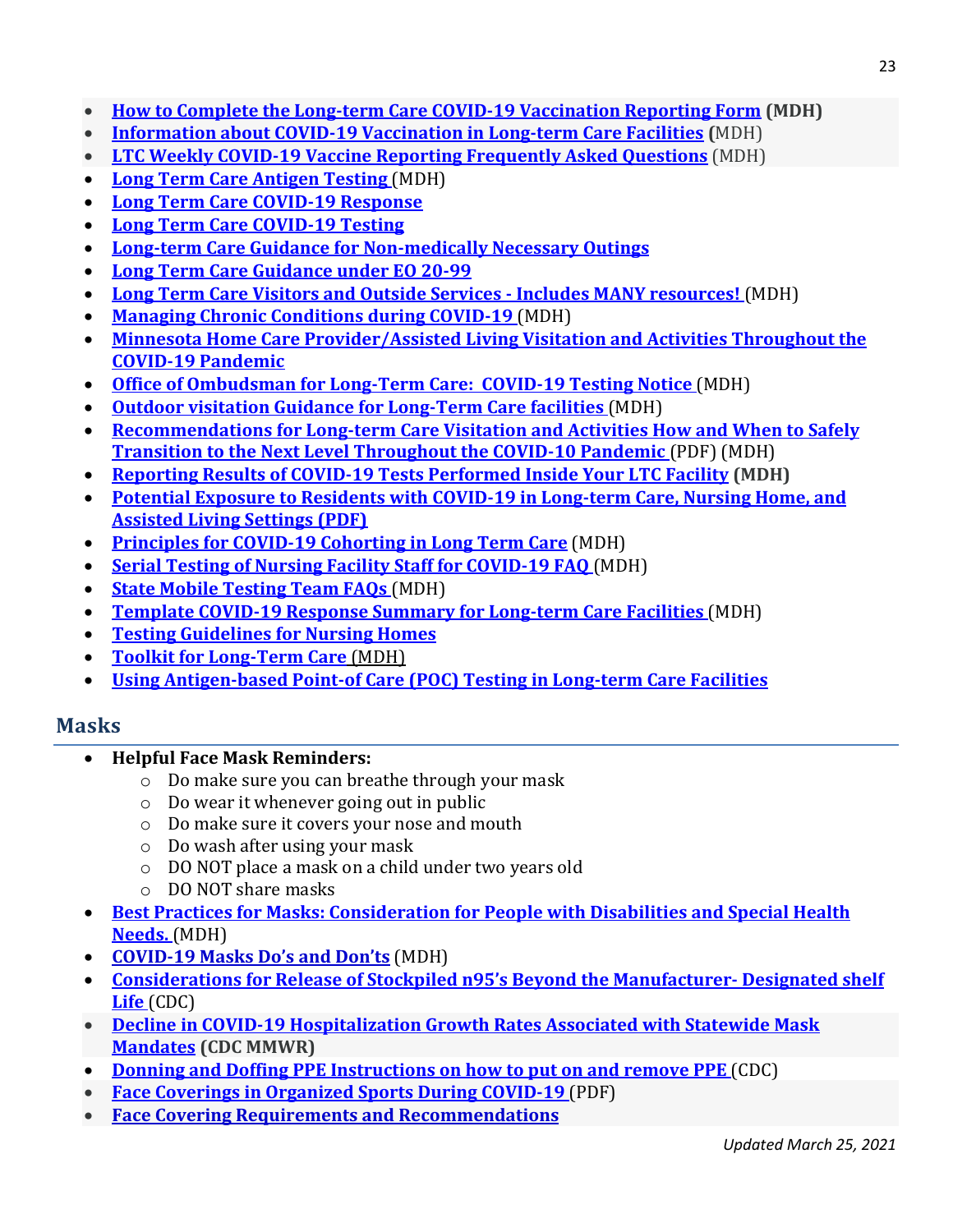- **[Facemasks and Personal Protective Equipment](https://www.health.state.mn.us/diseases/coronavirus/guidance.html#ppe)** (MDH)
- **[Frequently Asked Questions About the Requirement to Wear Face Coverings](https://www.health.state.mn.us/diseases/coronavirus/facecoverfaq.html)** (MDH)
- **[Homemade Mask](https://www.centracare.com/blog/2020/april/making-your-own-face-mask/) link:**
- **[How to Safely Wear your Mask](https://www.health.state.mn.us/diseases/coronavirus/materials/masksafely.pdf)** (MDH)
- **[How to Wear Cloth Face Coverings](https://www.cdc.gov/coronavirus/2019-ncov/prevent-getting-sick/how-to-wear-cloth-face-coverings.html)** (CDC)
- **Improve How [Your Mask Protects You](https://www.cdc.gov/coronavirus/2019-ncov/your-health/effective-masks.html) (CDC)**
- **[Masks and face coverings](https://www.health.state.mn.us/diseases/coronavirus/prevention.html#masks)** (MDH)
- **[Masks Do's and Don'ts](https://www.youtube.com/watch?v=_w2-p4MsAqU&feature=youtu.be)** (MDH)
- **[Masks Protect You & Me](https://www.cdc.gov/coronavirus/2019-ncov/prevent-getting-sick/masks-protect-you-and-me.html)** (CDC)
- [Mask Up MN](https://www.facebook.com/watch/?v=298242044858094) The "Mask Up MN!" campaign promotes face coverings. This video is an example of how part of the campaign includes sports teams, like the Minnesota Twins, promoting face coverings.
- **[Minnesota Homemade Mask Drive](https://mn.gov/covid19/for-minnesotans/volunteer/masks.jsp)** (GOV)
- **[Observed Face Mask Use at Six Universities](https://www.cdc.gov/mmwr/volumes/70/wr/mm7006e1.htm?s_cid=mm7006e1_w) (CDC MMWR)**
- **[Posters and Media information on face coverings for businesses](https://mn.gov/covid19/media/share-message/for-businesses/index.jsp%20.)**
- **[Reporting Results of COVID-19 Tests Performed Inside Your Long-term Care Facility](https://www.health.state.mn.us/diseases/coronavirus/hcp/ltcantigenreport.pdf)**
- **[Tips for Wearing a Mask](https://www.health.state.mn.us/diseases/coronavirus/materials/masktips.pdf)**
- **[Tips for Communicating about Masks in the Midst of Misinformation](https://www.phi.org/thought-leadership/tips-for-communicating-about-masks-in-the-midst-of-misinformation/?mc_cid=6087ba583a&mc_eid=b4bdd9074b)**
- **[Types of Face Coverings](https://www.health.state.mn.us/diseases/coronavirus/facecover.html) (MDH)**
- **[Use of Cloth Face Coverings to Help Slow the Spread of COVID-19](https://www.cdc.gov/coronavirus/2019-ncov/prevent-getting-sick/diy-cloth-face-coverings.html)** (CDC)
- **[What You Need to Know About Minnesota's Face Covering Requirement](https://www.health.state.mn.us/diseases/coronavirus/facecoversummary.pdf)** (PDF) Two-page summary of the executive order requiring face coverings. (MDH)

## **Mental Health - Children's Resources**

- **A guide to self-care and activities for children**
- **[Behavioral Health and Emergency Preparedness](https://www.health.state.mn.us/communities/ep/behavioral/index.html#aid) for healthcare responders, [parents/caregivers, teens, kids and families](https://www.health.state.mn.us/communities/ep/behavioral/index.html#aid)** (MDH)

On this page:

Responder Resources

Community Resources

Child and Family Resources

- Mental Illness Support Resources
- Hotlines, Crisis Lines, Suicide Prevention, Helplines
- **[Connecting with children and adolescents via telehealth during COVID-19](https://www.apa.org/topics/covid-19/telehealth-children)** (APA- American [Psychological Association\)](https://www.apa.org/topics/covid-19/telehealth-children)
- **[Coping 19](https://coping-19.org/resources)** resources for helping people cope with the challenges of COVID-19
- **COVID – [19 Parental Resources Kit](https://www.cdc.gov/coronavirus/2019-ncov/daily-life-coping/parental-resource-kit/)** (CDC)
- **Helping [Children Cope with Changes Resulting from COVID-19](https://www.nasponline.org/resources-and-publications/resources-and-podcasts/school-climate-safety-and-crisis/health-crisis-resources/helping-children-cope-with-changes-resulting-from-covid-19)**
- **Minnesota Association for Children's Mental Health:** Connect for help, to navigate the mental health system, or for support and resources.
	- o Phone: 800.528.4511
- **[Minnesota Communities Caring for Children:](https://zoom.us/j/145915007)** join us in a daily, 30-minute, family
	- friendly practice of Resilience,
		- o Monday-Friday at 12:30 p.m. on Zoom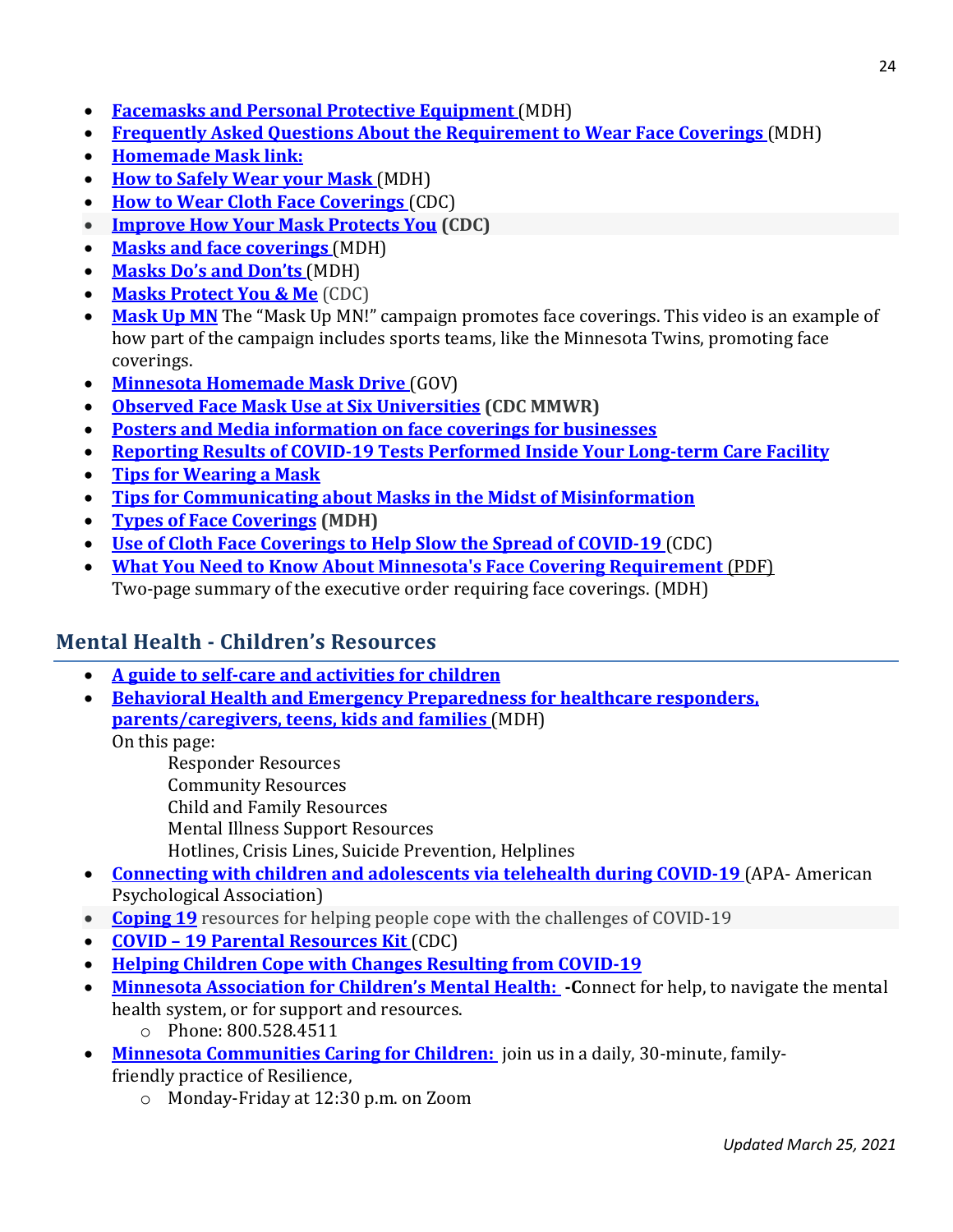- $\circ$  No pre-registration required! Just join any day you are available using one of the following methods
- $\circ$  Or join by phone only at: +1 312 626 6799 Meeting ID: 145 915 007
- o One tap mobile: +1(312)626-6799, 145915007#
- **[Playworks MN](https://www.playworks.org/get-involved/play-at-home/)** leverages the power of play to transform children's social and emotional health through play-based learning and activities
	- o **Hours:** Monday -Friday at 11 am, 1 pm, and 3 pm
	- o **Webpage with library of videos and other resources**
	- o **[Live Virtual Recess](https://www.facebook.com/makerecesscount)**
- **[Search Institute](https://www.search-institute.org/relationships-check)**
	- o **Relationships Check** Check list for building relationships with youth to help cope with adversity:
- **[Talking to Your Kids about COVID-19 Stearns County MN Government](https://www.facebook.com/StearnsCounty/videos/677327803055890)**
- **[Tips and Resources for Children and Parents During COVID-19](https://www.health.state.mn.us/communities/mentalhealth/children?fbclid=IwAR14fYel8szuAUJyu2Z6uU6upR-xfyG1UuPju0l1Q0qfVF-KTtJaGj30A3Q)** (MDH)

# **Mental Health - General and Adult Resources**

- **[Addressing Anxieties: 7 Things Health Care Leaders Can do Now](https://www.health.state.mn.us/diseases/coronavirus/hcp/mh7things.pdf)** (MDH)
- **[Are you Working to Help People Affected by COVID-19 Pandemic](https://store.samhsa.gov/product/Are-You-Working-to-Help-People-Affected-by-the-COVID-19-Pandemic/PEP20-01-01-014)**
- **[Caring for Yourself in the Face of Difficult Work](https://www.cdc.gov/coronavirus/2019-ncov/hcp/nursing-homes-testing.html)** (CDC)
- **[Compassion in Action: A Guide for Faith Communities Serving People Experiencing Mental](https://www.hhs.gov/sites/default/files/compassion-in-action.pdf)  [Illness and Their Caregivers](https://www.hhs.gov/sites/default/files/compassion-in-action.pdf)**
- **[Coping with Change and Loss in COVID-19 Times](https://www.takingcharge.csh.umn.edu/coping-change-and-loss-covid-19-times)** (U of MN)
- **[Coping Strategies for COVID-19](https://www.rvphtc.org/wp-content/uploads/2020/05/Coping-Strategies-for-COVID-19-Stress.pdf)** (Region V Public Health Training Center) Includes several stress-relief apps and other technologies designed to help you stay connected.
- **Coping with COVID**: A Mental Health Resource:
	- o **English** 
		- [\(Video: 30 minute\)](https://www.youtube.com/watch?v=oBUHJZvQrnE&t=159s%3e%20|)
		- [\(Video: 90 second\)](https://www.youtube.com/watch?v=hdPjaci9HpE&list=PLnAyy-wd-GlD0JvisNImTnLt6kYFhS2r6&index=13%3e)
	- o **Hmong**
		- [\(Video: 30 minute\)](https://www.youtube.com/watch?v=_eltb7rGX5g%3e%20|)
		- [\(Video: 90 second\)](https://www.youtube.com/watch?v=q8Azdh4qtgg%3e)
	- o **Spanish**
		- [\(Video: 30 minute\)](https://www.youtube.com/watch?v=Rfsf8OgHUKU%3e%20|)
		- [\(Video: 90 second\)](https://www.youtube.com/watch?v=r8M_WGzRqHs%3e)
	- o **Somali**
		- [\(Video: 30 minute\) |](https://www.youtube.com/watch?v=890gCsL0T3c%3e)
		- [\(Video: 90 second\)](https://www.youtube.com/watch?v=le7vdfXv2KI)
- **[COVID-19 Wellness Pocket Guide](https://www.health.state.mn.us/diseases/coronavirus/hcp/mhpocket.pdf)** (MDH)
- **[Crisis and Trauma Resource Institute](https://us.ctrinstitute.com/wp-content/uploads/2020/04/Mindful-Breathing-Tips.pdf) -** Mindful breathing exercises
- **[Daily Life & Coping: Pregnant and Postpartum People](https://www.health.state.mn.us/diseases/coronavirus/cope.html#pregnant)** (MDH)
- **[Find Your Happy Place: Tips to Reduce COVID-19 Stress](https://www.health.state.mn.us/communities/ep/behavioral/anxiety.pdf)** (PDF) (MDH)
- **[Grief Leadership during COVID-19 -Center for the Study of Traumatic Stress](https://www.cstsonline.org/assets/media/documents/CSTS_FS_Grief_Leadership_During_COVID19.pdf)**
- **[Headspace](https://www.headspace.com/covid-19) –** Headspace Meditations ~ Brief meditations developed for COVID response
- **[Holidays and Stress](https://www.cdc.gov/coronavirus/2019-ncov/your-health/coping-holiday-stress.html)** (CDC)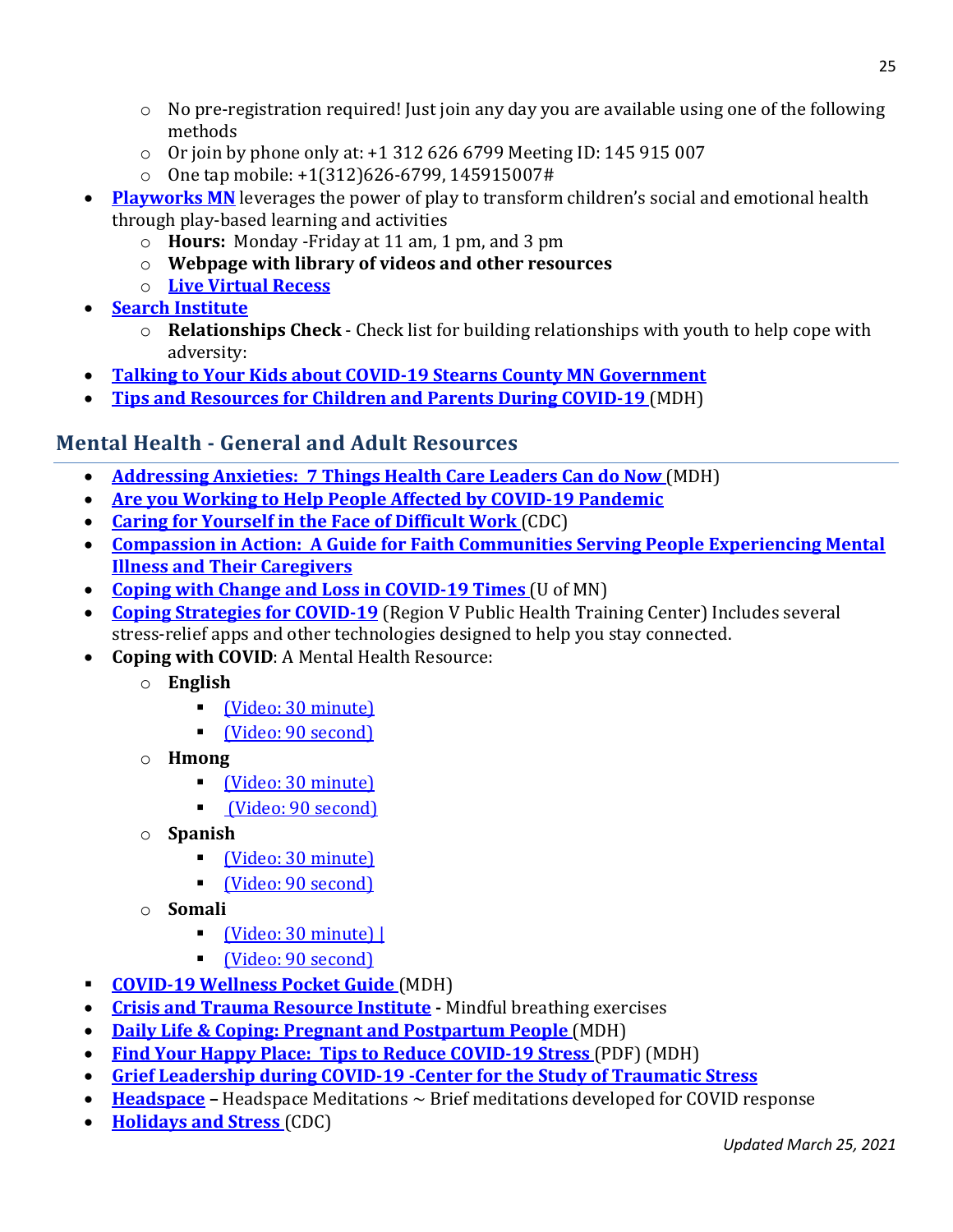- **[How Right Now](https://howrightnow.org/)**
- **[How Right Now Partner Toolkit](https://howrightnow.org/assets/resources/toolkits/hrn_partnertoolkit.pdf)**
- **[Is Anxiety On The Rise? Is This Feeling Normal?](https://www.youtube.com/watch?v=LWwtlTQkCd0&)** (video)
- **[Make the Connection: Real stories of Veteran's strength and recovery along with mental](https://maketheconnection.net/)  [health resources.](https://maketheconnection.net/)**
- **[Managing Stress and Anxiety](https://www.cdc.gov/coronavirus/2019-ncov/prepare/managing-stress-anxiety.html) during the Pandemic** (CDC)
- **[Mental and Behavioral Health Resources during "COVID-19](https://www.health.state.mn.us/communities/ep/behavioral/covid19.html)** (MDH)
- **[Mental Health America-Tools2Thrive Toolkit](https://www.mhanational.org/mental-health-month)**
- **[Mental Health and Coping](https://www.cdc.gov/coronavirus/2019-ncov/daily-life-coping/managing-stress-anxiety.html) During the Pandemic**
- **Mental Health and Resiliency [Tools for Health Care Workers](https://www.health.state.mn.us/diseases/coronavirus/hcp/mh.html)**
- **[Mental Health Support](https://mn.gov/covid19/for-minnesotans/get-help/mental-health.jsp) -** Many Resources!!
- **[Mental Well-Being and Resilience Learning Community](https://content.govdelivery.com/accounts/MNMDH/bulletins/293c77e)** (MDH)
- **Mindful – [Brief information and a three-minute](https://www.mindful.org/the-three-minute-breathing-space-practice/) guided meditation**
- **[Public Health Worker Stress: Understanding the Emotional Impact of COVID-19](https://www.youtube.com/watch?v=rFiVgJGNcjw&feature=youtu.be)**
- **[Psychological First Aid: A Minnesota Community Supported Model](https://learning.umn.edu/search/publicCourseSearchDetails.do?method=load&courseId=1735854#courseSectionDetails_23718916)** (online training) (U of MN)
- **[#StayConnectedMN](https://www.health.state.mn.us/communities/suicide/documents/stayconnectedmntoolkit.pdf)** (MDH) Mental well-being and COVID-19 Communications Toolkit.
- **[Supporting Children And Teens During This Holiday Season](https://www.nctsn.org/sites/default/files/resources/fact-sheet/supporting_children_and_teens_during_this_holiday_season.pdf)** (The National Child Traumatic Stress Network (NCTSN)
- **[Supporting Mental Promotions during COVID-19](https://www.health.state.mn.us/communities/mentalhealth/index.html)** (MDH)
- **[Supporting Mental Well-Being During COVID-19](https://www.health.state.mn.us/communities/mentalhealth/support.html)** (MDH)
- **[Supporting People Who Have Disabilities During COVID-19](https://disabilityhubmn.org/health/coronavirus-disease-2019-covid-19)** (MDH)
- **[The First Responder Toolkit](https://firstrespondertoolkit.com/)** (U of MN)
- **[Tips for Managing Stress during the COVID-19 Pandemic](https://store.samhsa.gov/product/Tips-for-Managing-Stress-During-the-COVID-19-Pandemic-Wallet-Card/PEP20-01-01-013)**
- **[Tips for Work/Life Balance during COVID-19](https://www.health.state.mn.us/communities/ep/behavioral/work_life.pdf)** (MDH)
- **[Wellness Guide](https://lnks.gd/l/eyJhbGciOiJIUzI1NiJ9.eyJidWxsZXRpbl9saW5rX2lkIjoxMjAsInVyaSI6ImJwMjpjbGljayIsImJ1bGxldGluX2lkIjoiMjAyMTAxMTQuMzMyNjczMDEiLCJ1cmwiOiJodHRwczovL3d3dy5oZWFsdGguc3RhdGUubW4udXMvZGlzZWFzZXMvY29yb25hdmlydXMvaGNwL21od2VsbG5lc3MucGRmIn0.l75AqFlDt3SeaBjIhIKcxrCCMOn-VkQeyHQWPJKfrYU/s/862318511/br/93079451911-l)** (PDF) Mental Health and Resiliency Tools for Health Care Workers
- **[WellnessMN](https://wellnessmn.org/)** Focused on Behavioral Health Staff Wellness, providing tools and resources that support the individual, team, and the organization for all responder levels to the COVID-19 Pandemic.
- **[What is the Normal Amount of Anxiety](https://www.youtube.com/watch?v=XZlVp67mJNs)** (video)

#### **Mental Health - Local Resources** *(See also Chemical Dependency, Crisis Resources)*

- **[Adult Mental Health Crisis Response Numbers](https://mn.gov/dhs/people-we-serve/adults/health-care/mental-health/resources/crisis-contacts.jsp)**
- **(The) Beautiful Mind Project:** [If you or someone you know is in need of urgent](http://www.thebeautifulmindproject.org/) mental health care. For more details about urgent mental health care visit the website. Same and next day appointments.
	- o Faceboo[k https://www.facebook.com/thebeautifulmindproject](https://www.facebook.com/thebeautifulmindproject)
	- o Call 320-216-3300
- **[Bounce Back Project](https://www.bouncebackproject.org/)**
- **CentraCare Clinics**
	- o **Mental Health video visits:** available to new and established patients (child or adult), no referral needed, same day or next day appointments are possible, covered by insurance just like in-person visit.
	- $\circ$  Call 320.255.6677 to schedule
- **[Children's Mental Health Crisis Response Numbers](https://mn.gov/dhs/people-we-serve/children-and-families/health-care/mental-health/resources/crisis-contacts.jsp)**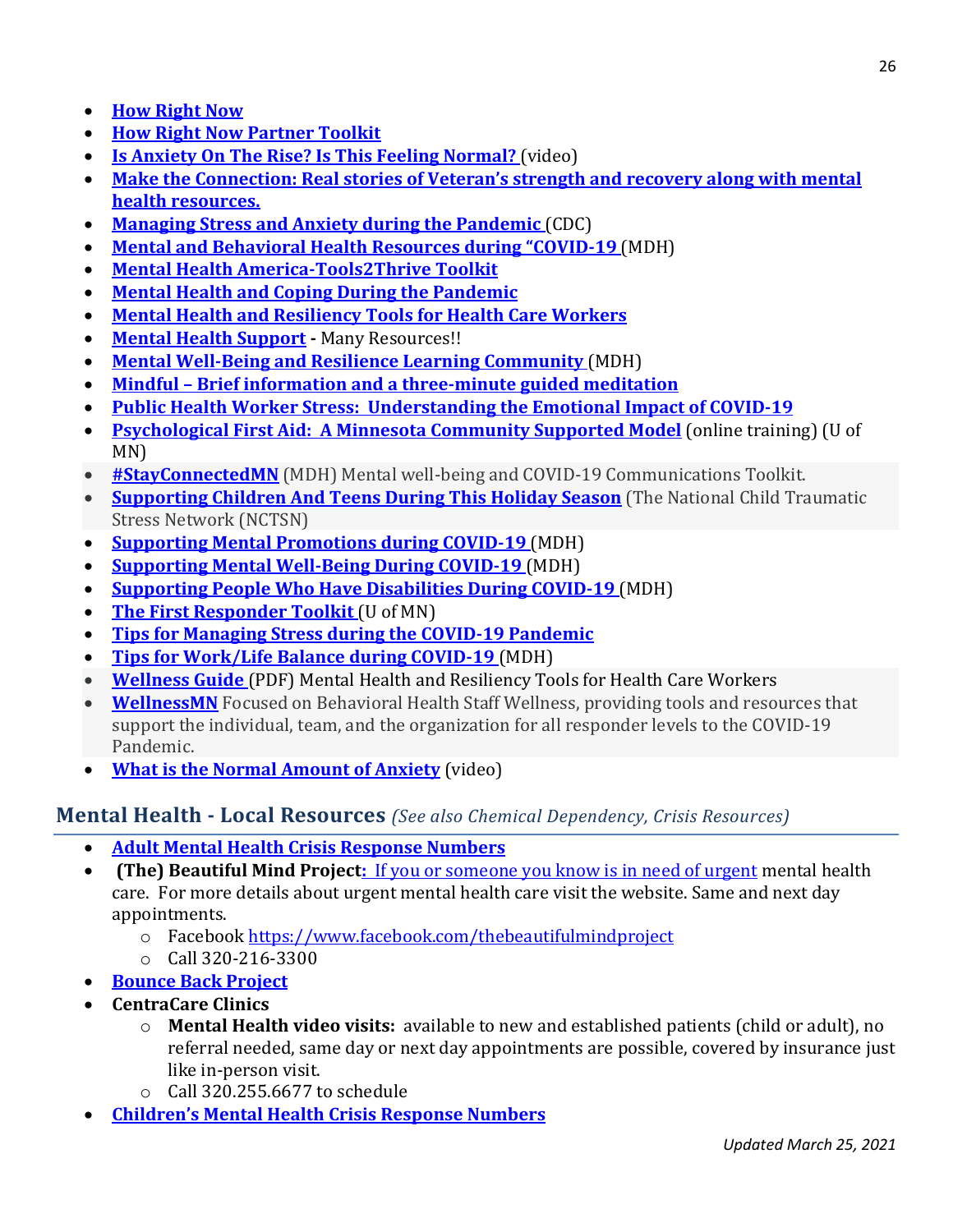- **Crisis Text Line:** Immediate, free and confidential support for people in distress o Text MN to 741741
- **[Crow River Family Services](http://crowriverfamilyservices.com/)** Phone: 320-774-3354
- **[Lighthouse Counseling](https://www.lighthousecounseling.com/)**
	- o Phone: (320)434-2188
- **Mental Health Helpline:** available to provide information about mental health programs and services
	- o Phone: 1.800.862.1799
	- o Email: [helpline@mentalhealthmn.org](mailto:helpline@mentalhealthmn.org)
- **Minnesota COVID Cares** Support services. Any Minnesotan experiencing stress can call
	- o 833-HERE4MN (833-437-3466) for free telephone support
	- o 9am to 9pm every day
- **[Minnesota Warmline](https://mentalhealthmn.org/support/minnesota-warmline/)**: Line is answered to provide peer-to-peer support. Talk to a specialist with firsthand experience living with a mental health condition
	- o Phone: 1-877-404-3190 or 651.288.0400
	- o Text "Support" to 85511
	- o Hours: Monday Saturday 5 pm to 10 pm
	- o Chat available on their website
- **[\(Minnesota\)NAMI -National Alliance on Mental Illness](https://namimn.org/nami-minnesota-covid-19-resources)**: the helpline will continue to operate but please know that people will need to leave a message and it may take longer to return your call.
	- o Helpline: 651.645.2948 Ext 117
	- o Main Line: 888.528.4511 or 888.626.4435
	- o Email: [namihelps@namimn.org](mailto:namihelps@namimn.org)
	- o COVID-19 Resource and Information Guide <https://www.nami.org/covid-19-guide>
- **National Suicide Prevention Lifeline Phone** support for you, loved ones, and resources for professionals
	- o 24/7 Lifeline (800)273-TALK (8255)
- **[SAMHSA -Substance Abuse and Mental Health Services Administration Disaster Distress](https://www.samhsa.gov/sites/default/files/tips-social-distancing-quarantine-isolation-031620.pdf)  [Helpline:](https://www.samhsa.gov/sites/default/files/tips-social-distancing-quarantine-isolation-031620.pdf)** Crisis counseling and support for those experiencing emotional distress related to a disaster.
	- o Phone: 1.800.985.5990
	- o **Taking Care of Your Behavioral Health**
- **[Woodland Centers](http://www.woodlandcenters.com/)**
	- o Phone: (320)693-7221 or (800)432-8781
- **Woodland Centers Mobile Urgent Care Unit** This is a free service for adults and children in Meeker County.
	- o Hours: Unit remains open 24 hours a day, 7 days a week.
	- o Phone: 320-231-9158 or 800-432-8781
	- o If you are underinsured or have no insurance Woodland Centers does a sliding fee. Your employer may also have an EAP program that includes individual therapy.

## **Minnesota Department of Health (MDH) Resources** *(See also CDC)*

**Minnesota Department of Health- [Comprehensive COVID-19 resources](https://www.health.state.mn.us/diseases/coronavirus/index.html) (MDH)**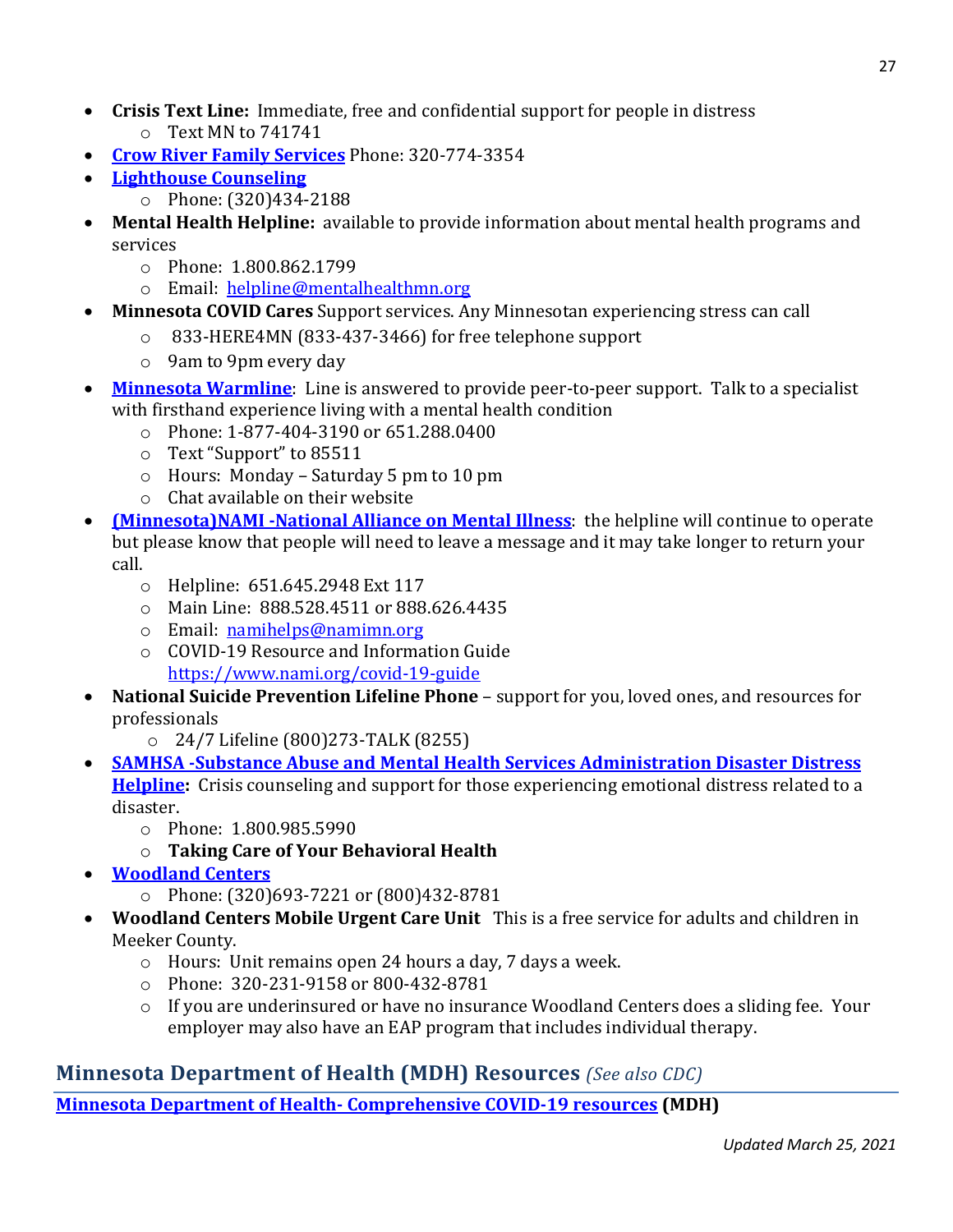#### • **Minnesota Helpline**

- o Lines are open Weekdays 8 am to 4:30 pm *~ weekend hours are no longer available*
- o (651) 297-1304 or 1(800)657-3504
- o Interpreters available
- **[About COVID-19](https://www.health.state.mn.us/diseases/coronavirus/basics.html)**
- **[Guidance Library: COVID-19](https://www.health.state.mn.us/diseases/coronavirus/guidance.html) –** lists CDC and MDH Guidance by topic area. **(MDH)**
- **[Limited-English:](http://www.health.state.mn.us/diseases/coronavirus/materials/index.html)** MDH has resources, fact sheets and posters available in multiple languages, including ASL o[n MDH Coronavirus Materials page.](https://lnks.gd/l/eyJhbGciOiJIUzI1NiJ9.eyJidWxsZXRpbl9saW5rX2lkIjoxMTAsInVyaSI6ImJwMjpjbGljayIsImJ1bGxldGluX2lkIjoiMjAyMDAzMTkuMTg5OTIwMDEiLCJ1cmwiOiJodHRwczovL3d3dy5oZWFsdGguc3RhdGUubW4udXMvZGlzZWFzZXMvY29yb25hdmlydXMvbWF0ZXJpYWxzL2luZGV4Lmh0bWwifQ.ofOMwGK3-okdRPBr3S6AbFD5TP7l6br3wVqDkrdW43k/br/76348180438-l) **(MDH)**
- **[Materials and Resources for Coronavirus Disease 2019 \(COVID-19\) Response:](https://www.health.state.mn.us/diseases/coronavirus/materials/index.html)** Video PSAs, print materials, and translated documents to assist with preparing for and responding to COVID-19 **(MDH)**
- **[Situation Update for Coronavirus Disease 2019 \(COVID-19\)](https://www.health.state.mn.us/diseases/coronavirus/situation.html) (MDH)**
- **[Videos for Coronavirus Disease 2019 \(COVID-19\) Response](https://www.health.state.mn.us/diseases/coronavirus/materials/videos.html)**

## **Minnesota Governor Tim Walz (Office Of)**

**[Office of Governor Tim Walz](https://mn.gov/governor/covid-19/)**: Please see website for resources, news alerts, FAQ's to stay up-to-date in this ever-evolving situation.

- **[Executive Orders](https://mn.gov/governor/news/executiveorders.jsp) (list)**
- **[FAQ on Stay Safe Plan](https://mn.gov/covid19/for-minnesotans/stay-safe-mn/faq.jsp)**
- **[Minnesota's Stay Safe Plan](https://mn.gov/covid19/for-minnesotans/stay-safe-mn/stay-safe-plan.jsp)**
- **[News Updates](https://mn.gov/governor/covid-19/news/)**
- **[Stay Safe MN](https://lnks.gd/l/eyJhbGciOiJIUzI1NiJ9.eyJidWxsZXRpbl9saW5rX2lkIjoxMDksInVyaSI6ImJwMjpjbGljayIsImJ1bGxldGluX2lkIjoiMjAyMTAyMTguMzU0OTA5ODEiLCJ1cmwiOiJodHRwczovL3N0YXlzYWZlLm1uLmdvdi8ifQ.vgGat1wpBpYd7wnUZeAxSmXg9X7hhqIUfi5HKWcRnNI/s/862318511/br/97838333105-l)**

#### **Minnesota Unemployment:**

**[MN Unemployment:](http://www.uimn.org/)** For those whose employment has been affected by COVID-19, individuals can apply for unemployment benefits on the [Minnesota Unemployment Insurance](https://lnks.gd/l/eyJhbGciOiJIUzI1NiJ9.eyJidWxsZXRpbl9saW5rX2lkIjoxMTcsInVyaSI6ImJwMjpjbGljayIsImJ1bGxldGluX2lkIjoiMjAyMDAzMTkuMTg5OTIwMDEiLCJ1cmwiOiJodHRwczovL3d3dy51aW1uLm9yZy9hcHBsaWNhbnRzL25lZWR0b2tub3cvbmV3cy11cGRhdGVzL2NvdmlkLTE5LmpzcCJ9.dqLv00jrLaFY5bAVLW21F3nVDtjPO4XqOKcHi4kg7BY/br/76348180438-l) website. For more information or to apply for benefits visit

## **News/Media: Alerts, Events, Cancellations, and Postponements**

- **[Crow River Media](https://www.crowrivermedia.com/)**
- **[Independent Review](https://www.crowrivermedia.com/independentreview/)**
- **[KLFD Radio](https://klfdradio.com/)**
	- $O$  AM 1410
	- o FM 95.9
- **[Disinformation Toolkit:](https://www.cisa.gov/covid-19-disinformation-toolki)** intended to bring awareness to misinformation, disinformation, and conspiracy theories related to COVID-19. Includes talking points, frequently asked questions, and flyers, and provides simple steps individuals can take to combat false or misleading information related to the pandemic

## **Parks and Recreation**

• **[County Fairs](https://www.bah.state.mn.us/media/COVID19_CountyFairGuidance.pdf)** (MDA)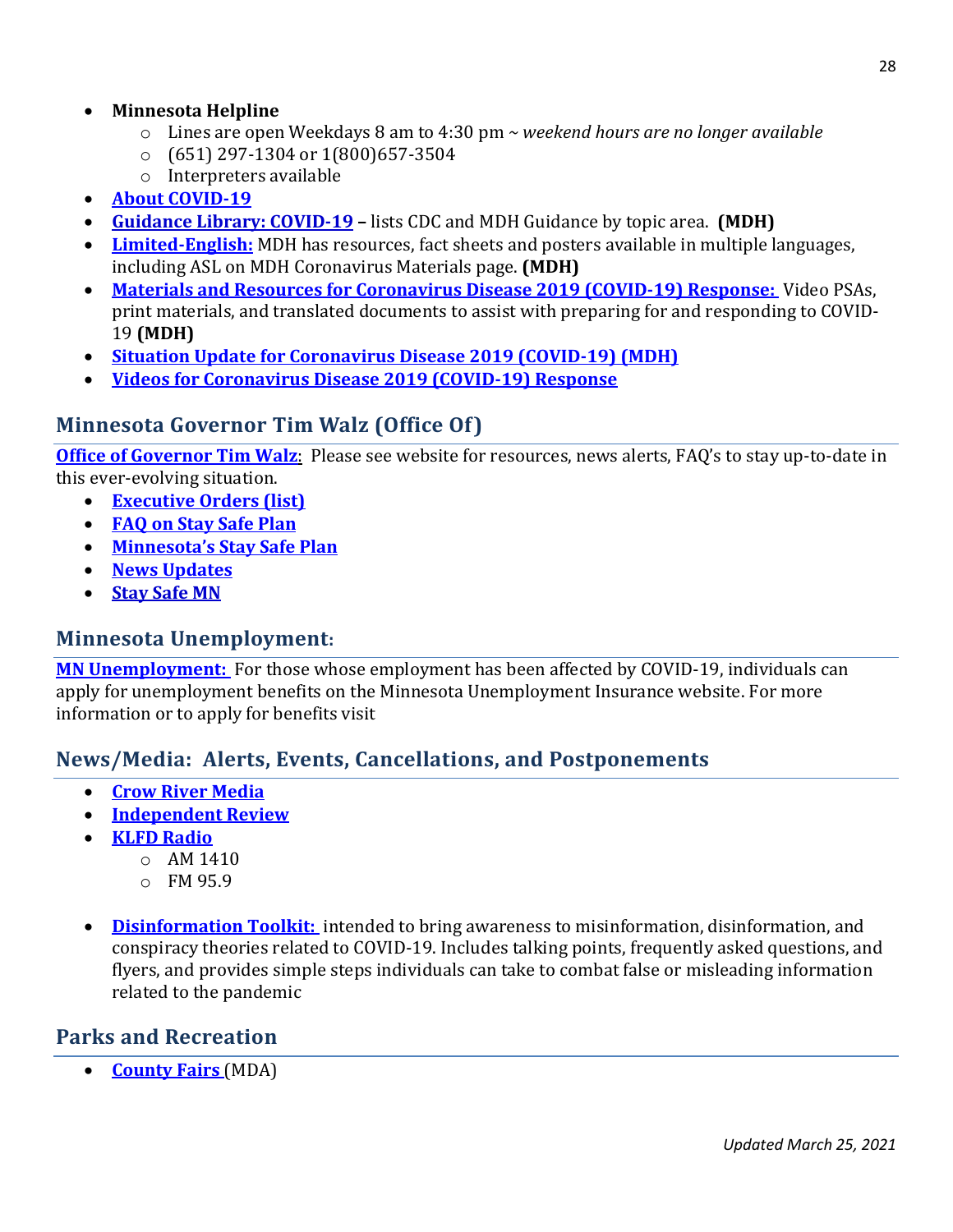- **[COVID-19 Prevention Guidance for Overnight Camps](https://www.health.state.mn.us/diseases/coronavirus/schools/overnightcamp.pdf)** (PDF) Supplemental guidance for overnight camp operations. Overnight camps can start planning to operate beginning in July. (MDH)
- **[COVID-19 Response](https://www.dnr.state.mn.us/covid-19.html)** (MN DNR)
- **Explore Minnesota- [Safe Ways to Explore Minnesota This Summer](https://www.exploreminnesota.com/list/safe-ways-to-explore-minnesota-this-summer?utm_medium=email&utm_source=govdelivery%20%5C)**
- **[Minnesota Department of Natural Resources:](https://www.dnr.state.mn.us/aboutdnr/covid-19-outdoor-recreation-guidelines.html)** Enjoy time outside by exploring your local walking trails and parks. Always stay at least 6 feet from others and try to go when it isn't crowded, which is usually early or late in the day. For more information, visit: (DNR)
- **[Stay Safe MN: Stay Safe during Outdoor Activities](https://staysafe.mn.gov/individuals-families/outdoor-activity.jsp)**
- **[Stay Safe When Traveling](https://staysafe.mn.gov/individuals-families/travel.jsp)**
- **[Visiting Parks and Recreational Facilities](https://www.cdc.gov/coronavirus/2019-ncov/daily-life-coping/visitors.html)** (CDC)

## **Physical Well Being**

- **Healthy Eating During a Pandemic** (MDH)
- **[Staying Active During a Pandemic](https://www.health.state.mn.us/communities/physicalactivity/covid19.html)** (MDH)
- **[YogaTailor](http://www.yogatailor.com/)**

## **Schools & Childcare:**

#### **Local Schools**

- **[Atwater Cosmos Grove City Public Schools](http://www.acgcfalcons.org/)**
	- o Phone: (320) 244-4700
- **[Dassel Cokato Public Schools](https://www.isd466.org/)**
	- o Phone: (320)- 286-4100
- **[Eden Valley Watkins Public Schools](https://www.evw.k12.mn.us/)** o Phone: (320) 453-2900
	-
- **[Litchfield Public Schools](https://www.litchfield.k12.mn.us/)** o Phone (320) 693-2444

#### **Child Care**

Child care providers are essential workers and remain open. Providers are encouraged to prioritize children of essential workers and regularly update their status and capacity to help connect families with needed care.

#### **[Families seeking childcare](https://mn.gov/childcare/)**

- **Parent Aware Hotline**: Essential workers in need of child care. Phone: 1-888-297-9811 for assistance.
- **Non-essential workers in need of child care** -find resources and a map of open providers
- **Center for Inclusive Child Care: (CICC)** free relationship-based professional development, support, training and resources for child care programs throughout Minnesota to assist child care providers in promoting positive practices in inclusion, health and safety, and infant toddler caregiving.
	- o Services are always free to licensed child care programs in Minnesota
	- o To request CICC coaching, call 651-641-8339
	- o No referrals are necessary though they are welcome as well.

#### **Resources**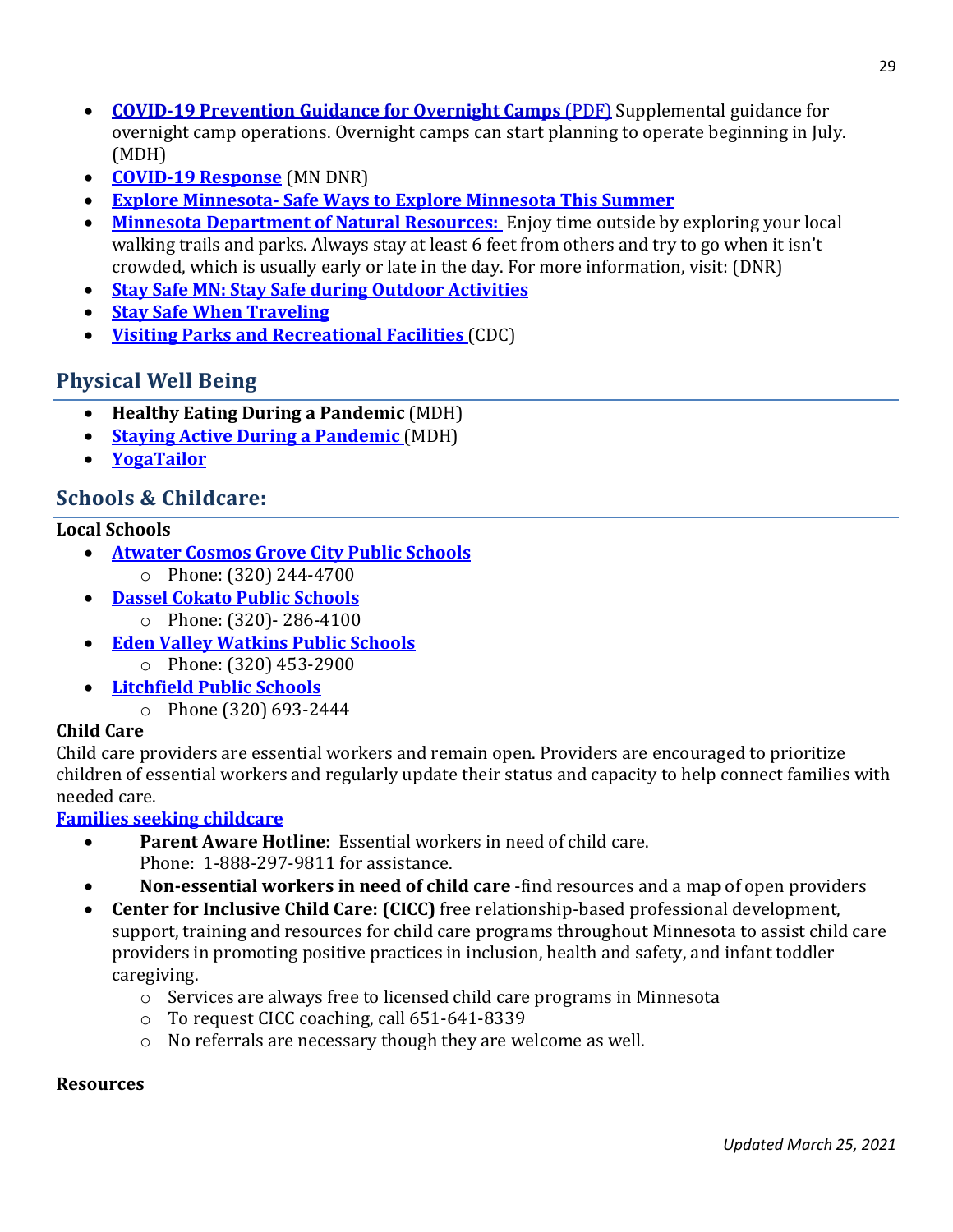- **211 Supports for students.** Text STU211 to 898-211 to connect connect students and families to academic, career, health, food and housing resources in their communities.
- **[2020-2021 Planning Guide for Schools](https://www.health.state.mn.us/diseases/coronavirus/schools/k12planguide.pdf)** (MDH)
- **[Alliance for a Healthier Generation COVID19 Resources and Updates](https://www.healthiergeneration.org/campaigns/covid-19)**
- **[Child Care Information for Families and Providers](https://mn.gov/childcare/)** (GOV)
- **[Child Trends:](https://www.childtrends.org/publications/resources-for-supporting-childrens-emotional-well-being-during-the-covid-19-pandemic?utm_source=hs_email&utm_medium=email&utm_content=85116678&_hsenc=p2ANqtz-_z3VmBgaNGeuoMndluFHJ1mpWlLVcUluIm05LiGGw4DyY_sPd_9LRjYb-gVN9VY4fUIwTj8TsLqCr9MJZrUUAmGsmm9cXRCoQGWVLcS5jExbzJvp0&_hsmi=85116678)** Online support for early childhood providers regarding trauma informed support to children and families during COVID-19. More information can be found here
- **[Coronavirus Resources for Early Childhood Professionals:](https://www.zerotothree.org/resources/3291-coronavirus-resources-for-early-childhood-professionals)**
- **[Considerations for Schools \(CDC\)](https://www.cdc.gov/coronavirus/2019-ncov/community/schools-childcare/schools.html)**
- **[Considerations for Students with Low Incidence Disabilities in Hybrid and In-Person](https://education.mn.gov/MDE/dse/health/covid19/spedcovid19/)  [Models for Returning to School](https://education.mn.gov/MDE/dse/health/covid19/spedcovid19/)** (MDE)
- **[COVID -19 Attendance guide for Parents and Families](https://www.health.state.mn.us/diseases/coronavirus/schools/attendance.pdf)** (PDF) (MDH)
- **[COVID-19 Cases and Transmission in 17 K-12 Schools \(CDC Morbidity and Mortality Weekly](https://www.cdc.gov/mmwr/volumes/70/wr/mm7004e3.htm?s_cid=mm7004e3_w)  [Repor](https://www.cdc.gov/mmwr/volumes/70/wr/mm7004e3.htm?s_cid=mm7004e3_w)**t (MMWR)
- **[COVID-19 Cleaning and Disinfecting Guidance for Schools and Child Care Programs](https://www.health.state.mn.us/diseases/coronavirus/schools/clean.html)** (MDH)
- **[COVID-19 Decision Tree for People in Schools, Youth, and Child Care Programs](https://www.health.state.mn.us/diseases/coronavirus/schools/exguide.pdf)** (MDH)
- **[COVID-19 Interim Guidance: Return to Sports](https://services.aap.org/en/pages/2019-novel-coronavirus-covid-19-infections/clinical-guidance/covid-19-interim-guidance-return-to-sports/)** (American Academy of Pediatrics)
- **COVID [-19 Planning Considerations: Guidance for School Re-entry \(American Academy of](https://services.aap.org/en/pages/2019-novel-coronavirus-covid-19-infections/clinical-guidance/covid-19-planning-considerations-return-to-in-person-education-in-schools/)  [Pediatrics\)](https://services.aap.org/en/pages/2019-novel-coronavirus-covid-19-infections/clinical-guidance/covid-19-planning-considerations-return-to-in-person-education-in-schools/)**
- **[COVID-19 Prevention Guidance for Youth, Student, and Child Care Programs](https://www.health.state.mn.us/diseases/coronavirus/schools/socialdistance.pdf)** (PDF) (MDH) Guidance for youth programs, K-12 schools, colleges, universities, and camps.
- **[COVID-19 Response Child Care Information for Families and Providers](https://mn.gov/childcare/)**
- **[COVID-19 Saliva Testing for Minnesota](https://education.mn.gov/MDE/dse/health/covid19/index.htm) School Staff** (MDE) There is also a question and answer document in this section of the webpage).
- **COVID [19-Saliva Testing for Public and Private Teachers](https://www.health.state.mn.us/diseases/coronavirus/schools/salivatestfaq.pdf) and School Staff** (FAQ)(MDE)
- **[COVID-19 Schools and Child Care Training](https://www.health.state.mn.us/diseases/coronavirus/schools/training.html)**
- **[COVID-19 Sports Practice and Games Guidance for Youth and Adults \(PDF\)](https://lnks.gd/l/eyJhbGciOiJIUzI1NiJ9.eyJidWxsZXRpbl9saW5rX2lkIjoxMjUsInVyaSI6ImJwMjpjbGljayIsImJ1bGxldGluX2lkIjoiMjAyMTAxMTkuMzM1OTA0MTEiLCJ1cmwiOiJodHRwczovL3d3dy5oZWFsdGguc3RhdGUubW4udXMvZGlzZWFzZXMvY29yb25hdmlydXMvc3BvcnRzZ3VpZGUucGRmIn0.Hhh_ruAb4TU8X9nRPnf78qsNVD3R7pZckSL2d2_B9aA/s/862318511/br/93337971396-l)**
- **COVID-19: [Social Distancing in Our Lunchroom](https://gounion.ca/wp-content/uploads/2020/04/RCSS-COVID_19_Social-distancing-in-the-lunch-room.pdf) poster**
- **[COVID-19 Vaccines for School and Child Care Staff \(](https://education.mn.gov/MDE/dse/health/covid19/index.htm)**MDE) There is also a question and answer document in this section of the webpage.
- **[COVID-19 Youth and Adult Sports under Executive Order 20-99](https://www.health.state.mn.us/diseases/coronavirus/sportsguide.pdf)** (MDH) *(Previously called: COVID-19 Sports Guidance for Youth and Adults.)*
- **[Data for K-12 Schools: 14-day COVID-19 Case Rate by County \(](https://www.health.state.mn.us/diseases/coronavirus/stats/wschool.pdf)**PDF) (MDH**)**
- **[Distance Learning and Disability Service for Children](https://disabilityhubmn.org/media/1830/distance-learning-and-disability-services-for-children.pdf)** (DHS)
- **[Early childhood Screening Programs during COVID-19](https://education.mn.gov/MDE/dse/health/covid19/supstucovid19/MDE032749)** (MDH)
- **Food and [Nutrition COVID-19 Resources](https://education.mn.gov/MDE/dse/health/covid19/fnscovid19/)** (MDE)
- **[Food Service Worker Safety Information](https://www.health.state.mn.us/diseases/coronavirus/schools/foodservice.pdf)** (MDH)
- **[Frequently asked Questions about COVID-19 for Facilities Service and Cleaning Staff](https://www.health.state.mn.us/diseases/coronavirus/schools/cleanfaq.html)** (MDH)
- **[Frequently asked Questions about Safe Learning Plan](https://mn.gov/covid19/for-minnesotans/safe-learning-plan/safe-learning-faq.jsp)** (GOV)
- **[Funding for Childcare: Childcare Aware: Financial Supports for Child Care Providers.](https://www.childcareawaremn.org/providers/grants-and-scholarships/)** Licensed child care programs can now apply for grants to support them during the peacetime emergency. Recipients are selected on a month-to-month basis and start at \$4,500.
- **[Governor Walz Announces Plan to Return More Students to the Classroom](https://mn.gov/governor/news/#/detail/appId/1/id/468551) (**GOV)
- **[Guidance Clarification for the Covid-19 Decision Tree for People in Schools, Youth and Child](https://mn365.sharepoint.com/sites/MDH/response/coronaex/docs/GuidanceClarification_DecisionTree_Memo%20Final%20.pdf)  [Care programs](https://mn365.sharepoint.com/sites/MDH/response/coronaex/docs/GuidanceClarification_DecisionTree_Memo%20Final%20.pdf)** (MDH)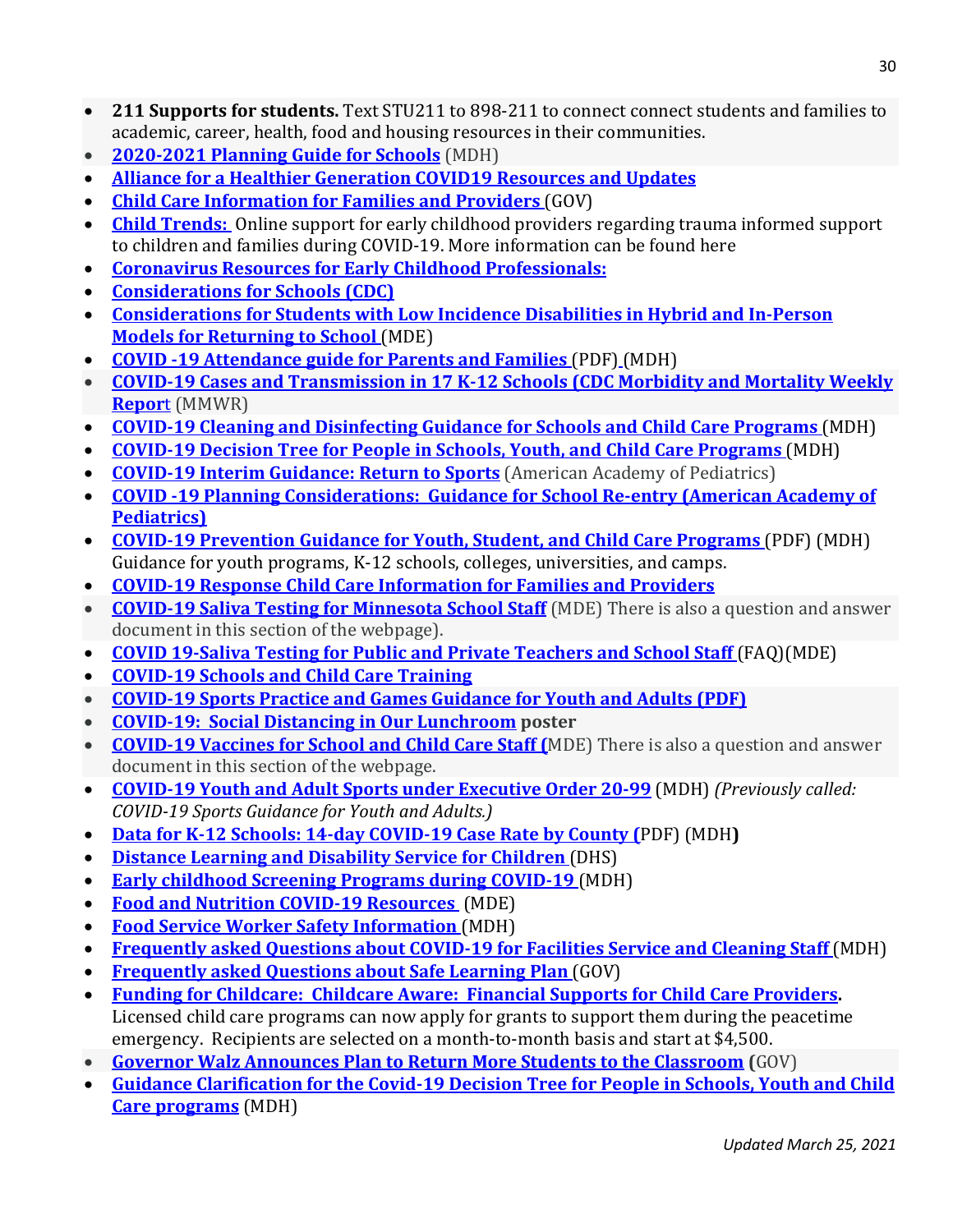- **[Guidance for Delivering Direct Student Support Services: Staff Protective Equipment](https://www.health.state.mn.us/diseases/coronavirus/schools/directsupport.pdf)** (MDH)
- **[Guidance for Providing Support to Students in their homes](https://www.health.state.mn.us/diseases/coronavirus/schools/homevisit.pdf)**
- **[Guidance for Providing Nebulization Treatments in Schools](https://www.health.state.mn.us/diseases/coronavirus/schools/nebulization.pdf)** (PDF) (MDH)
- **[Handling a Suspected or Confirmed Case of COVID-19: Information for Schools](https://www.health.state.mn.us/diseases/coronavirus/schools/casehandle.pdf)** (MDH)
- **[Home Screening Tool for COVID-19 Symptoms](https://www.health.state.mn.us/diseases/coronavirus/schools/homescreen.pdf)** (MDH)
- **K-12 Schools and [Child Care Programs](https://www.cdc.gov/coronavirus/2019-ncov/community/schools-childcare/schools-faq.html)** (CDC)
- **[MDE Fall Planning Guidance](https://education.mn.gov/mdeprod/idcplg?IdcService=GET_FILE&dDocName=MDE032934&RevisionSelectionMethod=latestReleased&Rendition=primary)** (MDE)
- **[MDE Minnesota Department of Education](https://education.mn.gov/MDE/dse/health/covid19/spedcovid19/)** (MDE)
	- o 651.582.8200
- **[MDE Safe Learning Model Dashboard](https://analytics.education.state.mn.us/t/MDEPublic/views/MN_Safe_Learning_Model/Dashboard?iframeSizedToWindow=true&:embed=y&:showAppBanner=false&:display_count=no&:showVizHome=no#29)** (MDE)
- **[MDH Minnesota Department of Health:](https://www.health.state.mn.us/)** For school and child care questions, please visit the MDH website or call (MDH)
	- o Main Site
	- o 651-201-3920 or 1-800-657-3903
- **[MDH Fall Planning Guidance](https://www.health.state.mn.us/diseases/coronavirus/schools/k12planguide.pdf)** (MDH)
- **[Masks Do's and Don'ts for Students and Families COVID-19 Resources](https://www.youtube.com/watch?v=UkBNZqKsSbs&feature=emb_title)**
- **[Masking in Schools](https://www.health.state.mn.us/diseases/coronavirus/schools/masktips.pdf)** (MDH)
- **[Masking Requirements for Child Care](https://www.health.state.mn.us/diseases/coronavirus/schools/masks.html)** (MDH)
- **[Medical Professionals: Staying Home When Sick or Exposes is Key to Keeping Schools open](https://www.health.state.mn.us/news/pressrel/2020/covid091420.html)** [\(MDH\)](https://www.health.state.mn.us/news/pressrel/2020/covid091420.html)
- **Minnesota Summer [Programming Guidance for Schools](https://education.mn.gov/MDE/dse/health/covid19/)** (MDH)
- **[Planning for the next normal at schools \(Kaiser Permanente\)](https://thrivingschools.kaiserpermanente.org/get-inspired/coronavirus-response/schools-reopening-playbook/)**
- **[Playground guidance for schools and Child Care Programs](https://www.health.state.mn.us/diseases/coronavirus/schools/playground.pdf)** (MDH)
- **Prevention [Guidance for Youth, Student, and Child Care Programs](https://www.health.state.mn.us/diseases/coronavirus/schools/socialdistance.pdf)** (MDH)
- **[Recommended Supplies for Schools](https://www.health.state.mn.us/diseases/coronavirus/schools/supplies.html)** (MDH)
- **[Reopening Guidance for Cleaning and Disinfecting Public Spaces, Workplaces, Businesses,](https://www.cdc.gov/coronavirus/2019-ncov/community/reopen-guidance.html)  [Schools, and Homes](https://www.cdc.gov/coronavirus/2019-ncov/community/reopen-guidance.html)** (CDC)
- **[Safe Learning Model Dashboard](https://analytics.education.state.mn.us/t/MDEPublic/views/MN_Safe_Learning_Model/Dashboard?iframeSizedToWindow=true&:embed=y&:showAppBanner=false&:display_count=no&:showVizHome=no#29)** (MDE)
- **[Safe Learning Model Look Up](https://education.mn.gov/Maps/covidlookup/search.html)** (MDE)
- **Safe Learning Plan for the 2020-21 School Year**
- **School-Age Guidance and Frequently Asked Questions for the 2020-21 School Year**
- **[School COVID-19 Data FAQ's](https://www.health.state.mn.us/diseases/coronavirus/schools/datafaq.html)**
- **[Schools and Child Care COVID19](https://www.health.state.mn.us/diseases/coronavirus/schools/index.html)** Due to the high volume of questions and the evolving response to this pandemic, we are prioritizing questions and responding to those that have not yet been addressed in existing guidance. Please visit our [Schools and Child Care: COVID-19](https://www.health.state.mn.us/diseases/coronavirus/schools/index.html) webpage to reference guidance that applies to your specific question. (MDH)
- **[Social and Emotional Learning Roadmap for reopening schools](https://casel.org/wp-content/uploads/2020/07/SEL-ROADMAP.pdf)**
- **[Special Education COVID-19 Resources](https://education.mn.gov/MDE/dse/health/covid19/spedcovid19/)** (MDE)
- **[Stay Safe during Athletic Activity and Sports](https://lnks.gd/l/eyJhbGciOiJIUzI1NiJ9.eyJidWxsZXRpbl9saW5rX2lkIjoxMTMsInVyaSI6ImJwMjpjbGljayIsImJ1bGxldGluX2lkIjoiMjAyMTAxMDcuMzI5NTMyMDEiLCJ1cmwiOiJodHRwczovL3N0YXlzYWZlLm1uLmdvdi9pbmRpdmlkdWFscy1mYW1pbGllcy9hdGhsZXRpYy1hY3Rpdml0eS5qc3AifQ.nld277v5B5fNvxU9BUxgnBLpzB2L7tPwjUFBCLmJjxc/s/862318511/br/92811288360-l)**
- **[STOP! Symptom Poster](https://www.health.state.mn.us/diseases/coronavirus/materials/symptoms.pdf) (MDH)**
- **[Supporting Students and Families COVID-19 Resources](https://education.mn.gov/MDE/dse/health/covid19/supstucovid19/)** (MDE)
- **[Vehicle Gatherings / Parades Guidance](https://www.health.state.mn.us/diseases/coronavirus/vehiclegather.pdf)** (MDH)
- **[Ventilation Guidance for](https://www.health.state.mn.us/diseases/coronavirus/schools/vent.html) Schools: COVID-19**
- **[What You Should do if You Feel Sick –](https://www.youtube.com/watch?v=E27dA4pNxAo&feature=youtu.be) for – Students**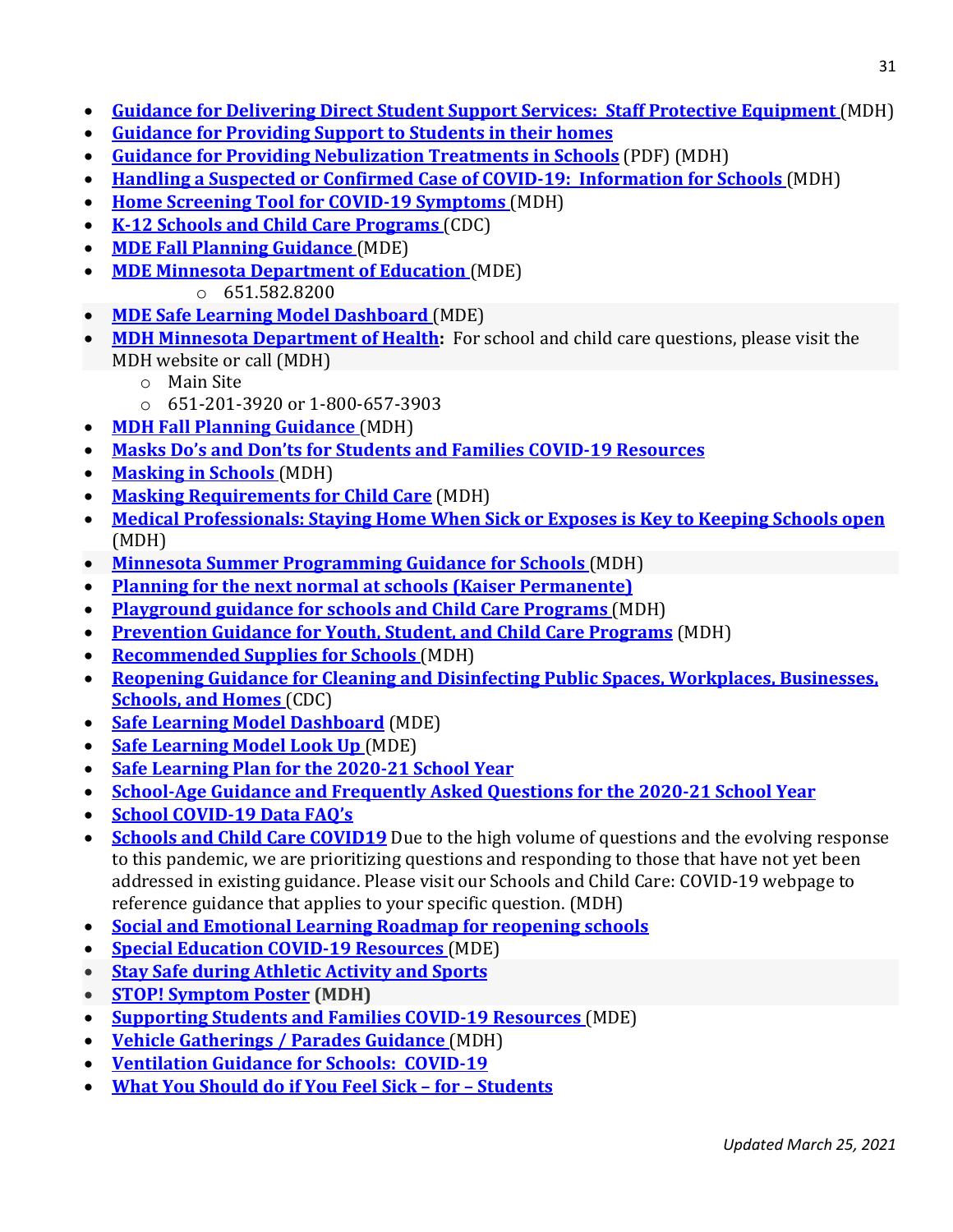• **What to [Do When Notified of a Lab Confirmed Case of COVID-19 in a School or Child Care](https://www.health.state.mn.us/diseases/coronavirus/schools/casenotify.pdf)  [Setting](https://www.health.state.mn.us/diseases/coronavirus/schools/casenotify.pdf)** (MDH)

**Schools, Higher Education** (see also Schools, Childcare)

- **[Campus Dining Services Guidance for Higher Education Institutions](https://www.health.state.mn.us/diseases/coronavirus/schools/ihedining.pdf)** (MDH)
- **[COVID 19 and Higher Education FAQ's](http://www.health.state.mn.us/diseases/coronavirus/schools/ihefaq.html)** (MDH)
- **[COVID-19 Cleaning and Disinfecting Guidance for Institutes of Higher Education](https://www.health.state.mn.us/diseases/coronavirus/schools/cleanihe.html)** (MDH)
- **[COVID-19 Intercollegiate Sports Guidance for Higher Education](https://www.health.state.mn.us/diseases/coronavirus/schools/sportsihe.pdf) (MDH)**
- **[COVID-19 Sports Guidance for Higher Education](https://www.health.state.mn.us/diseases/coronavirus/schools/sportsihe.pdf)** (MDH)
- **[Guidance for COVID-19 Cases and Outbreaks in Higher Education](https://www.health.state.mn.us/diseases/coronavirus/schools/ihecases.pdf)** (MDH)
- **Guidance [for Mitigating COVID-19 at Higher Education Institutions](https://www.health.state.mn.us/diseases/coronavirus/schools/guideihe.pdf)** (MDH)
- **[Institutes of Higher Education \(IHE\): COVID19](https://www.health.state.mn.us/diseases/coronavirus/schools/ihe.html)** (MDH)
- **<u>Isolation and quarantine Quick Reference Guidance for Higher Education</u> (MDH)**
- **[Recommendations for Different Levels of COVID-19 Transmission Among Higher Education](https://www.health.state.mn.us/diseases/coronavirus/schools/iherecs.pdf)  [Institutions](https://www.health.state.mn.us/diseases/coronavirus/schools/iherecs.pdf)** (MDH)

## **Senior Care and Services**

**[The Minnesota Association of Area Agencies on Aging](http://www.helpolderadultsmn.org/)** has a list of resources available during this Covid-19 environment. This is a searchable listing of services for older adults including sources for home-delivered meals, grocery delivery, care coordination, caregiver services and more. Resources may be new or may be offered in a new way such as telephone support instead of face-to-face support. The list is attached to the Metro AAA website because they coordinate the effort for the state.

• <https://metroaging.org/resources-for-older-adults-during-covid-19/>

## **Social Services**

- **Meeker County Social Services** is ready to serve you in this public health emergency. Our lobby is not open, but our staff is available by phone and all our social services also remain available. Some contacts may be done by phone or video conferencing. If you or someone you know has a need for services, please contact our intake worker.
	- o Phone: 320-693-5300.
	- o Phone hours: 8:00 4:30 pm Monday through Friday.
	- o Address: Meeker County Family Services Building at 114 North Holcombe Avenue, Litchfield, MN 55355
	- o Drop box: Applications for SNAP and cash and emergency assistance, as well as for medical assistance are available in a rack outside of our building and can be submitted to Social Services by placing them in the drop box to the right of the main doors
	- o Email: Applications can also be emailed to: [SocServ.info@co.meeker.mn.us](mailto:SocServ.info@co.meeker.mn.us)
	- o Online Resources: You may also apply for cash, SNAP, and childcare assistance on line at SNAP: ApplyMN@dhs.st.mn.us
		- SNAP: [ApplyMN@dhs.st.mn.us](mailto:ApplyMN@dhs.st.mn.us)
		- **[Medical Assistance](http://www.mnsure.org./)**
- **Woodland Centers mobile Crisis Unit:** If you or someone you know needs urgent mental health care, Woodland Centers Mobile Crisis unit remains open 24 hours a day, 7 days a week. This is a free service for adults and children in Meeker County. They can be reached at
	- o 320-231-9158 or 800-432-8781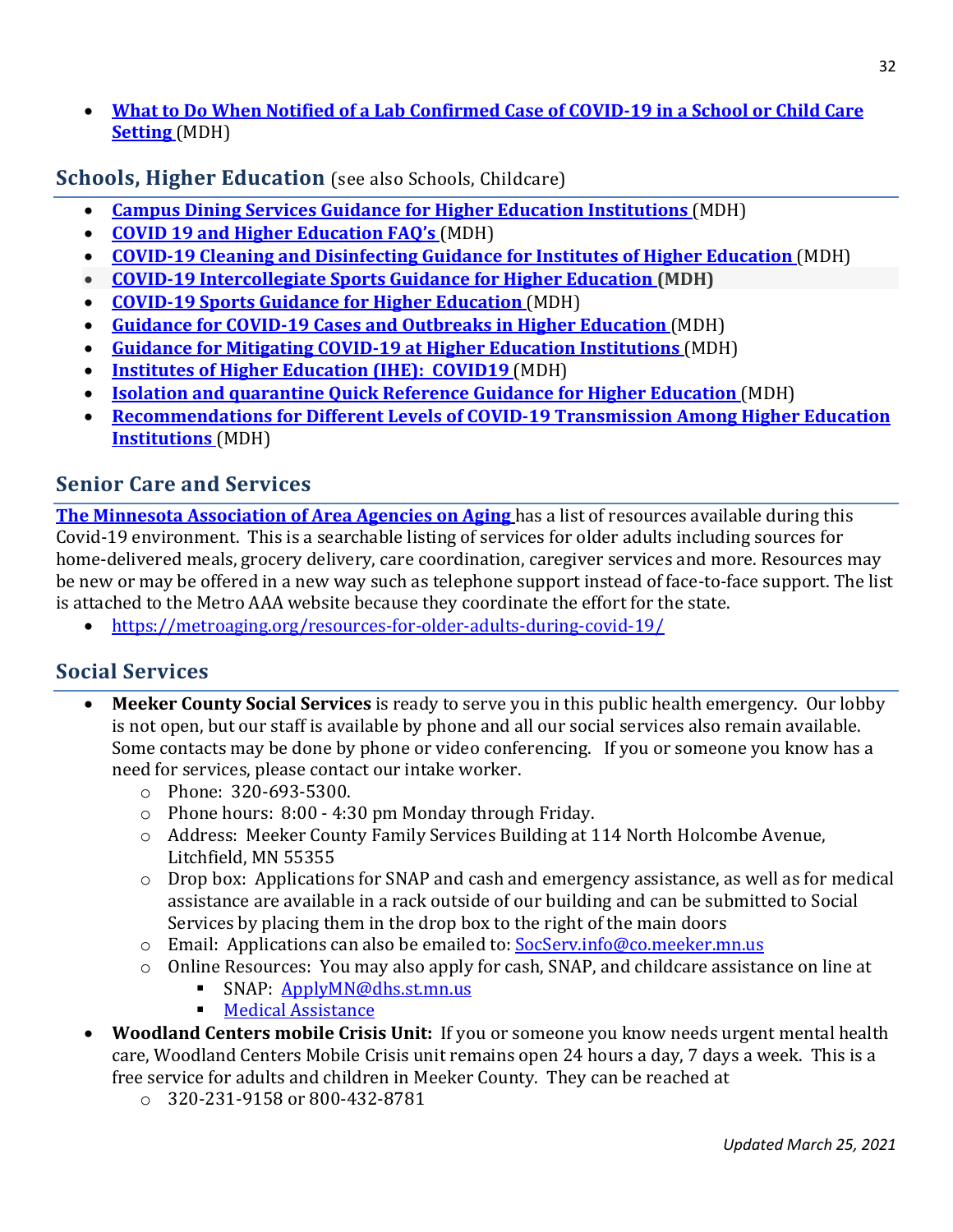# **Special Health Needs including Deaf and Hard of Hearing**

- **[Deaf and Hard of Hearing Services Division](http://www.mn.gov/deaf-hard-of-hearing/communication-access/ted))** Seven regional offices in Minnesota, the office, located in St. Cloud, serves your location/county. Services include:
	- o Telephone Equipment Distribution (TED)
	- o Help in navigating service systems to allow people to continue to live independently
	- o Ensure communication access so that you can make informed decisions
	- o FREE training and technical assistance to providers
	- o FREE mental health counseling from counselors to those who have a hearing loss and are 18 years old or older
	- $\circ$  FREE land line or cellular telecommunication equipment to eligible Minnesotans with a hearing, hearing and vision, speech and/or mobility disability.
	- $\circ$  FREE vision aids and devices, PLUS a personal amplifier for persons with a combined hearing and vision loss
- **[Disability Hub:](https://disabilityhubmn.org/health/coronavirus-disease-2019-covid-19)** provides free statewide information, referral and assistance service to help people with disabilities, chronic illnesses and their representatives connect to community services
- **[Family Voices of Minnesotahttp://familyvoicesofminnesota.org/:](http://familyvoicesofminnesota.org/)** provides information, resources, and peer-to-peer support for families with children with special health needs or disabilities
- **[Frequently Asked Questions Regarding Disabilities and Special Needs during the COVID-19](https://www.health.state.mn.us/communities/equity/about/covid19_disabilities.html)  [Pandemic](https://www.health.state.mn.us/communities/equity/about/covid19_disabilities.html)** (MDH)
- **[How to Make an Accessible, Deaf-Friendly Face Mask](https://www.hsdc.org/accessible-deaf-friendly-face-mask/)**
- **Minnesota Dept. of Human Services - [Deaf and Hard of Hearing Services Division](https://mn.gov/deaf-hard-of-hearing/communication-access/emergency/covid19.jsp)** (DHHSD)
	- DHHSD's Mental Health team will continue to provide mental health services remotely (via video or phone) to adults who are deaf, deafblind, hard of hearing and late-deafened throughout the state during our regular business hours. They also provide referrals to other mental health service providers that serve children who are deaf, deafblind, or hard of hearing, and communitybased programs that serve both adults and children. Contact them for an appointment or referral today!
		- o Voice or your preferred relay service: 800-657-3663
		- o Videophone: 651-964-1514
		- o Email: [dhs.dhhsd@state.mn.us](mailto:dhs.dhhsd@state.mn.us)
- **[National Association](https://www.nad.org/2020/03/28/communicating-with-medical-personnel-during-coronavirus/) of the Deaf** See links for guidance for communicating. They offer steps you can take to prepare for communication access if you need to go to the hospital. They also have suggestions for various apps and other communication tools.
- **PACER:** Resources for families of children with disabilities including parent advocates and staff available to assist families
	- o Phone: 952.838.9000
	- o Email [pacer@pacer.org](mailto:pacer@pacer.org)

## **Taxes**

- **[Minnesota Department of Revenue:](https://www.revenue.state.mn.us/free-electronic-filing)** Free online filing options: Find out more information (available in additional languages)
- **[US Internal Revenue Service:](https://www.irs.gov/newsroom/economic-impact-payments-what-you-need-to-know)** Economic Impact Payments: Learn more about the economic impact payments, otherwise known as the federal stimulus (IRS)

# **Testing and Tracing**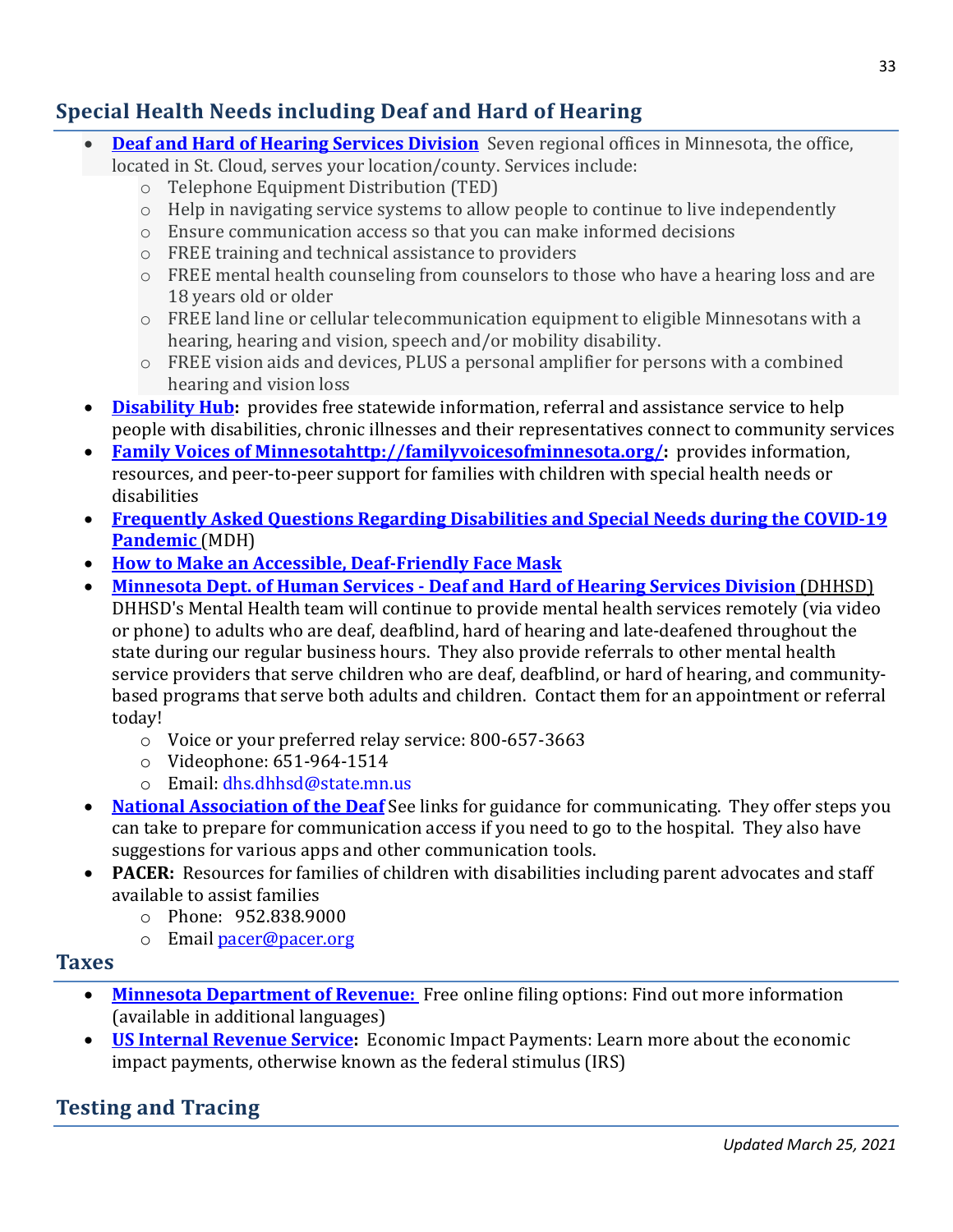- **[2020-2021 COVID-19 Testing Registration Form](https://www.health.state.mn.us/diseases/coronavirus/hcp/ltctestform.pdf)** (MDH)
- **[About COVID-19 Home Tests](https://lnks.gd/l/eyJhbGciOiJIUzI1NiJ9.eyJidWxsZXRpbl9saW5rX2lkIjoxMjEsInVyaSI6ImJwMjpjbGljayIsImJ1bGxldGluX2lkIjoiMjAyMTAxMjcuMzQwODAzNzEiLCJ1cmwiOiJodHRwczovL3d3dy5oZWFsdGguc3RhdGUubW4udXMvZGlzZWFzZXMvY29yb25hdmlydXMvdGVzdHNpdGVzL2hvbWV0ZXN0cy5odG1sIn0.fI_hY5ucazN4HamYaoj_yXVCxP37213dL9rGUfmryLM/s/862318511/br/93790331118-l)**
- **[CDC: When to Quarantine.](https://lnks.gd/l/eyJhbGciOiJIUzI1NiJ9.eyJidWxsZXRpbl9saW5rX2lkIjoxMjEsInVyaSI6ImJwMjpjbGljayIsImJ1bGxldGluX2lkIjoiMjAyMTAyMTguMzU0OTA5ODEiLCJ1cmwiOiJodHRwczovL3d3dy5jZGMuZ292L2Nvcm9uYXZpcnVzLzIwMTktbmNvdi9pZi15b3UtYXJlLXNpY2svcXVhcmFudGluZS5odG1sIn0.IEyRGU560rwzi-u-VkyshzttEglsQ3mvpcOueEJ2-IM/s/862318511/br/97838333105-l)**
- **[Case Investigation and Contact Tracing](https://www-dev2.health.state.mn.us/diseases/coronavirus/tracing.pdf)**
- **[Close Contacts and Tracing](https://www.health.state.mn.us/diseases/coronavirus/close.html)**
- **[Community Testing](https://www.health.state.mn.us/diseases/coronavirus/testsites/community.html) (MDH)**
- **[Contact Tracing COVID-19](https://www.health.state.mn.us/diseases/coronavirus/tracing.html)**
- **[COVID Aware MN](https://covidawaremn.com/)** Download the free app to get notified if you have been near someone who tests positive for COVID-19
- **[COVID 19 Community Saliva Testing](https://www.health.state.mn.us/diseases/coronavirus/testsites/saliva.html)** (MDH)
- **[COVID-19 Community Testing](https://www.health.state.mn.us/diseases/coronavirus/testsites/community.html)** (MDH)
- **[COVID 19 Community Testing Data](https://www.health.state.mn.us/diseases/coronavirus/testsites/testdata.html)** (MDH)
- **[COVID 19 Community Testing: Role of the Minnesota National Guard](https://content.govdelivery.com/attachments/MNMDH/2020/09/29/file_attachments/1558646/MNNG%20role%20community%20testing.pdf)** (MDH)
- **[COVID-19 Exposure Notification Mobile App News Release](https://mn.gov/governor/news/#/detail/appId/1/id/455263)**
- **[COVID-19 Evaluating and Testing COVID-19](https://www.health.state.mn.us/diseases/coronavirus/hcp/eval.html)** (MDH)
- **[COVID-19 Interim Testing Recommendations: Congregate Settings for People Experiencing](https://www.health.state.mn.us/diseases/coronavirus/guidetestshelter.pdf)  [Homelessness and Individuals and Families Residing in Emergency Shelters](https://www.health.state.mn.us/diseases/coronavirus/guidetestshelter.pdf)** (MDH)
- **[COVID-19 Post-Test Instructions](https://www.health.state.mn.us/diseases/coronavirus/hcp/ltcposttest.pdf)** (MDH)
- **[COVID-19 Test at Home](https://www.health.state.mn.us/diseases/coronavirus/testsites/athome.html)** (MDH)
- **[COVID-19 Test at Home: How to take the test](https://lnks.gd/l/eyJhbGciOiJIUzI1NiJ9.eyJidWxsZXRpbl9saW5rX2lkIjoxMjgsInVyaSI6ImJwMjpjbGljayIsImJ1bGxldGluX2lkIjoiMjAyMTAyMTAuMzUwMDg2NzEiLCJ1cmwiOiJodHRwczovL3d3dy5oZWFsdGguc3RhdGUubW4udXMvZGlzZWFzZXMvY29yb25hdmlydXMvdGVzdHNpdGVzL2F0aG9tZS5odG1sI2hvdyJ9.jnx93uHOuKGmc-PTkbG4DlTGMhCOz6ELjqI_0DEHpeY/s/862318511/br/97356835959-l) Video**
- **[COVID-19 Testing](https://www.health.state.mn.us/diseases/coronavirus/testsites/index.html)**
- **[COVID-19 Testing: Congregate Settings for People Experiencing Homelessness or Living in](https://www.health.state.mn.us/diseases/coronavirus/guidetestshelter.pdf)  [Emergency Shelters](https://www.health.state.mn.us/diseases/coronavirus/guidetestshelter.pdf)** (MDH)
- **[COVID-19 Testing for Kids and Families](https://lnks.gd/l/eyJhbGciOiJIUzI1NiJ9.eyJidWxsZXRpbl9saW5rX2lkIjoxMjMsInVyaSI6ImJwMjpjbGljayIsImJ1bGxldGluX2lkIjoiMjAyMTAyMjQuMzU4ODQ2ODEiLCJ1cmwiOiJodHRwczovL3d3dy5oZWFsdGguc3RhdGUubW4udXMvZGlzZWFzZXMvY29yb25hdmlydXMvc2Nob29scy90ZXN0aW5nLmh0bWwifQ.8XlBfhQRPYoF1PMwkdf48bIfvszji2HRi4wHTBnrlN4/s/862318511/br/98303970767-l)**
- **[COVID-19 Testing Map](https://mn.gov/covid19/get-tested/testing-locations/index.jsp)**
- **COVID-19 Testing Recommendations [for Jails, Prisons, and Detention Facilities](https://www.health.state.mn.us/diseases/coronavirus/testingjail.pdf)**
- **[COVID-19 Testing in Residential Programs Licensed](https://www.health.state.mn.us/diseases/coronavirus/groupfaq.pdf) by the Department of Human Services FAQ** [\(MDH\)](https://www.health.state.mn.us/diseases/coronavirus/groupfaq.pdf)
- **[COVID-19 Vaccination Considerations for People Who Are Pregnant \(](https://www.cdc.gov/coronavirus/2019-ncov/vaccines/recommendations/pregnancy.html)**CDC)
- **[COVID-19 Variant found in Minnesota](https://www.health.state.mn.us/news/pressrel/2021/covid010921.html)** (MDH)
- **[COVID-19 Variants](https://www.health.state.mn.us/diseases/coronavirus/basics.html#variants)** (MDH) Talking points
- **[Cue COVID-19 Test](https://www.health.state.mn.us/diseases/coronavirus/hcp/cue.html)** (MDH) Description, Provider Instructions, and Priority Distribution
- **[Duration of Isolation and Precautions for Adults with COVID-19](https://www.cdc.gov/coronavirus/2019-ncov/hcp/duration-isolation.html) (CDC)**
- **[First Identified Cases of SARS-CoV-2 Variant B.1.1.7 in Minnesota](https://www.cdc.gov/mmwr/volumes/70/wr/mm7008e1.htm?s_cid=mm7008e1_w)** (CDC MMWR)
- **[Flyers for COVID-19 Community Testing Events](https://www.health.state.mn.us/diseases/coronavirus/testsites/index.html)** (MDH)
- **Free COVID [Testing \(DHS\)](https://mn.gov/dhs/health-care-coverage/)**
- **Health Department to being texting program to reach positive cases, close contacts** (MDH)
- **[How to take an at-home saliva test](https://www.youtube.com/watch?v=eEsHPX1cwD4&feature=youtu.be) (MDH and VAULT)**
- **[I got tested-Now What?](https://mn.gov/covid19/for-minnesotans/if-sick/i-got-tested-now-what/index.jsp)**
- **[Improving COVID-19 Testing for People with Disabilities and Unique Health Needs](https://www.health.state.mn.us/communities/equity/about/c19testing.html)** (MDH)
- **[Information for Adult Day Centers and Day Service Facilities with a Confirmed Case of](https://www.health.state.mn.us/diseases/coronavirus/adultdaycase.pdf)  [COVID-19](https://www.health.state.mn.us/diseases/coronavirus/adultdaycase.pdf) (MDH)**
- **[Information for Confirmed Cases and Contacts](https://lnks.gd/l/eyJhbGciOiJIUzI1NiJ9.eyJidWxsZXRpbl9saW5rX2lkIjoxMzEsInVyaSI6ImJwMjpjbGljayIsImJ1bGxldGluX2lkIjoiMjAyMTAyMTguMzU0OTA5ODEiLCJ1cmwiOiJodHRwczovL3d3dy5oZWFsdGguc3RhdGUubW4udXMvZGlzZWFzZXMvY29yb25hdmlydXMvY2FzZXMuaHRtbCJ9.aGL1l4_OOcWdGc_2rD2tF7wbJjO8Y5XSCKb1DNa3anE/s/862318511/br/97838333105-l)**
- **[MDH launches electronic case investigation survey](https://www.health.state.mn.us/news/pressrel/2021/covid012121.html)** (MDH)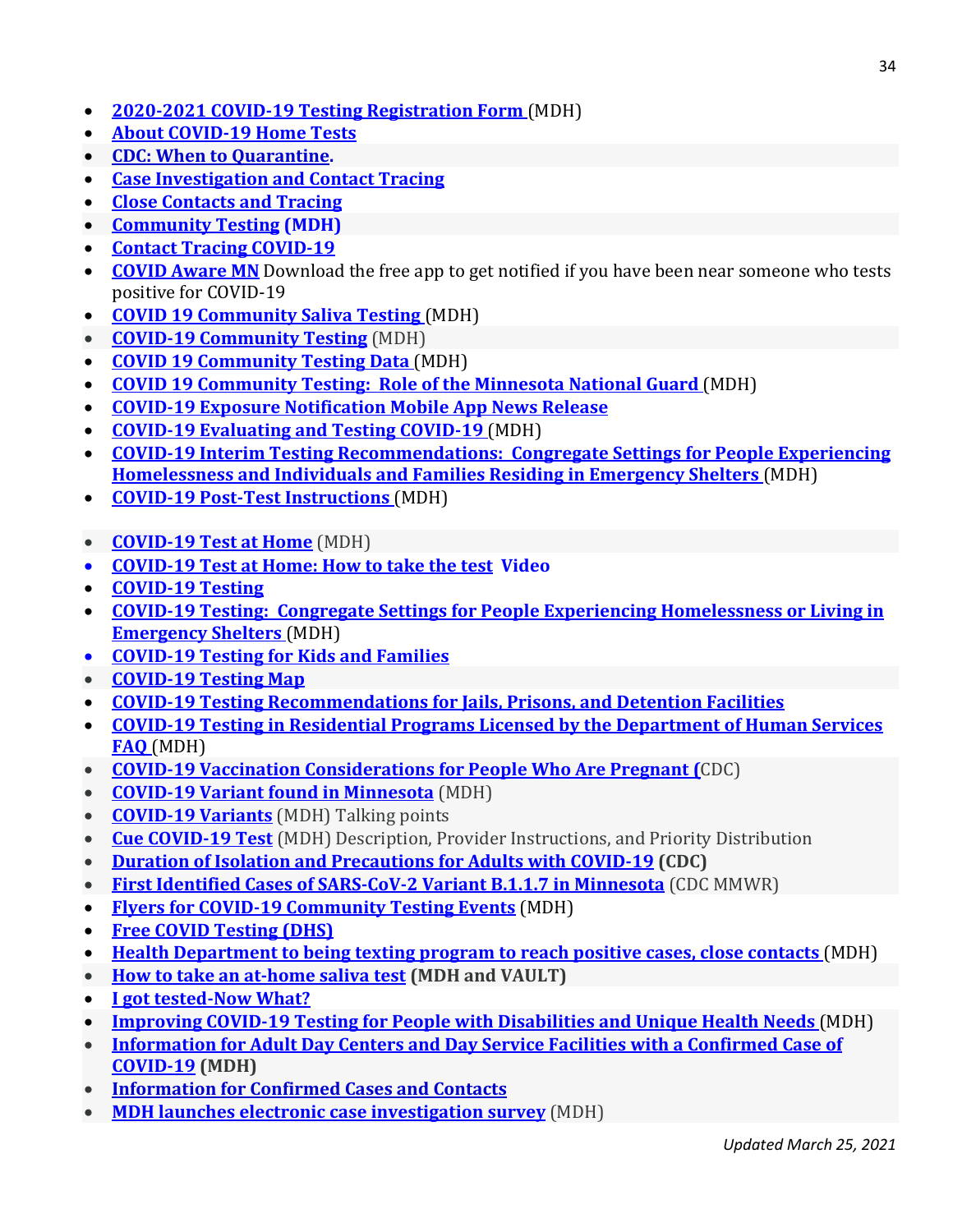- **[Minnesota reaches milestone of 1 million COVID-19 tests through community sites](https://www.health.state.mn.us/news/pressrel/2021/covidtesting012721.html)** (MDH)
- **[Nasal Swab Community Testing Events](https://www.health.state.mn.us/diseases/coronavirus/testsites/community.html)**
- **[New COVID-19 Variants](https://www.cdc.gov/coronavirus/2019-ncov/transmission/variant.html)** (CDC)
- **[News release: State health official issue updated guidance for COVID-19 quarantines](https://www.health.state.mn.us/news/pressrel/2020/covid120720.html)** (MDH)
- **[Nobles County Serology Study](https://www.health.state.mn.us/diseases/coronavirus/testsites/nobles.html)** (MDH)
- **[Overview of Case Investigation and Contact Tracing](https://www.health.state.mn.us/diseases/coronavirus/hcp/cictoverview.pdf)**
- **[Quarantine Guidance for COVID19](https://www.health.state.mn.us/diseases/coronavirus/quarguide.pdf)**
- **[Should I Get Tested for Covid-19](https://mn.gov/covid19/for-minnesotans/if-sick/get-tested/index.jsp)**
- **[Symptoms and Testing: COVID-19](https://www.health.state.mn.us/diseases/coronavirus/symptoms.html)**(MDH)
- **[Testing Facility Finder website](https://mn.gov/covid19/get-tested/testing-locations/index.jsp) (GOV)**
- **[Testing for COVID-19](https://www.health.state.mn.us/diseases/coronavirus/symptoms.html#test)** (MDH)
- **[The coronavirus is mutating-does it matter?](https://www.nature.com/articles/d41586-020-02544-6#:%7E:text=A%20typical%20SARS%2DCoV%2D2,the%20University%20of%20Basel%2C%20Switzerland)**
- **[Tracing for COVID-19](https://www.health.state.mn.us/diseases/coronavirus/tracing.html)**
- **[Types of COVID-19 Tests](https://www.health.state.mn.us/diseases/coronavirus/testsites/types.html)**
- **[What to Do if You Have Had Close Contact With a Person with COVID-19](https://www.health.state.mn.us/diseases/coronavirus/contact.html)** (MDH)
- **[What to Do While you Wait for a COVID-19 Test](https://www.health.state.mn.us/diseases/coronavirus/waiting.html)** (MDH)
- **[What Your Test Results Mean](https://www.health.state.mn.us/diseases/coronavirus/materials/testresult.pdf) (MDH) Infographic**
- **[When Can I Return to Work After Being Sick](https://www.youtube.com/watch?v=VbJM3sZkZIs&feature=emb_logo) with COVID-19**
- **[When Can I Return to Work if Someone Living with me is sick?](https://www.youtube.com/watch?v=sy_YzDgjy-A&feature=emb_logo)**
- **[When To Quarantine](https://www.cdc.gov/coronavirus/2019-ncov/if-you-are-sick/quarantine.html)** (CDC)
- **[Who should get tested during Dial Back, Minnesota](https://www.health.state.mn.us/diseases/coronavirus/testsites/index.html#test)** (MDH)

### **Travel and Transportation**

- **[Central Community Transit CCT:](https://www.cctbus.org/)** Will provide free transportation to residents to assist with meeting emergency food needs and will also provide door step delivery of essential items o Litchfield: 320.693.7794 or Willmar: 320.214.7433
- **[COVID-19 Travel Recommendations by Destination](https://www.cdc.gov/coronavirus/2019-ncov/travelers/map-and-travel-notices.html) (CDC)**
- **[Domestic and International Travel Considerations](https://www.cdc.gov/coronavirus/2019-ncov/travelers/index.html)** (CDC)
- **Interim Guidance for Facilities Providing Non-Emergency Transportation Services during COVID-19** (MDH)
- **[Mid-MN Regional Transportation Coordination Council](http://mmrdc.org/cushyfiles/index_244_3784781265.pdf)** web resource directory for people in need of assistance with transportation in McLeod, Meeker, Kandiyohi and Renville Counties:
- **[Protect Yourself & Others: Traveling](https://lnks.gd/l/eyJhbGciOiJIUzI1NiJ9.eyJidWxsZXRpbl9saW5rX2lkIjoxMzEsInVyaSI6ImJwMjpjbGljayIsImJ1bGxldGluX2lkIjoiMjAyMTAxMjcuMzQwODAzNzEiLCJ1cmwiOiJodHRwczovL3d3dy5oZWFsdGguc3RhdGUubW4udXMvZGlzZWFzZXMvY29yb25hdmlydXMvcHJldmVudGlvbi5odG1sI3RyYXZlbCJ9.VI9gdsd4Zz1OePFWtUtJSYzYj2LHLXIed8hamh2lcP0/s/862318511/br/93790331118-l)**
- **[Requirement for Proof of Negative COVID-19 Test or Recovery from COVID-19 for All Air](https://www.cdc.gov/coronavirus/2019-ncov/travelers/testing-international-air-travelers.html)  [Passengers Arriving in the United States](https://www.cdc.gov/coronavirus/2019-ncov/travelers/testing-international-air-travelers.html)** (CDC)
- **[Rideshare, Taxi, Limo and other Passenger Drivers-for Hire Guidance](https://www.cdc.gov/coronavirus/2019-ncov/community/organizations/rideshare-drivers-for-hire.html)** (CDC)
- **[Travel During COVID-19](https://www.cdc.gov/coronavirus/2019-ncov/travelers/travel-during-covid19.html)** (CDC) Includes risk assessment level Persons arriving in Minnesota from other states or countries, including returning Minnesota residents, are strongly encouraged to follow the recommendations in MDH's **[Quarantine](https://www.health.state.mn.us/diseases/coronavirus/quarguide.pdf)**

## **Vaccine**

• **[Answering Your Questions About the New COVID-19 Vaccine](https://www.cdc.gov/vaccines/covid-19/downloads/hcp-employees-general-faqs.pdf)**s (CDC)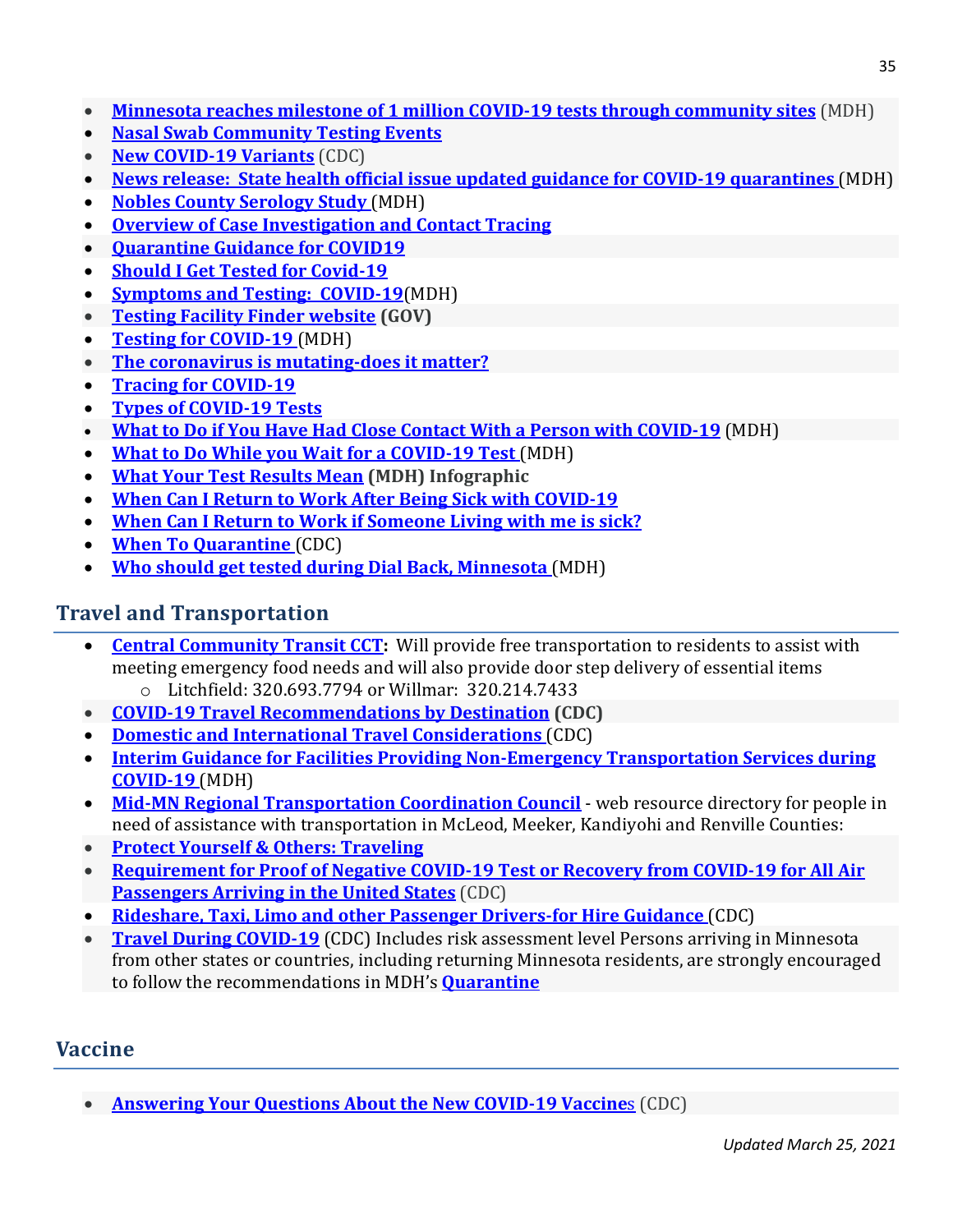- **[Appendix C: Janssen COVID-19 Vaccine](https://lnks.gd/l/eyJhbGciOiJIUzI1NiJ9.eyJidWxsZXRpbl9saW5rX2lkIjoxMjMsInVyaSI6ImJwMjpjbGljayIsImJ1bGxldGluX2lkIjoiMjAyMTAzMDMuMzYzMDE1NDEiLCJ1cmwiOiJodHRwczovL3d3dy5oZWFsdGguc3RhdGUubW4udXMvZGlzZWFzZXMvY29yb25hdmlydXMvdmFjY2luZS9ndWlkZWFwcGMucGRmIn0.qcxYiKev3ESj3ggDrEMRX6HSO6sabGFx8_5zJOKr3VM/s/862318511/br/99384025154-l)** (PDF)
- **[Avoid COVID-19 Vaccine Scams](https://oig.hhs.gov/coronavirus/vaccine-scams2020.pdf)**
- **[Benefits of Getting a COVID-19 Vaccine](https://www.cdc.gov/coronavirus/2019-ncov/vaccines/vaccine-benefits.html)** (CDC)
- **[Best Practices for COVID-19 Testing and Vaccination Sites: Disability-related Accessibility](https://lnks.gd/l/eyJhbGciOiJIUzI1NiJ9.eyJidWxsZXRpbl9saW5rX2lkIjoxMzYsInVyaSI6ImJwMjpjbGljayIsImJ1bGxldGluX2lkIjoiMjAyMTAyMTAuMzUwMDg2NzEiLCJ1cmwiOiJodHRwczovL3d3dy5oZWFsdGguc3RhdGUubW4udXMvY29tbXVuaXRpZXMvZXF1aXR5L2Fib3V0L2MxOXRlc3RpbmcuaHRtbCJ9.wGvh2eXtD0Jml-Bwc-c9R8gekWSVcFLbFiiVrZmyBmE/s/862318511/br/97356835959-l)**
- **[Building Confidence in COVID-19 Vaccines](https://www.cdc.gov/vaccines/covid-19/vaccinate-with-confidence.html)** (CDC)
- **[CDC public health recommendations for vaccinated persons](https://lnks.gd/l/eyJhbGciOiJIUzI1NiJ9.eyJidWxsZXRpbl9saW5rX2lkIjoxMTksInVyaSI6ImJwMjpjbGljayIsImJ1bGxldGluX2lkIjoiMjAyMTAyMTguMzU0OTA5ODEiLCJ1cmwiOiJodHRwczovL3d3dy5jZGMuZ292L3ZhY2NpbmVzL2NvdmlkLTE5L2luZm8tYnktcHJvZHVjdC9jbGluaWNhbC1jb25zaWRlcmF0aW9ucy5odG1sI3BocmVjcyJ9.TamTjcfKyrOhV40V51HwhVtl--myXQ2bP_Nuo2z7qhs/s/862318511/br/97838333105-l)**
- **[Challenges in COVID-19 Vaccine Allocation and Distribution](https://www.youtube.com/watch?v=DsqgCYyzg5Q&feature=youtu.be)** (U of M)
- **[Continuing the Journey of a COVID-19 Vaccine](https://www.cdc.gov/vaccines/covid-19/downloads/journey-of-covid-19-vaccine-508.pdf)** (CDC) Infographic about how a COVID-19 vaccine is recommended for public use and how safety continues to be monitored
- **[COVID-19 Basics](https://www.health.state.mn.us/diseases/coronavirus/vaccine/basicsfs.pdf)** (GOV) 2-page fact sheet
- **[COVID-19 Community Vaccination Program](https://mn.gov/covid19/vaccine/find-vaccine/community-vaccination-program/faq.jsp)**
- **[COVID-19 Community Vaccination Program FAQs](https://mn.gov/covid19/vaccine/find-vaccine/community-vaccination-program/faq.jsp)**
- **[COVID-19 Complaint Form.](https://www.ag.state.mn.us/Office/Forms/COVID19Complaint.asp)** Potential COVID-19 Scams should be reported to the Attorney General
- **[COVID-19 Vaccination Considerations for People Who Are Pregnant](https://www.cdc.gov/coronavirus/2019-ncov/vaccines/recommendations/pregnancy.html)** (CDC)
- **[COVID-19 Vaccination Toolkits](https://www.cdc.gov/vaccines/covid-19/toolkits/index.html)** (CDC) Includes vaccination communication and recipient education toolkits.
- **[COVID-19-Vaccine](https://www.health.state.mn.us/diseases/coronavirus/vaccine.html)**(MDH) This landing page has links to all the high-level vaccine optics.
- **[COVID-19 Vaccine Clinical Study in MN](https://www.healthpartners.com/covid-19/covid-19-vaccine-study/)**
- **[COVID-19 Vaccine Dashboard](https://mn.gov/covid19/vaccine/data/index.jsp)** (GOV) Information about data, dashboard definitions, and downloadable datasets can be found on this page under the dashboard.
- **[COVID-19 Vaccine Data: Provider Registration](https://www.health.state.mn.us/diseases/coronavirus/vaccine/stats/provider.html)** (MDH)
- **[COVID-19 Vaccine Education Effort: Content for Healthcare Providers](https://www.youtube.com/playlist?list=PLdSSKSOSBh4mcQbLK0NnLo8iP5TNqUCOf)** Four YouTube videos. Developed in partnership with leading health organizations and Dr. Anthony Fauci, this new educational content from the Ad Council and COVID Collaborative is designed to help healthcare providers better understand and answer common questions about COVID-19 vaccination.
- **[COVID-19 Vaccine Information for Health Professionals](https://www.health.state.mn.us/diseases/coronavirus/hcp/vaccine.html)**
- **[COVID-19 Vaccine Key Messages](https://lnks.gd/l/eyJhbGciOiJIUzI1NiJ9.eyJidWxsZXRpbl9saW5rX2lkIjoxMTcsInVyaSI6ImJwMjpjbGljayIsImJ1bGxldGluX2lkIjoiMjAyMTAxMjcuMzQwODAzNzEiLCJ1cmwiOiJodHRwczovL3d3dy5oZWFsdGguc3RhdGUubW4udXMvZGlzZWFzZXMvY29yb25hdmlydXMvdmFjY2luZS92YXhrZXltZXNzYWdlcy5wZGYifQ.1XFkrDR2nxPq5SIVWOBZmuUCCE81JB1LdW4vGR98-wE/s/862318511/br/93790331118-l)** (PDF)
- **[COVID-19 Vaccine Myths Debunked](https://newsnetwork.mayoclinic.org/discussion/covid-19-vaccine-myths-debunked/)** (Mayo Clinic)
- **[COVID-19 Vaccine Phases and Planning](https://www.health.state.mn.us/diseases/coronavirus/vaccine/plan.html)** (MDH)
- **[COVID-19 Vaccine Pilot Program: Child Care Staff](https://education.mn.gov/mdeprod/idcplg?IdcService=GET_FILE&dDocName=prod034648&RevisionSelectionMethod=latestReleased&Rendition=primary)** (GOV)
- **[COVID-19 Vaccine Providers](https://lnks.gd/l/eyJhbGciOiJIUzI1NiJ9.eyJidWxsZXRpbl9saW5rX2lkIjoxMjgsInVyaSI6ImJwMjpjbGljayIsImJ1bGxldGluX2lkIjoiMjAyMTAzMDMuMzYzMDE1NDEiLCJ1cmwiOiJodHRwczovL3d3dy5oZWFsdGguc3RhdGUubW4udXMvZGlzZWFzZXMvY29yb25hdmlydXMvdmFjY2luZS9wcm92aWRlci5odG1sIn0.3EhLHhN4XWog5TDO08gL-xRIqbo3Cxd9Vr9NS4rX0cs/s/862318511/br/99384025154-l)**
- **[COVID-19 Vaccine Redistribution and Off-site Vaccination Guide](https://www.health.state.mn.us/diseases/coronavirus/vaccine/vaxredistribution.pdf)** (MDH)
- **[Demographic Characteristics of Persons Vaccinated During the First Month of the COVID-19](https://www.cdc.gov/mmwr/volumes/70/wr/mm7005e1.htm?s_cid=mm7005e1_w)  [Vaccination Program](https://www.cdc.gov/mmwr/volumes/70/wr/mm7005e1.htm?s_cid=mm7005e1_w)** (CDC MMWR)
- **[Ensuring the Safety of COVID-19 Vaccines in the United States \(](https://www.cdc.gov/coronavirus/2019-ncov/vaccines/safety.html)**CDC)
- **[Find my Vaccine](https://mn.gov/covid19/vaccine/find-vaccine/index.jsp)** (GOV) Information about vaccine sign-up**.**
- **[Find Vaccine Locations](https://mn.gov/covid19/vaccine/find-vaccine/locations/index.jsp)** (GOV) See also [FAQs](https://mn.gov/covid19/vaccine/find-vaccine/community-vaccination-program/faq.jsp) for Vaccine Locator Map.
- **[Finding Credible Vaccine Information](https://www.cdc.gov/vaccines/vac-gen/evalwebs.htm)** (CDC)
- **[Frequently Asked Questions About the COVID-19 Vaccine](https://www.health.state.mn.us/diseases/coronavirus/materials/videos.html#protect)** video is available in multiple languages: Amharic, Karen, Lao, Somali, Spanish, Swahili, and Vietnamese.
- **[Get Connected to Your COVID-19 Vaccine!](https://lnks.gd/l/eyJhbGciOiJIUzI1NiJ9.eyJidWxsZXRpbl9saW5rX2lkIjoxMjYsInVyaSI6ImJwMjpjbGljayIsImJ1bGxldGluX2lkIjoiMjAyMTAyMjQuMzU4ODQ2ODEiLCJ1cmwiOiJodHRwczovL3d3dy5oZWFsdGguc3RhdGUubW4udXMvZGlzZWFzZXMvY29yb25hdmlydXMvdmFjY2luZS9jb25uZWN0LnBkZiJ9.UPjeTJVNe0zX5iuNaoBw_F-4BYT91qqIpp145ByV76I/s/862318511/br/98303970767-l)** (PDF)
- **[Governor Walz Announces COVID-19 Community Vaccination Site in Rochester](https://mn.gov/governor/news/#/detail/appId/1/id/467579) (GOV)**
- **[How COVID-19 Vaccines are made](https://www.health.state.mn.us/diseases/coronavirus/vaxprocess.pdf)**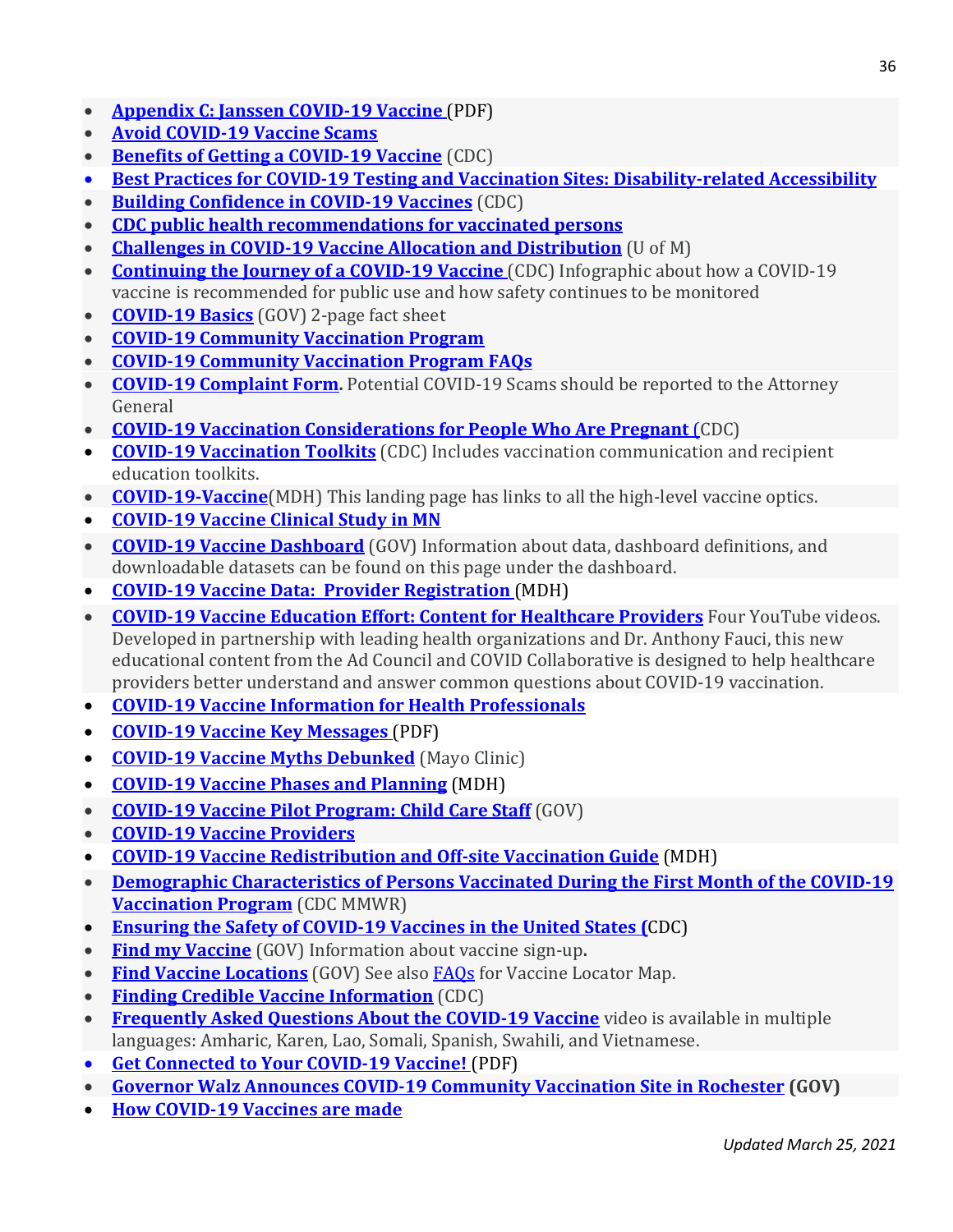- **[Integrating COVID-19 Vaccination with Tuberculosis Testing](https://www.health.state.mn.us/diseases/tb/rules/cv19tb.pdf) (MDH)**
- **[Interim COVID-19 Vaccination Plan Executive Summary](https://www.health.state.mn.us/diseases/coronavirus/vaxplansumm.html)**
- **[Interim COVID-19 Vaccine Provider Guide](https://www.health.state.mn.us/diseases/coronavirus/vaccine/guide.pdf)**
- **[Minnesota COVID-19 Vaccine Allocation Advisory Group](https://lnks.gd/l/eyJhbGciOiJIUzI1NiJ9.eyJidWxsZXRpbl9saW5rX2lkIjoxMzksInVyaSI6ImJwMjpjbGljayIsImJ1bGxldGluX2lkIjoiMjAyMTAyMTAuMzUwMDg2NzEiLCJ1cmwiOiJodHRwczovL3d3dy5oZWFsdGguc3RhdGUubW4udXMvZGlzZWFzZXMvY29yb25hdmlydXMvdmFjY2luZS9hZHZpc29yeS5odG1sIn0.FaNNGfgp4HnkQIrpQOafSkRs66JaTLGseG_uxHgpENs/s/862318511/br/97356835959-l)**
- **[Minnesota Guidance for Allocating and Prioritizing COVID-19 Vaccine –](https://lnks.gd/l/eyJhbGciOiJIUzI1NiJ9.eyJidWxsZXRpbl9saW5rX2lkIjoxMjYsInVyaSI6ImJwMjpjbGljayIsImJ1bGxldGluX2lkIjoiMjAyMTAxMTQuMzMyNjczMDEiLCJ1cmwiOiJodHRwczovL3d3dy5oZWFsdGguc3RhdGUubW4udXMvZGlzZWFzZXMvY29yb25hdmlydXMvdmFjY2luZS9waGFzZTFhZ3VpZGUucGRmIn0.kNDnBD7I0ee3fsNEfVNSnkSi1HmCsVIlmXhR_QEOhxI/s/862318511/br/93079451911-l) Phase 1a** (PDF)
- **[Minnesota Resource Allocation Platform for COVID-19 Treatment](https://lnks.gd/l/eyJhbGciOiJIUzI1NiJ9.eyJidWxsZXRpbl9saW5rX2lkIjoxMzksInVyaSI6ImJwMjpjbGljayIsImJ1bGxldGluX2lkIjoiMjAyMTAzMDMuMzYzMDE1NDEiLCJ1cmwiOiJodHRwczovL3d3dy5oZWFsdGguc3RhdGUubW4udXMvZGlzZWFzZXMvY29yb25hdmlydXMvbW5yYXAuaHRtbCJ9.qUWxdPGdC5vClONYKnxNYQpzT1lloDP8ZBXehEvtbBc/s/862318511/br/99384025154-l)**
- **[Talking to Recipients about COVID-19 Vaccine](https://www.cdc.gov/vaccines/covid-19/hcp/index.html?CDC_AA_refVal=https%3A%2F%2Fwww.cdc.gov%2Fvaccines%2Fcovid-19%2Fhcp%2Ftalking-to-patients.html)s** (CDC)
- **[Protects Me, Protects You](https://www.protectsmeprotectsyou.org/)** COVID-19 vaccination campaign was created by an epidemiologist who has been working in public health in Indigenous communities for more than 10 years and saw the impact of COVID-19 among American Indian populations [Who's Getting Vaccinated?](https://mn.gov/covid19/vaccine/whos-getting-vaccinated/index.jsp) (GOV)
- **[Protect Yourself & Others: COVID-19 vaccine](https://lnks.gd/l/eyJhbGciOiJIUzI1NiJ9.eyJidWxsZXRpbl9saW5rX2lkIjoxMjUsInVyaSI6ImJwMjpjbGljayIsImJ1bGxldGluX2lkIjoiMjAyMTAxMTQuMzMyNjczMDEiLCJ1cmwiOiJodHRwczovL3d3dy5oZWFsdGguc3RhdGUubW4udXMvZGlzZWFzZXMvY29yb25hdmlydXMvcHJldmVudGlvbi5odG1sI3ZheCJ9.WaldNjoTXQgYVJminaRPyMY_tHsNcFK8iwS1ff7icVM/s/862318511/br/93079451911-l)**
- **[Questions and Answers: COVID-19 Vaccines for School and Child Care Staff](https://mn.gov/covid19/vaccine/find-vaccine/school-and-child-care-staff-faq.jsp) (GOV)**
- **[Quick Answers for Healthcare Professionals to Common Questions People May Ask About](https://www.cdc.gov/vaccines/covid-19/downloads/healthcare-professionals-vaccine-quick-answers.pdf)  [COVID-19 Vaccines](https://www.cdc.gov/vaccines/covid-19/downloads/healthcare-professionals-vaccine-quick-answers.pdf)** (CDC)
- **[The Center for Black Health and Equity COVID-19 Vaccine Toolkit](https://www.lung.org/lung-health-diseases/lung-disease-lookup/covid-19/action-initiative/vaccine-toolkit)** (American Lung Association)
- **[Transporting COVID-19 Vaccines](https://lnks.gd/l/eyJhbGciOiJIUzI1NiJ9.eyJidWxsZXRpbl9saW5rX2lkIjoxMjIsInVyaSI6ImJwMjpjbGljayIsImJ1bGxldGluX2lkIjoiMjAyMTAzMDMuMzYzMDE1NDEiLCJ1cmwiOiJodHRwczovL3d3dy5oZWFsdGguc3RhdGUubW4udXMvZGlzZWFzZXMvY29yb25hdmlydXMvdmFjY2luZS90cmFuc3BvcnQucGRmIn0.adqSMNQMOfMrP9CiMkT4vwX2Zg69wWi9c9w_j1TfDOc/s/862318511/br/99384025154-l)** (PDF)
- **Vaccination During COVID-19** (MDH)
- **[Vaccination Guidance during a Pandemic](https://www.cdc.gov/vaccines/pandemic-guidance/index.html)** (CDC)
- **[Vaccines](https://www.cdc.gov/coronavirus/2019-ncov/vaccines/index.html)** (CDC)
- **[Vaccine Clinic Pilot Program Frequently Asked Question](https://mn.gov/covid19/vaccine/find-vaccine/faq.jsp)**s (GOV)
- **[Vaccine Connector](https://lnks.gd/l/eyJhbGciOiJIUzI1NiJ9.eyJidWxsZXRpbl9saW5rX2lkIjoxMDMsInVyaSI6ImJwMjpjbGljayIsImJ1bGxldGluX2lkIjoiMjAyMTAyMTguMzU0OTA5ODEiLCJ1cmwiOiJodHRwczovL21uLmdvdi9jb3ZpZDE5L3ZhY2NpbmUvY29ubmVjdG9yLyJ9.2S83zcGuFeN7cKHQ9kUdcTpoazo56maA0hgkdeRhK80/s/862318511/br/97838333105-l)** (GOV)
- **[Vaccine Distribution and Administration](https://lnks.gd/l/eyJhbGciOiJIUzI1NiJ9.eyJidWxsZXRpbl9saW5rX2lkIjoxMDMsInVyaSI6ImJwMjpjbGljayIsImJ1bGxldGluX2lkIjoiMjAyMTAyMTguMzU0OTA5ODEiLCJ1cmwiOiJodHRwczovL21uLmdvdi9jb3ZpZDE5L3ZhY2NpbmUvY29ubmVjdG9yLyJ9.2S83zcGuFeN7cKHQ9kUdcTpoazo56maA0hgkdeRhK80/s/862318511/br/97838333105-l) (GOV)**
- **[Vaccine Hotlines](https://mn.gov/covid19/vaccine/find-vaccine/hotlines/index.jsp)** (GOV)
- **[Vaccine Key Messages](https://www.health.state.mn.us/diseases/coronavirus/vaccine/vaxkeymessages.pdf)** and sample social media messages.
- **[V-safe After Vaccination Health Checker](https://www.cdc.gov/coronavirus/2019-ncov/vaccines/safety/vsafe.html)**
- **[What to Expect after Getting a COVID-19 Vaccine](https://www.cdc.gov/coronavirus/2019-ncov/vaccines/expect/after.html) (CDC) Includes a [printable handout](https://www.cdc.gov/coronavirus/2019-ncov/vaccines/pdfs/321466-A_FS_What_Expect_COVID-19_Vax_Final_12.13.20.pdf) for vaccine recipient.**
- **[What you Should Know About COVID-19 and the ADA, the Rehabilitation Act, and Other EEO](https://www.eeoc.gov/wysk/what-you-should-know-about-covid-19-and-ada-rehabilitation-act-and-other-eeo-laws)  Laws** [\(eeoc.gov\)](https://www.eeoc.gov/wysk/what-you-should-know-about-covid-19-and-ada-rehabilitation-act-and-other-eeo-laws)
- **[Who's Getting Vaccinated?](https://mn.gov/covid19/vaccine/whos-getting-vaccinated/index.jsp) (GOV)**

## **Veteran's Support**

- **[Make the Connection: Reals stories of Veteran's strength and recovery along with mental](https://maketheconnection.net/)  [health resources.](https://maketheconnection.net/)**
- **[Meeker County Veterans Services](https://www.co.meeker.mn.us/198/Veterans-Service)**
	- $\circ$  320.693.5445
- **[National Veteran's Crisis Line](https://www.veteranscrisisline.net/COVID-19%20Vaccine%20Data)** (for Veterans and their families)
	- o 1.800.273.8255 press 1
	- o Text: 838255
- **[State of Minnesota Department of Veterans Services COVID-19 Grants](https://www.co.meeker.mn.us/613/Veterans)** For more information on specific grant requirements or to apply